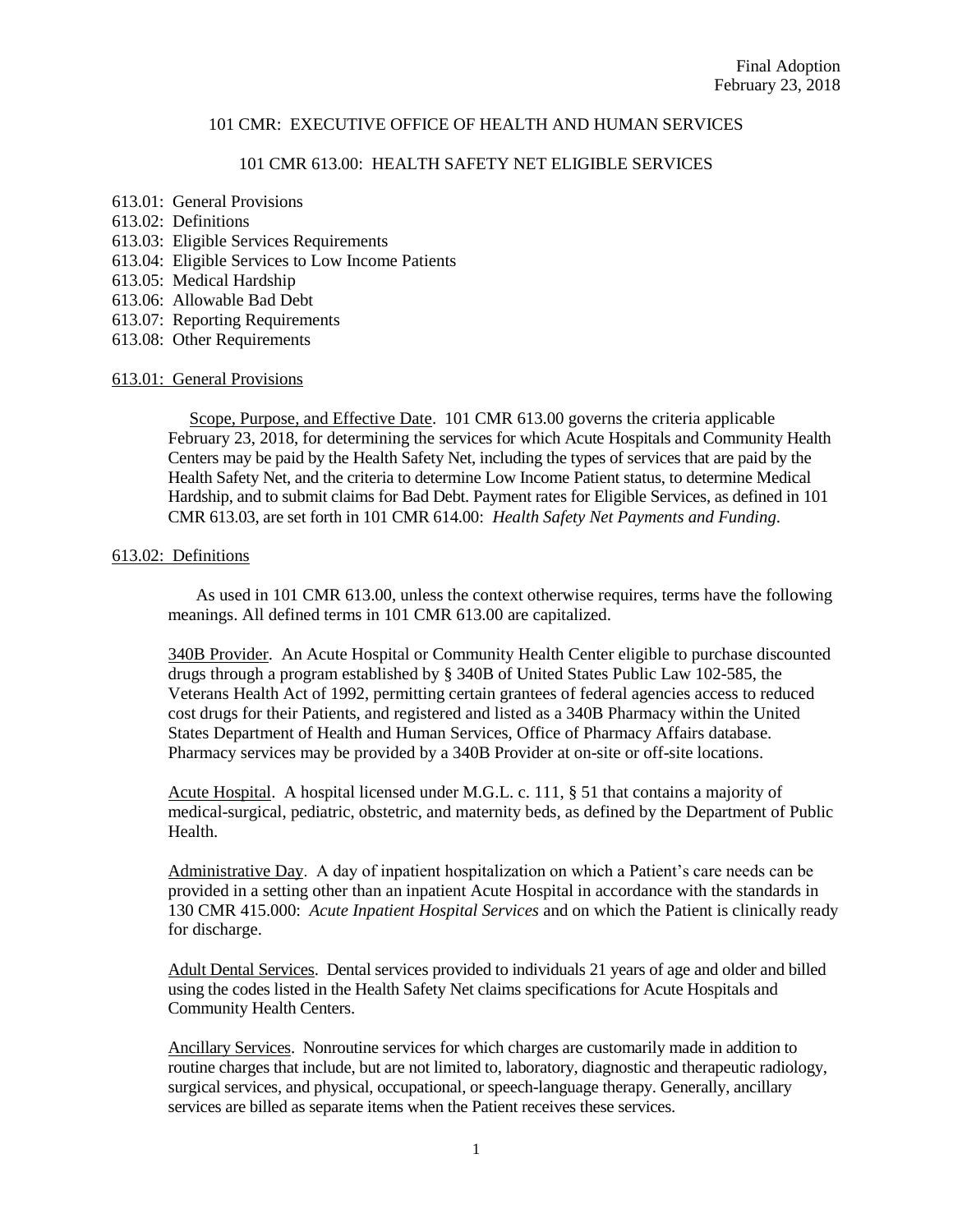## 101 CMR 613.00: HEALTH SAFETY NET ELIGIBLE SERVICES

Application. A request for health benefits that is received by the MassHealth Agency and includes all required information and a signature by the applicant or his or her authorized representative. The application may be submitted online at www.MAHealthConnector.org, or the applicant may complete a paper application, complete a telephone application, or apply in person at a MassHealth Enrollment Center (MEC). The date of application for an online, telephonic, or in-person application is the date the application is submitted to the MassHealth Agency. The date of application for a paper application that is either mailed or faxed is the date the application is received by the MassHealth Agency.

Assets. As defined in 130 CMR 515.001: *Definition of Terms*.

Bad Debt. An account receivable based on services furnished to a Patient that is

- (a) regarded as uncollectible, following reasonable collection efforts consistent with the requirements in 101 CMR 613.06;
- (b) charged as a credit loss;
- (c) not the obligation of a governmental unit or the federal government or any agency thereof; and
- (d) not a Reimbursable Health Service.

Caretaker Relative. An adult who is the primary care giver for a child, is related to the child by blood, adoption, or marriage, or is a spouse or former spouse of one of those relatives, and lives in the same home as that child, provided that neither parent is living in the home.

Charge. The uniform price for a specific service charged by a Provider.

Children's Medical Security Plan (CMSP). A program of primary and preventive pediatric health care services for eligible children, from birth through age 18, administered by the MassHealth Agency pursuant to M.G.L. c. 118E, § 10F.

Collection Action. Any activity by which a Provider or designated agent requests payment for services from a Patient, a Patient's guarantor, or a third party responsible for payment. Collection Actions include activities such as preadmission or pretreatment deposits, billing statements, collection follow-up letters, telephone contacts, personal contacts, and activities of collection agencies and attorneys.

Community Health Center. A health center operating in conformance with the requirements of § 330 of United States Public Law 95-626, including a Community Health Center that files a cost report as requested by the Center for Health Information and Analysis. Such a health center must

(a) be licensed as a freestanding clinic by the Massachusetts Department of Public Health pursuant to M.G.L. c. 111, § 51;

(b) meet the qualifications for certification (or provisional certification) by the MassHealth Agency and enter into a Provider agreement pursuant to 130 CMR 405.000: *Community Health Center Services*; and

(c) operate in conformance with the requirements of 42 U.S.C. § 254b.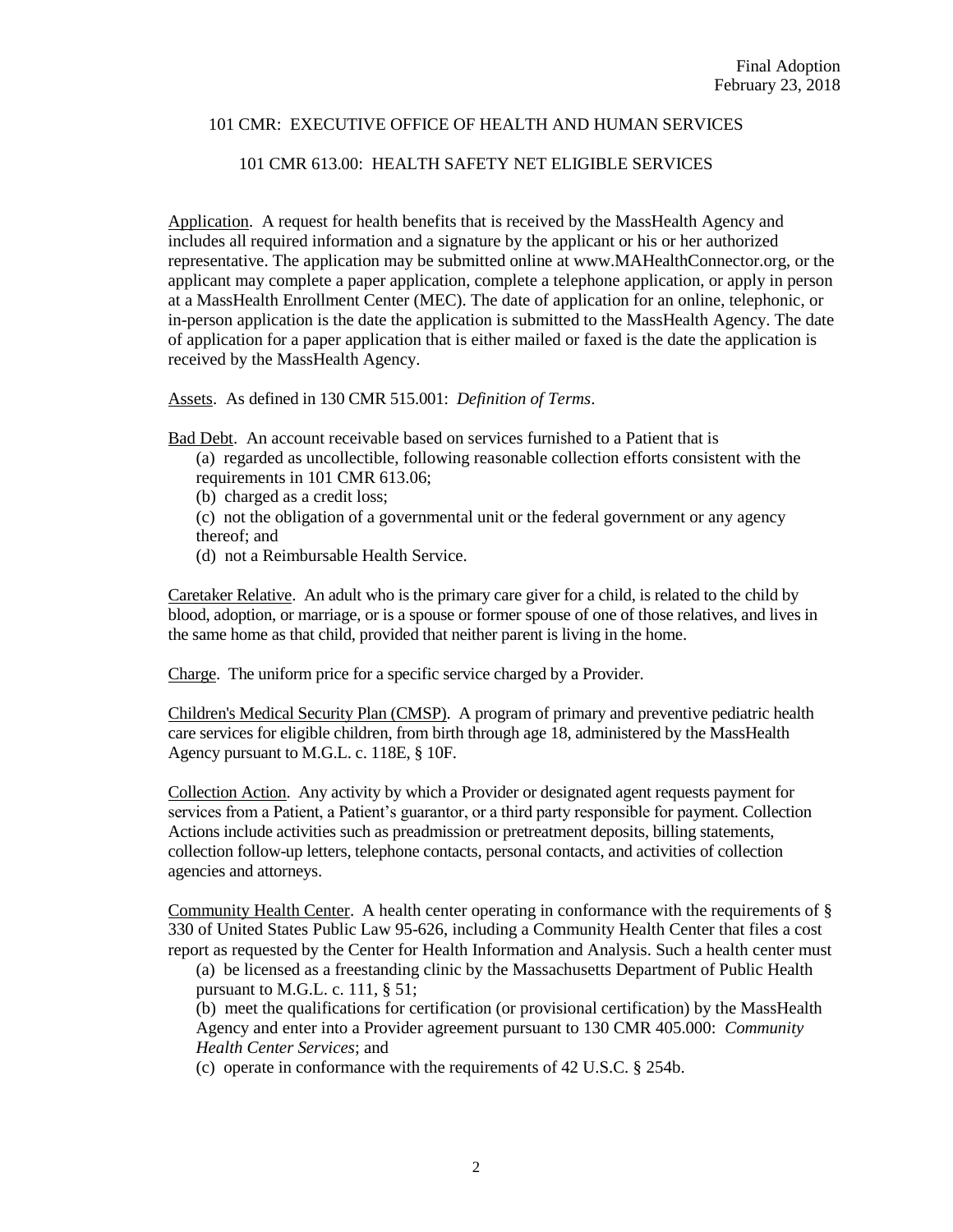# 101 CMR 613.00: HEALTH SAFETY NET ELIGIBLE SERVICES

Confidential Services. Services for the treatment of sexually transmitted diseases provided under M.G.L. c. 112, § 12F and family planning services provided under M.G.L. c. 111, § 24E.

Countable Income. Income as defined in 101 CMR 613.05(1)(b).

Dental-only Low Income Patient. An uninsured Low Income Patient for whom payment from the Health Safety Net Trust Fund is only allowable for dental services, as specified in 101 CMR 613.04(6)(a)2.a.

Eligible Services. Services eligible for Health Safety Net payment pursuant to 101 CMR 613.03. Eligible Services include

(a) Reimbursable Health Services to Low Income Patients;

(b) Medical Hardship; and

(c) Bad Debt as further specified in 101 CMR 613.00 and 614.00: *Health Safety Net Payments and Funding*.

Emergency Aid to the Elderly, Disabled and Children (EAEDC). A program of governmental benefits under M.G.L. c. 117A.

Emergency Medical Condition. A medical condition, whether physical or mental, manifesting itself by symptoms of sufficient severity, including severe pain, that the absence of prompt medical attention could reasonably be expected by a prudent layperson who possesses an average knowledge of health and medicine to result in placing the health of the person or another person in serious jeopardy, serious impairment to body function, or serious dysfunction of any body organ or part, or, with respect to a pregnant woman, as further defined in 42 U.S.C. §  $1395d(d(e)(1)(B)).$ 

Emergency Services. Medically Necessary Services provided to an individual with an Emergency Medical Condition.

EMTALA. The federal Emergency Medical Treatment and Active Labor Act under 42 U.S.C. § 1395dd.

EVS. The MassHealth Eligibility Verification System.

Federal Poverty Level (FPL). Income standards issued annually in the *Federal Register* to account for the last calendar year's increase in prices as measured by the Consumer Price Index.

Fiscal Year. The time period of 12 months beginning on October  $1<sup>st</sup>$  of any calendar year and ending on September  $30<sup>th</sup>$  of the following calendar year.

Governmental Unit. The Commonwealth, any department, agency, board, or commission of the Commonwealth, and any political subdivision of the Commonwealth.

Gross Income. The total money earned or unearned, such as wages, salaries, rents, pensions, or interest, received from any source without regard to deductions.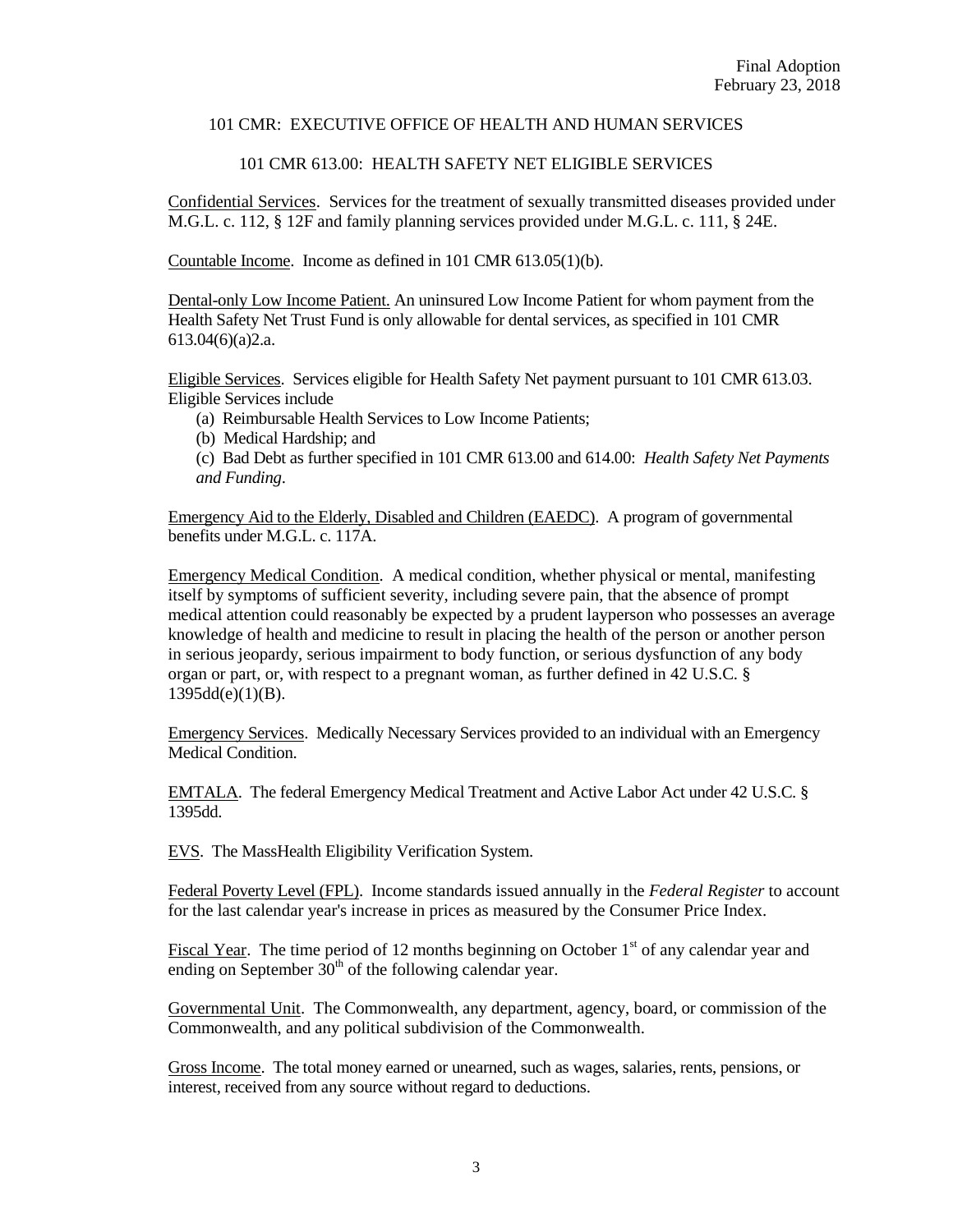## 101 CMR 613.00: HEALTH SAFETY NET ELIGIBLE SERVICES

Guarantor. A person or group of persons that assumes the responsibility of payment for all or part of a Provider's charge for services.

Health Connector. Commonwealth Health Insurance Connector Authority or Health Connector established pursuant to M.G.L. c. 176Q, § 2.

Health Insurance Plan. Medicare, MassHealth, the Premium Assistance Payment Program Operated by the Health Connector, a Qualified Health Plan, or an individual or group contract or other plan providing coverage of health care services issued by a health insurance company, as defined in M.G.L. c. 175, 176A, 176B, 176G, or 176I.

Health Safety Net. The payment program established and administered in accordance with M.G.L. c. 118E, §§ 8A, and 64 through 69 and regulations promulgated thereunder, and other applicable legislation.

Health Safety Net Office (Office). The office within the Office of Medicaid established under M.G.L. c. 118E, § 65.

Health Safety Net – Partial. A Low Income Patient eligible for either Health Safety Net – Primary or Health Safety Net - Secondary who documents MassHealth MAGI Household income or Medical Hardship Family Countable Income, as described in 101 CMR 613.04(2), greater than 150% and less than or equal to 300% of the FPL, is considered Health Safety Net – Partial as described in 101 CMR 613.04(6)(b)3.

Health Safety Net - Partial Deductible (Deductible). Annual deductible applied as described in 101 CMR 613.04(8)(c).

Health Safety Net – Primary. A Health Safety Net eligibility category for uninsured Low Income Patients as described in 101 CMR 613.04(6)(a)1.

Health Safety Net – Secondary. A Health Safety Net eligibility category for Low Income Patients with primary health insurance as described in 101 CMR 613.04(6)(a)2.

Health Safety Net Trust Fund. The fund established under M.G.L. c. 118E, § 66.

Health Services. Medically necessary inpatient and outpatient services as authorized under Title XIX of the Social Security Act. Health services do not include

- (a) nonmedical services, such as social, educational, and vocational services;
- (b) cosmetic surgery;
- (c) canceled or missed appointments;
- (d) telephone conversations and consultations;
- (e) court testimony;
- (f) research or the provision of experimental or unproven procedures; and

(g) the provision of whole blood, but the administrative and processing costs associated with the provision of blood and its derivatives are payable.

Hospital Licensed Health Center. A Satellite Clinic that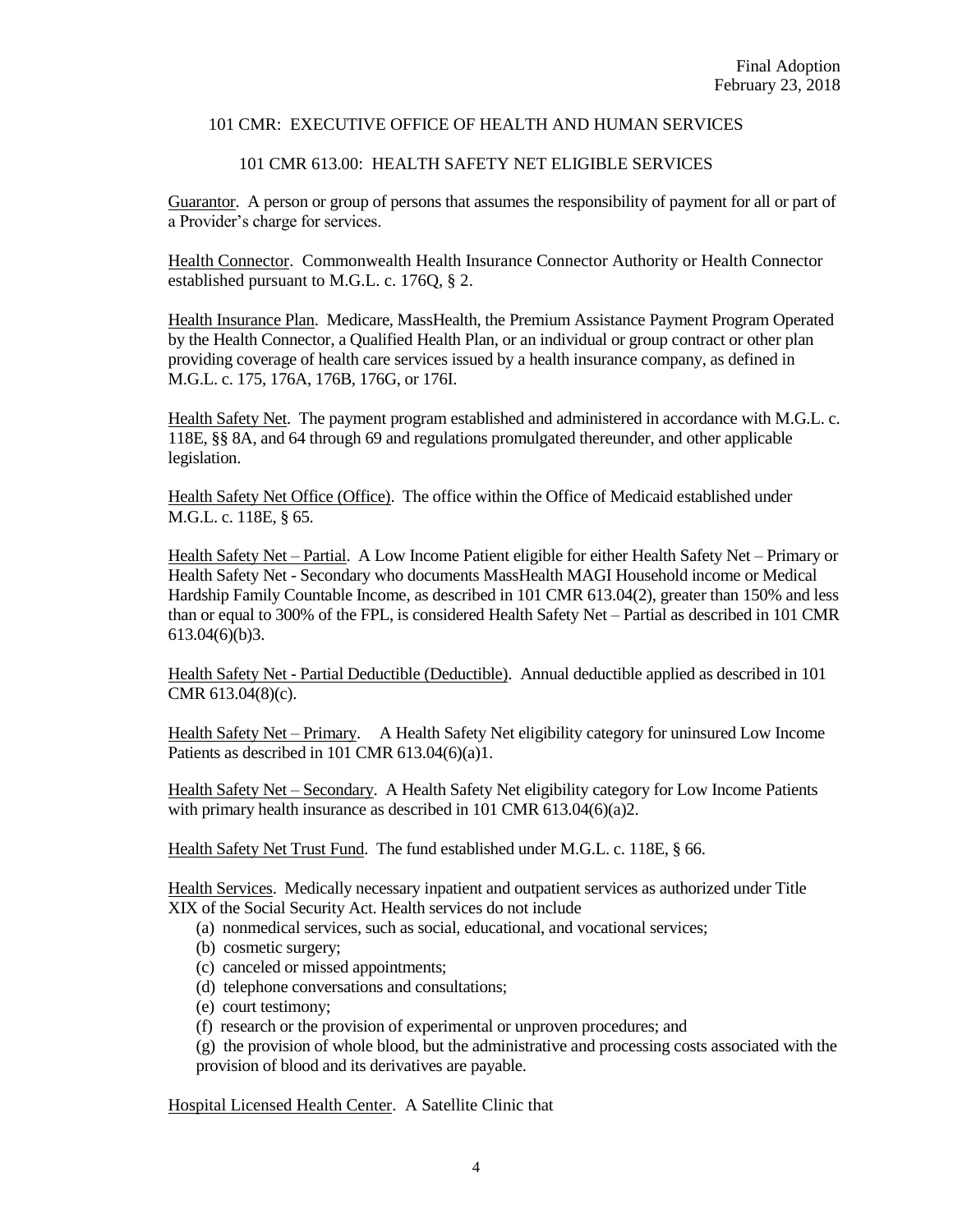## 101 CMR 613.00: HEALTH SAFETY NET ELIGIBLE SERVICES

(a) meets MassHealth requirements for reimbursement as a Hospital Licensed Health Center as provided at 130 CMR 410.413: *Medical Services Required on Site at a Hospital-licensed Health Center*; and

(b) is approved by and enrolled with MassHealth's Provider Enrollment Unit as a Hospital Licensed Health Center.

Hospital Services. Services listed on an Acute Hospital's license by the Department of Public Health. This does not include services provided in transitional care units; services provided in skilled nursing facilities; and home health services, or separately licensed services, including residential treatment programs and ambulance services.

Hospital Visit. A face-to-face meeting between a Patient and a physician, physician assistant, nurse practitioner, or registered nurse or when the Patient has been admitted to a hospital by a physician on a Community Health Center's staff.

Low Income Patient. An individual who meets the criteria under 101 CMR 613.04(2).

MassHealth. The medical assistance and benefit programs administered by the MassHealth Agency pursuant to Title XIX of the Social Security Act (42 U.S.C. §§ 1396 *et seq*.), Title XXI of the Social Security Act (42 U.S.C. §§ 1397aa *et seq*.), M.G.L. c. 118E, and other applicable laws and waivers to provide and pay for medical services to eligible members.

MassHealth Agency. The Executive Office of Health and Human Services in accordance with the provisions of M.G.L. c. 118E.

MassHealth CarePlus. A program of health care services for eligible adults, age 21 to age 64, administered by the MassHealth Agency pursuant to 130 CMR 505.000: *Health Care Reform: MassHealth: Coverage Types*.

MassHealth CommonHealth. A MassHealth program for disabled adults and disabled children administered by the MassHealth Agency pursuant to M.G.L. c. 118E.

MassHealth Family Assistance. A program of health care services for eligible children, young adults and adults administered by the MassHealth Agency pursuant to 130 CMR 505.000: *Health Care Reform: MassHealth: Coverage Types*.

MassHealth Family Assistance - Children. A program of health care services for eligible minors administered by the MassHealth Agency pursuant to 130 CMR 505.000: *Health Care Reform: MassHealth: Coverage Types*.

MassHealth Limited. A program of emergency health care services for individuals administered by the MassHealth Agency pursuant to 130 CMR 505.000: *Health Care Reform: MassHealth: Coverage Types*.

MassHealth MAGI Household. A household as defined in 130 CMR 506.002(B): *MassHealth MAGI Household Composition*.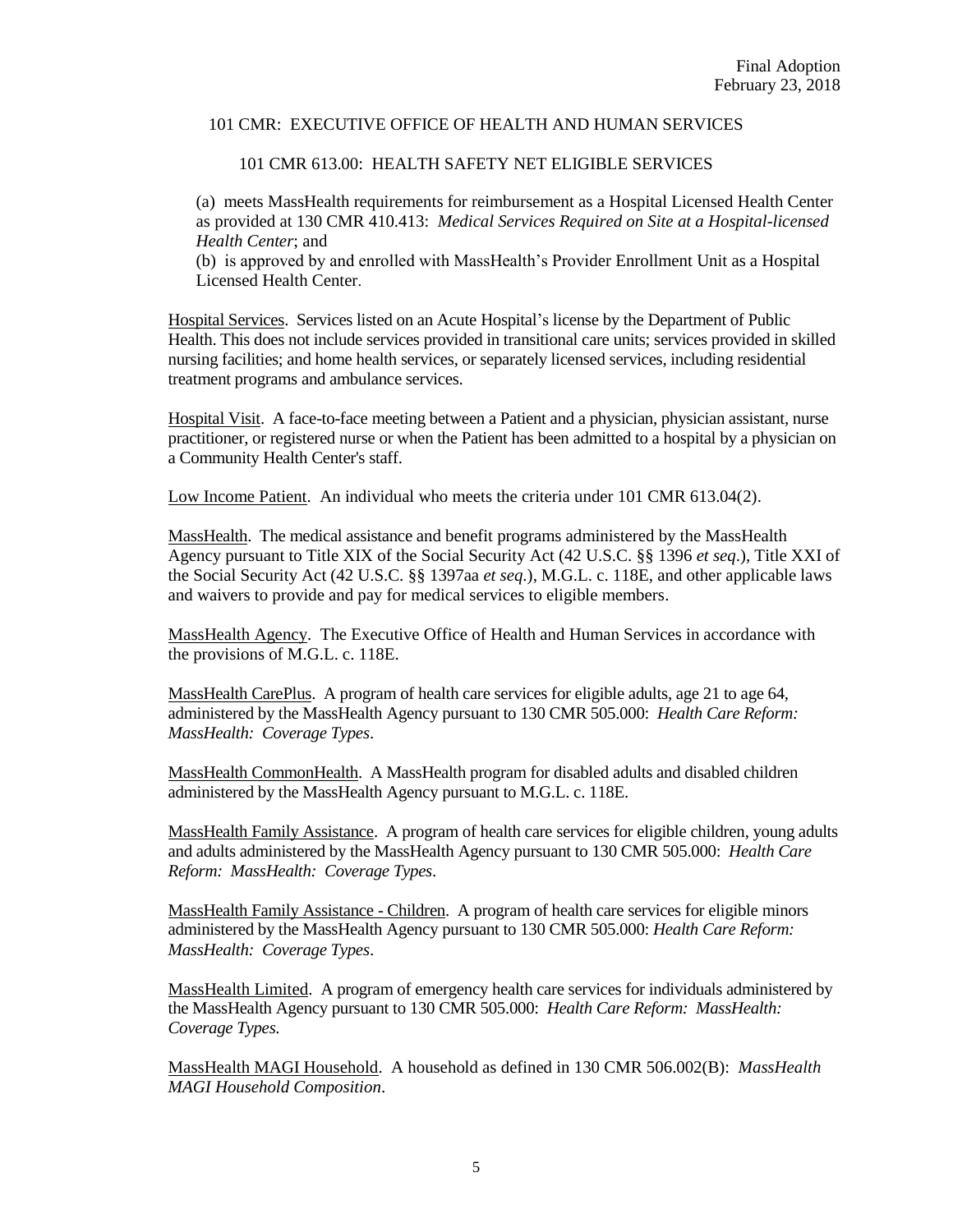## 101 CMR 613.00: HEALTH SAFETY NET ELIGIBLE SERVICES

MassHealth Standard. A program of health care services for eligible individuals administered by the MassHealth Agency pursuant to 130 CMR 505.000: *Health Care Reform: MassHealth: Coverage Types*.

## Medical Coverage Date.

(a) The medical coverage date begins on the tenth day before the date the Application is received as described in 130 CMR 502.003: *Verification of Eligibility Factors*, if all required verifications, including a completed disability supplement, have been received within 90 days of the receipt of the Request for Information, as described at 130 CMR 502.003(C): *Request for Information Notice* except for applicants otherwise subject to rules detailed in 130 CMR 516.001: *Application for Benefits,* the medical coverage date is outlined in 130 CMR 516.006: *Coverage Date* if all required verifications have been received within the guidelines listed in 130 CMR 516.003: *Verification of Eligibility Factors*.

(b) If these required verifications listed on the Request for Information are received after the periods referenced in 101 CMR 613.02, the begin date of medical coverage is ten days before the date on which the verifications were received, if such verifications are received within one year of receipt of the Application, or as outlined in 130 CMR 516.003: *Verification of Eligibility Factors*, if applicable.

(c) For children younger than 21 years old and pregnant women receiving Provisional Eligibility as described in 130 CMR 502.003: *Verification of Eligibility Factors*, the medical coverage date begins ten days prior to the date of Application. For all other applicants receiving Provisional Eligibility as described in 130 CMR 502.003: *Verification of Eligibility Factors*, the medical coverage date begins on the date of the provisional eligibility determination. If all required verifications are received before the end of the provisional eligibility period, the medical coverage date of the verified coverage type will be ten days prior to the date of the Application.

Medical Hardship. Health Safety Net eligibility type available to Massachusetts Residents at any Countable Income level whose allowable medical expenses have so depleted his or her Countable Income that he or she is unable to pay for Eligible Services as described in 101 CMR 613.05.

Medical Hardship Family. Persons who live together, and consist of

(a) a child or children younger than 19 years old, any of their children, and their parents;

(b) siblings younger than 19 years old and any of their children who live together even if no adult parent or Caretaker Relative is living in the home; or

(c) a child or children younger than 19 years old, any of their children, and their Caretaker Relative when no parent is living in the home. A Caretaker Relative may choose whether or not to be part of the Medical Hardship Family. A parent may choose whether or not to be included as part of the Medical Hardship Family of a child younger than 19 years old only if that child is

- 1. pregnant; or
- 2. a parent.

A child who is absent from the home to attend school is considered as living in the home. A parent may be a natural, step, or adoptive parent. Two parents are members of the same family as long as they are both mutually responsible for one or more children that live with them.

Medically Necessary Service. A service that is reasonably expected to prevent, diagnose, prevent the worsening of, alleviate, correct, or cure conditions that endanger life, cause suffering or pain, cause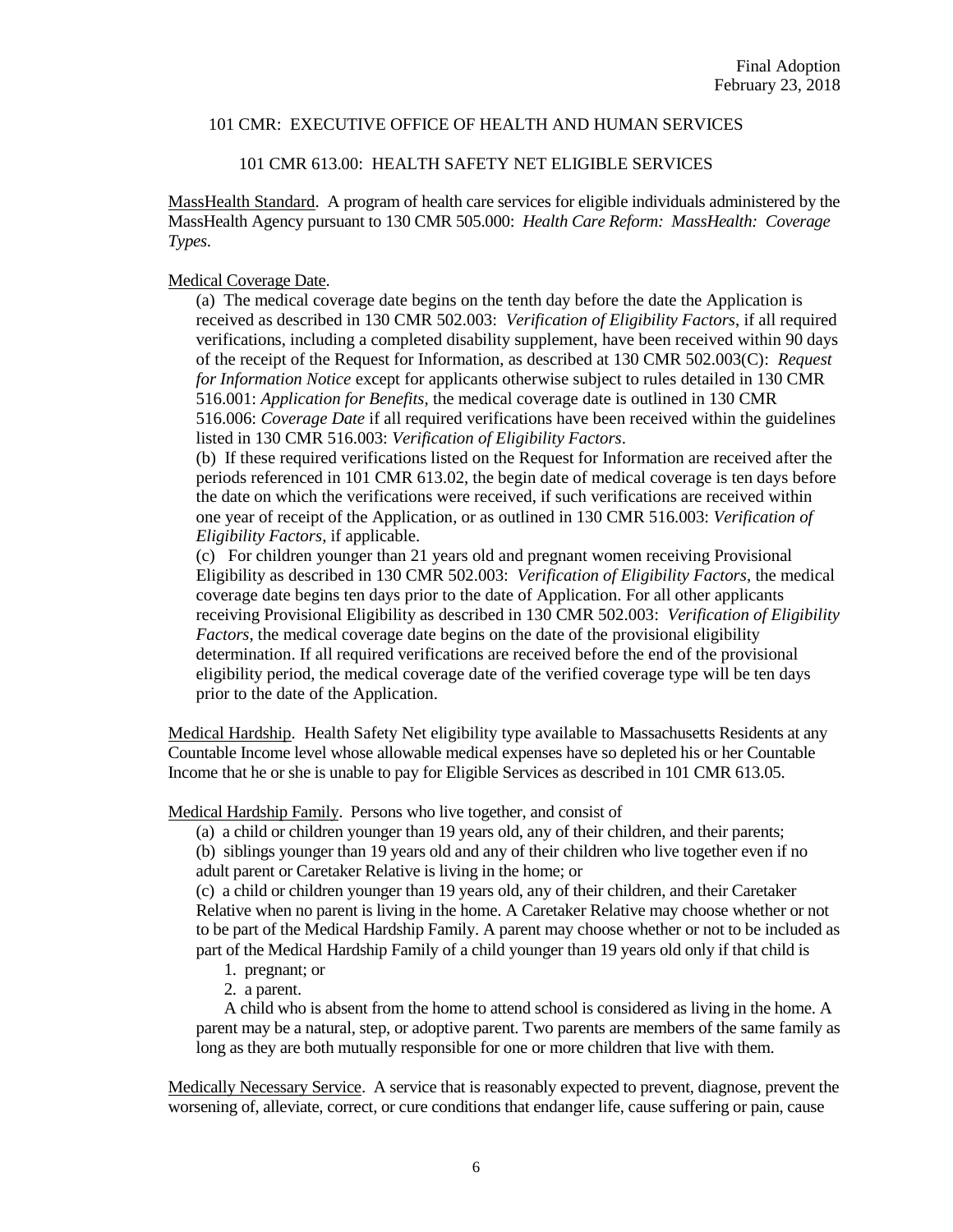# 101 CMR 613.00: HEALTH SAFETY NET ELIGIBLE SERVICES

physical deformity or malfunction, threaten to cause or to aggravate a disability, or result in illness or infirmity. Medically Necessary Services include inpatient and outpatient services as authorized under Title XIX of the Social Security Act.

Medicare Advantage. A type of Medicare health plan established by Title II of the Medicare Prescription Drug, Improvement, and Modernization Act of 2003.

Medicare Program (Medicare). The medical insurance program established by Title XVIII of the Social Security Act.

Mental Health Services. A comprehensive group of diagnostic and psychotherapeutic treatment services to mentally or emotionally disturbed persons and their families by an interdisciplinary team under the medical direction of a psychiatrist.

Minor. A person younger than 19 years old.

Modified Adjusted Gross Income (MAGI). Income as defined in 130 CMR 501.001: *Definition of Terms*.

Patient. An individual who receives or has received Medically Necessary Services at an Acute Hospital or Community Health Center.

Pharmacy Online Processing System (POPS). The MassHealth online, real-time computer network that adjudicates pharmacy claims, incorporating prospective drug utilization review, prior authorization, and Patient eligibility verification.

Premium Assistance Payment Program Operated by the Health Connector. An insurance subsidy program that provides state subsidies for low-income individuals and families administered by the Health Connector.

Premium Billing Family Group (PBFG). A group of persons who live together as defined in 130 CMR 501.001: *Definition of Terms*.

Primary or Elective Care. Medical care that is not an Urgent Care Service and is required by individuals or families for the maintenance of health and the prevention of illness. Primary Care consists of health care services customarily provided by general practitioners, family practitioners, general internists, general pediatricians, and primary care nurse practitioners or physician assistants. Primary Care does not require the specialized resources of an Acute Hospital emergency department and excludes Ancillary Services and maternity care services.

Provider. An Acute Hospital or Community Health Center that provides Eligible Services.

Provider Affiliate. An individual practitioner, practice group, or any other entity that provides emergency or medically necessary care in an Acute Hospital, including in affiliated Satellite Clinics or Hospital Licensed Health Centers.

Provisional Eligibility. Initial approval for Low Income Patient status when an applicant's certain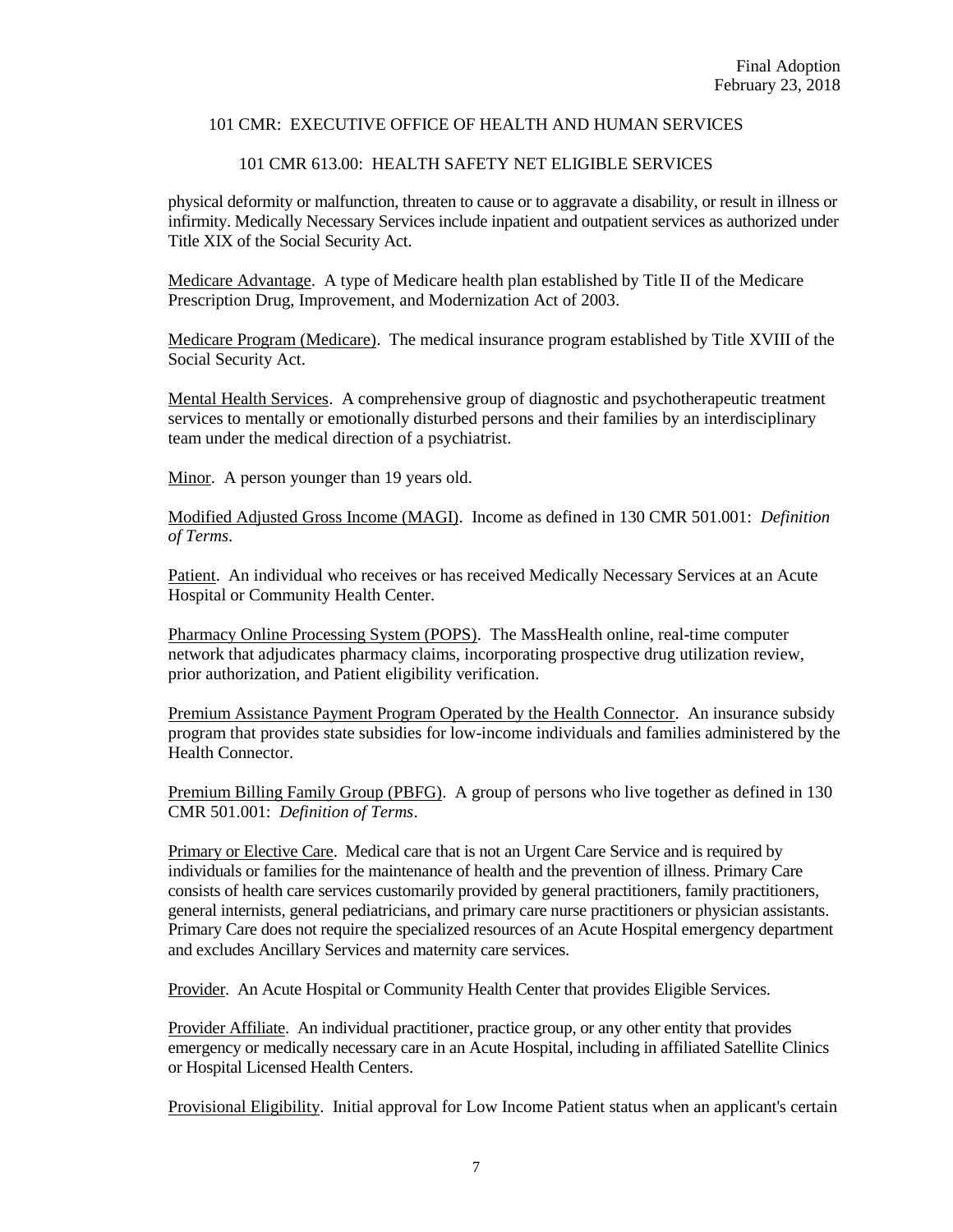# 101 CMR 613.00: HEALTH SAFETY NET ELIGIBLE SERVICES

self-attested circumstances show eligibility for the Health Safety Net, pending further eligibility verification for continued eligibility in accordance with 130 CMR 502.003: *Verification of Eligibility Factors*.

Qualified Health Plan (QHP). A health plan licensed under M.G.L. c. 175, 176A, 176B, or 176G that has received the Commonwealth Health Insurance Connector's Seal of Approval as meeting the criteria under 45 CFR §155.1000 and is offered through the Health Connector in accordance with the provisions of 45 CFR §155.1010.

Reimbursable Health Services. Eligible Services provided by Acute Hospitals or Community Health Centers to Uninsured and Underinsured Patients who are determined to be financially unable to pay for their care, in whole or in part and who meet the criteria for Low Income Patient; provided that such services are not eligible for reimbursement by any other public or third party payer.

Resident. A person living in the Commonwealth of Massachusetts with the intention to remain as defined by 130 CMR 503.002(A) through (D). Persons who are not considered residents are

- (a) individuals who came to Massachusetts for the purpose of receiving medical care in a setting
- other than a nursing facility, and who maintain a residence outside of Massachusetts;
- (b) persons whose whereabouts are unknown; or
- (c) inmates of penal institutions except in the following circumstances:
	- 1. they are inpatients of a medical facility; or
	- 2. they are living outside of the penal institution, are on parole, probation, or home release, and are not returning to the institution for overnight stays.

Satellite Clinic. A facility that operates under an Acute Hospital's license, is subject to the fiscal, administrative, and clinical management of the Acute Hospital, provides services solely on an outpatient basis, is not located at the same site as the Acute Hospital's inpatient facility, and has CMS Provider-based status in accordance with 42 CFR § 413.65.

Student Health Plan. Student health insurance plan operated in compliance with M.G.L. c. 15A, § 18.

Third Party. Any individual, entity, or program that is or may be responsible to pay all or part of the cost for medical services.

Underinsured Patient. A Patient whose Health Insurance Plan or self-insurance plan does not pay, in whole or in part, for Health Services that are eligible for payment from the Health Safety Net Trust Fund, provided that the Patient meets income eligibility standards set forth in 101 CMR 613.04.

Uninsured Patient. A Patient who is a resident of the Commonwealth, who is not covered by a Health Insurance Plan or a self-insurance plan, and who is not eligible for a medical assistance program. A Patient who has a policy of health insurance or is a member of a health insurance or benefit program that requires such Patient to make payment of deductibles or copayments, or fails to cover certain medical services or procedures is not uninsured.

Urgent Care Services. Medically Necessary Services provided in an Acute Hospital or Community Health Center after the sudden onset of a medical condition, whether physical or mental, manifesting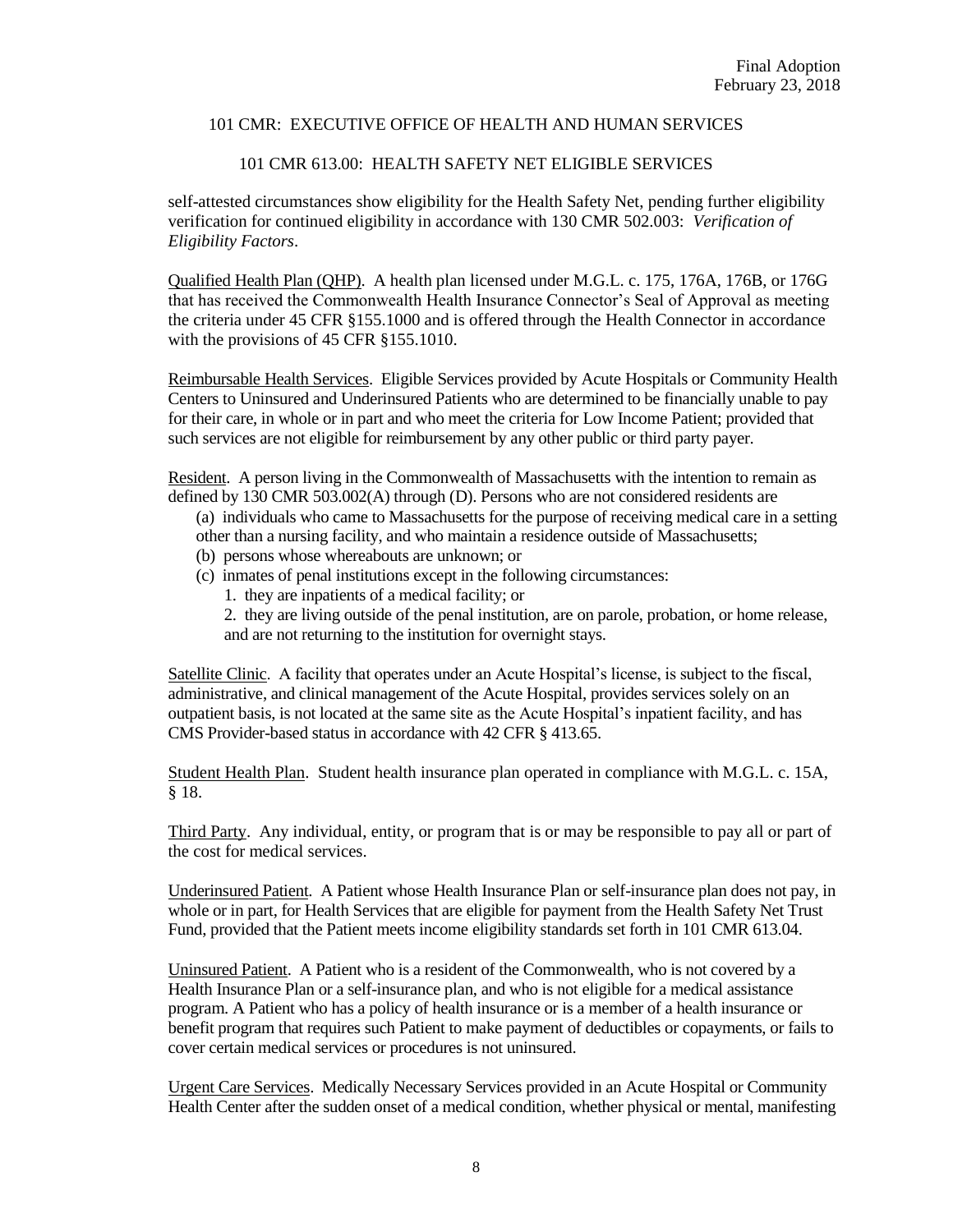# 101 CMR 613.00: HEALTH SAFETY NET ELIGIBLE SERVICES

itself by acute symptoms of sufficient severity (including severe pain) that a prudent layperson would believe that the absence of medical attention within 24 hours could reasonably expect to result in placing a Patient's health in jeopardy, impairment to bodily function, or dysfunction of any bodily organ or part. Urgent Care Services are provided for conditions that are not life threatening and do not pose a high risk of serious damage to an individual's health. Urgent Care Services do not include Primary or Elective Care.

## 613.03: Eligible Services Requirements

(1) General. To qualify as a service eligible for payment, the service must meet the following criteria.

(a) Eligible Services Categories. There are three categories of services eligible for payment from the Health Safety Net, as follows:

- 1. Reimbursable Health Services to Low Income Patients as defined in 101 CMR 613.04;
- 2. Medical Hardship, pursuant to the requirements in 101 CMR 613.05; and

3. Bad Debt, pursuant to the requirements in 101 CMR 613.06.

(b) Eligible Services Limitations - General. The Health Safety Net does not pay for, and Providers may not submit claims to the Office for, services that are not medically necessary or for which another public or private payer is responsible. The Health Safety Net is the payer of last resort.

1. The Health Safety Net Office may request, and the Provider must provide, any and all medical records (or clear photocopies of such records) corresponding to or documenting the services claimed upon request of the Health Safety Net Office or its agent.

2. The medical record must contain sufficient data to document fully the nature, extent, quality, and necessity of the care provided to a Patient for each service claimed for payment. 3. For services for which MassHealth requires prior authorization, the Provider must ensure that current clinical standards are used to determine whether the service is medically necessary. The Health Safety Net Office or its agent may audit claims to verify medical necessity.

4. All Providers must make diligent efforts to obtain payment first from other resources, including personal injury protection (PIP) payments, to ensure that the Health Safety Net is the payer of last resort.

5. If the Health Safety Net Office, or its agent, identifies a third-party resource after the Provider has billed and received payment from the Health Safety Net, it will notify the Provider of this available third-party resource. Upon receipt of notification, the Provider must remit the Health Safety Net payment or provide documentation of diligent efforts as described in 101 CMR 613.03(1)(c)3. to obtain payment from the third-party resource. The Office, or its agent, will review the submitted documentation to determine whether the Provider made diligent efforts. If the Office, or its agent, determines the Provider did not make diligent efforts to receive payment from the third party, the Health Safety Net may recover the payment by deducting it from future payments.

6. If the Office, or its agent, identifies a third-party resource, the Office may recover from the financially responsible third party the costs attributable to services provided to an individual that were paid by the Health Safety Net. A payment from the Health Safety Net for such services is recoverable from the third party and the payment, after notice to the third party, operates as a lien under M.G.L. c. 118E.

(c) Reimbursable Health Services Limitations - Low Income Patients.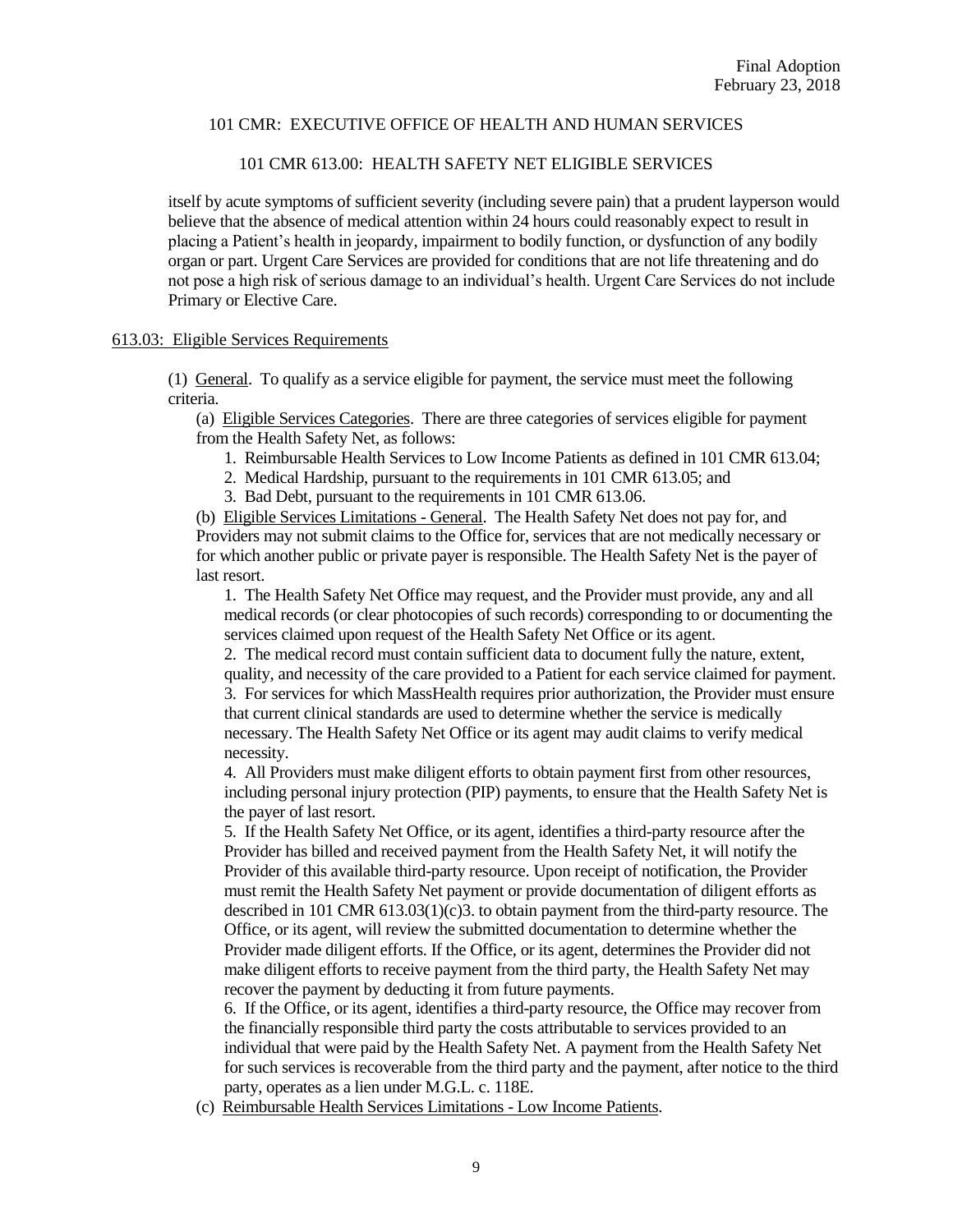#### 101 CMR 613.00: HEALTH SAFETY NET ELIGIBLE SERVICES

1. For insured Low Income Patients, the Health Safety Net does not pay for, and Providers may not submit claims for, services for which the primary insurer has denied payment because of a technical billing error, because the Patient obtained out of network services, because the Patient failed to obtain required prior authorization for services, or because of other administrative reasons. The Health Safety Net does not pay claims for the balance of an insurer's contractual allowance or for late charges for a service that has been paid by another payer.

2. For insured Low Income Patients with other available resources including, but not limited to, private health and casualty insurance, the Health Safety Net

a. does not pay a Provider if it determines that, among other things, the Provider has not made diligent efforts to obtain payment from those resources; and

b. recovers any payments made if it determines that the Provider has not made diligent efforts to obtain payment from those resources.

3. "Diligent efforts" is defined as making every effort to identify and obtain payment from all other liable parties, including insurers. Diligent efforts include, but are not limited to

a. determining the existence of insurance that could pay for medical expenses by asking the Patient if he or she has other insurance and by using insurance databases available to the Provider. In the event of a motor vehicle accident, this includes investigating whether the Patient, driver, and/or owner of any motor vehicle involved had a motor vehicle liability policy;

b. verifying the Patient's other health insurance coverage, currently known to the Health Safety Net, through EVS, or any other health insurance resource available to the Provider, on each date of service and at the time of billing;

c. submitting claims to all insurers with the insurer's designated service code for the service provided;

d. complying with the insurer's billing and authorization requirements;

e. appealing a denied claim when the service is payable in whole or in part by an insurer; and

f. immediately returning any payment received from the Office when any available third-party resource has been identified.

4. For insured Low Income Patients with private insurance, including Student Health Plans and Qualified Health Plans other than the Premium Assistance Payment Program Operated by the Health Connector, the Health Safety Net pays only for deductibles, coinsurance, and Reimbursable Health Services not covered by the insurer. The Health Safety Net does not pay for copayments required by a private insurer.

5. For MassHealth members enrolled in MassHealth Limited, EAEDC, CMSP, CMSP plus Limited, and for MassHealth Family Assistance - Children, the Health Safety Net pays only for Reimbursable Health Services not covered by the member's MassHealth benefit. A Provider may submit a claim for Reimbursable Health Services not covered by EAEDC only if the member's EAEDC eligibility is non-temporary. A Provider may submit a claim for Reimbursable Health Services not covered by CMSP only if the individual's MAGI income is less than or equal to 300% of the FPL.

6. For MassHealth members enrolled in MassHealth Standard, MassHealth CarePlus, CommonHealth, and Family Assistance, excluding MassHealth Family Assistance - Children, the Health Safety Net pays only for Adult Dental Services provided by a Community Health Center, Hospital Licensed Health Center, or other Satellite Clinic that are not covered by MassHealth.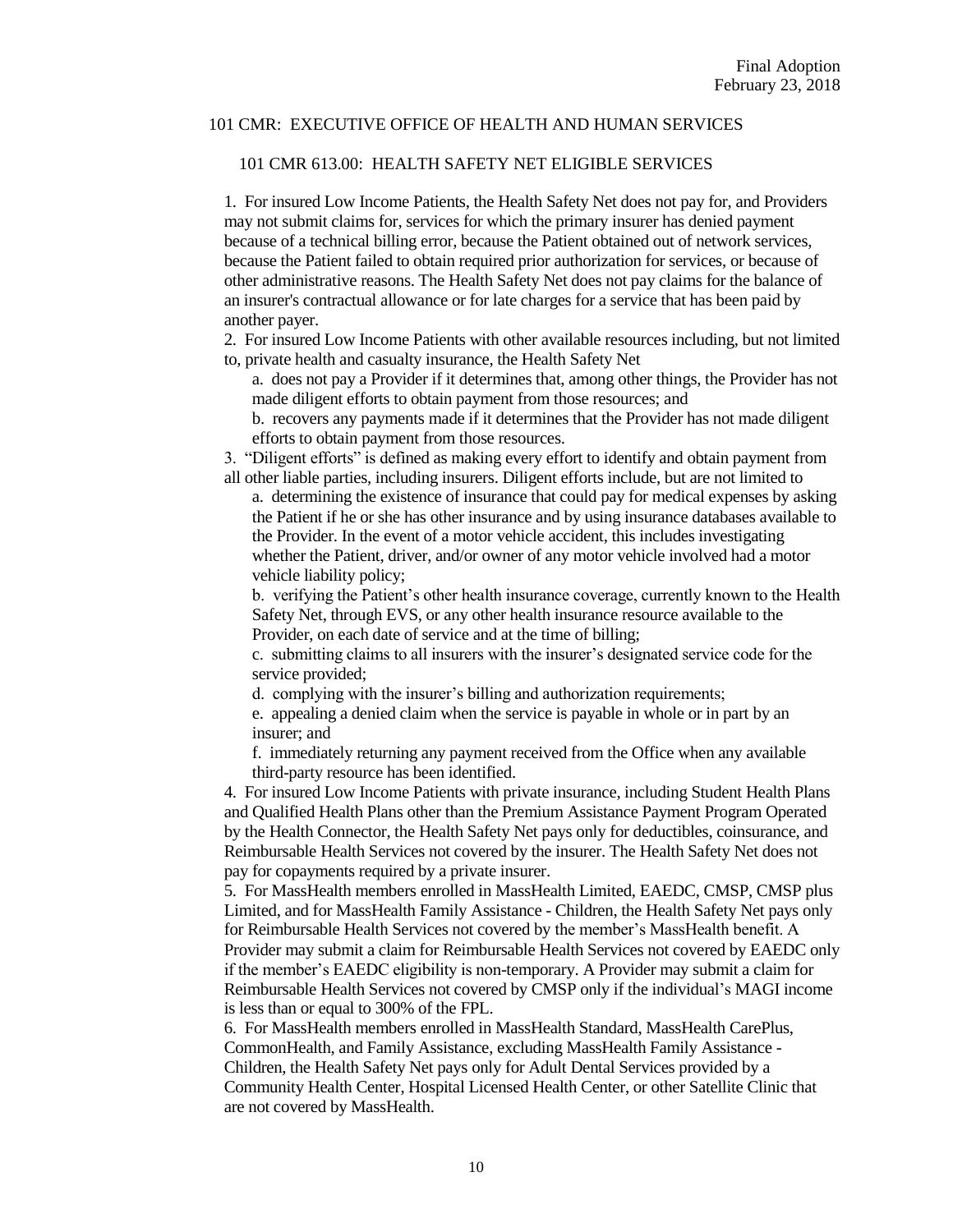#### 101 CMR 613.00: HEALTH SAFETY NET ELIGIBLE SERVICES

7. For MassHealth members, the Health Safety Net does not pay for, and Providers may not submit, claims to the Office for MassHealth copayments.

8. For Low Income Patients enrolled in Medicare (including Medicare Advantage), including MassHealth members eligible for Medicare Buy-In and Senior Buy-In, the Health Safety Net pays for Reimbursable Health Services not covered by the patient's insurance, and for copayments, coinsurance, and deductibles required by the patient's insurance.

9. The Health Safety Net does not pay copayments for the Premium Assistance Payment Program Operated by the Health Connector.

10. The Health Safety Net pays for Reimbursable Health Services provided to Low Income Patients for services provided during the Eligibility Period specified in 101 CMR 613.04(7).

(d) Eligible Services Limitations - Serious Reportable Events. The Health Safety Net does not pay for services directly related to a Serious Reportable Event (SRE) as defined in 105 CMR 130.332(A): *Definitions Applicable to 105 CMR 130.332*.

1. A Provider must not charge, bill, or otherwise seek payment from the Health Safety Net, a Patient, or any other payer as required by 105 CMR 130.332: *Serious Reportable Events (SREs)*, for services provided as a result of an SRE occurring on premises covered by a Provider's license, if the Provider determines that the SRE was

a. preventable;

- b. within the Provider's control; and
- c. unambiguously the result of a system failure as required by 105 CMR 130.332(B): *Reporting of SREs* and (C): *Preventability Determination*.

2. A Provider must not charge, bill, or otherwise seek payment from the Health Safety Net, a Patient, or any other payer as required by 105 CMR 130.332: *Serious Reportable Events (SREs)* for services directly related to

- a. the occurrence of the SRE;
- b. the correction or remediation of the event; or
- c. subsequent complications arising from the event as determined by the Health Safety Net Office on a case-by-case basis.

3. A Provider may submit a claim for services it provides that result from an SRE that did not occur on its premises only if the treating facility and the facility responsible for the SRE do not have common ownership or a common corporate parent.

4. Readmissions to the same hospital or follow-up care provided by the same Provider or a Provider owned by the same parent organization are not billable if the services are associated with the SRE as described in 101 CMR 613.03(1)(d)2.

### (2) Reimbursable Health Services.

(a) General. The Health Safety Net pays only for the Reimbursable Health Services listed below. Providers may submit claims only for Reimbursable Health Services provided by Acute Hospitals and Community Health Centers in accordance with the MassHealth Standard program using the payment codes as listed in Subchapter 6 of the *MassHealth Inpatient and Outpatient Provider Manuals* and other MassHealth Provider manuals unless otherwise specified in 101 CMR 614.00: *Health Safety Net Payments and Funding*. The Health Safety Net Office may add additional codes and Reimbursable Health Services by administrative bulletin, as described in 101 CMR 613.08(4).

(b) Pharmacy.

1. The Health Safety Net pays only for prescribed drugs according to the coverage rules, including 130 CMR 406.411: *Prescription Requirements*; 406.412(A): *Drugs* and (B)(1);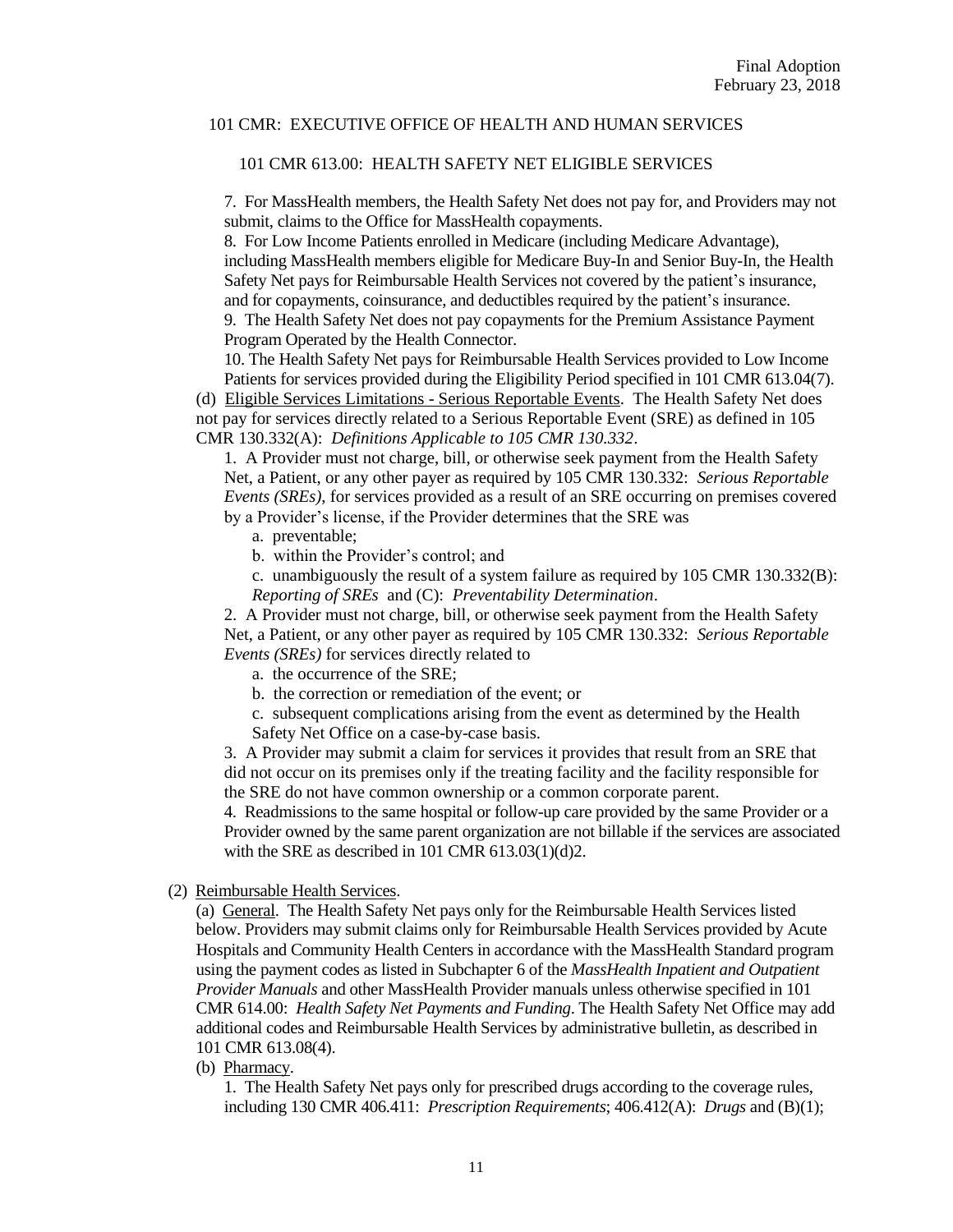#### 101 CMR 613.00: HEALTH SAFETY NET ELIGIBLE SERVICES

406.413: *Limitations on the Coverage of Drugs*; and 406.422: *Prior Authorization*, established by MassHealth and processed through POPS. Providers may not submit claims for drugs excluded from the MassHealth Drug List.

2. Notwithstanding 101 CMR 613.03(2)(b)1., the Health Safety Net may pay for prescribed drugs designated by the MassHealth agency as excluded from coverage for MassHealth members through the 340B Drug Pricing Program pursuant to 130 CMR 406.404(D)(1): *Notification of Participation*.

(c) 340B Pharmacies.

1. A 340B Provider may submit a Health Safety Net claim only for outpatient pharmacy services provided through the Provider's 340B pharmacy unless the claim is submitted by a Provider that directly operates both a 340B pharmacy and a retail pharmacy and the claim is for a drug provided to an individual who cannot be seen by a Provider-based prescriber to obtain a prescription within a clinically appropriate time period. The Provider must inform the Patient that it may not fill future prescriptions unless the individual becomes a Patient of the Provider or is placed on a waiting list in the instance that the Provider is not accepting new patients. A Provider may submit a Health Safety Net claim only for the dispensing fee for covered prescribed drugs provided to Low Income Patients if that individual is using a pharmaceutical company sponsored free drug program and the drug is dispensed by the pharmacy. A Provider may not submit a Health Safety Net claim for free or donated prescribed drugs where the drugs are stored and dispensed from a site other than the pharmacy (*e.g.*, secured closet near exam room).

2. A 340B Provider must provide the Health Safety Net Office 90 days' advance written notice of its intent to discontinue providing prescribed drugs to Low Income Patients or submitting claims to the Health Safety Net for outpatient pharmacy services pursuant to 101 CMR 613.03(2)(c)1.

(d) Utilization Review. The Health Safety Net Office conducts a utilization review program designed to monitor the appropriateness of services for which payments are made and to promote the delivery of care in the most appropriate setting.

(e) Noncovered Services. The Health Safety Net does not pay for any of the following services: nonmedical services, such as social, educational, and vocational services; cosmetic surgery; canceled or missed appointments; telephone conversations or consultations; court testimony; research or the provision of experimental, cosmetic, unproven, or otherwise medically unnecessary procedures or treatments; the provision of whole blood except for the administrative and processing costs associated with the provision of blood and its derivatives; the treatment of male or female infertility (including, but not limited to, laboratory tests, drugs, and procedures associated with such treatment; however, the Health Safety Net pays for the diagnosis of male and female infertility); vocational rehabilitation services; sheltered workshops; recreational services; life-enrichment services; alcohol or drug drop-in centers; drugs used for the treatment of obesity; cough and cold preparations; drugs related to the treatment of male or female infertility; absorptive lenses of greater than 25% absorption; photochromatic lenses, sunglasses, or fashion tints; treatment of congenital dyslexia; extended-wear contact lenses; invisible bifocals; and the Welsh 4-Drop Lens.

(3) Reimbursable Health Services – Acute Hospitals.

(a) The Health Safety Net pays Acute Hospitals only for the Reimbursable Health Services listed in 101 CMR 613.03(3)(a)1. through 34.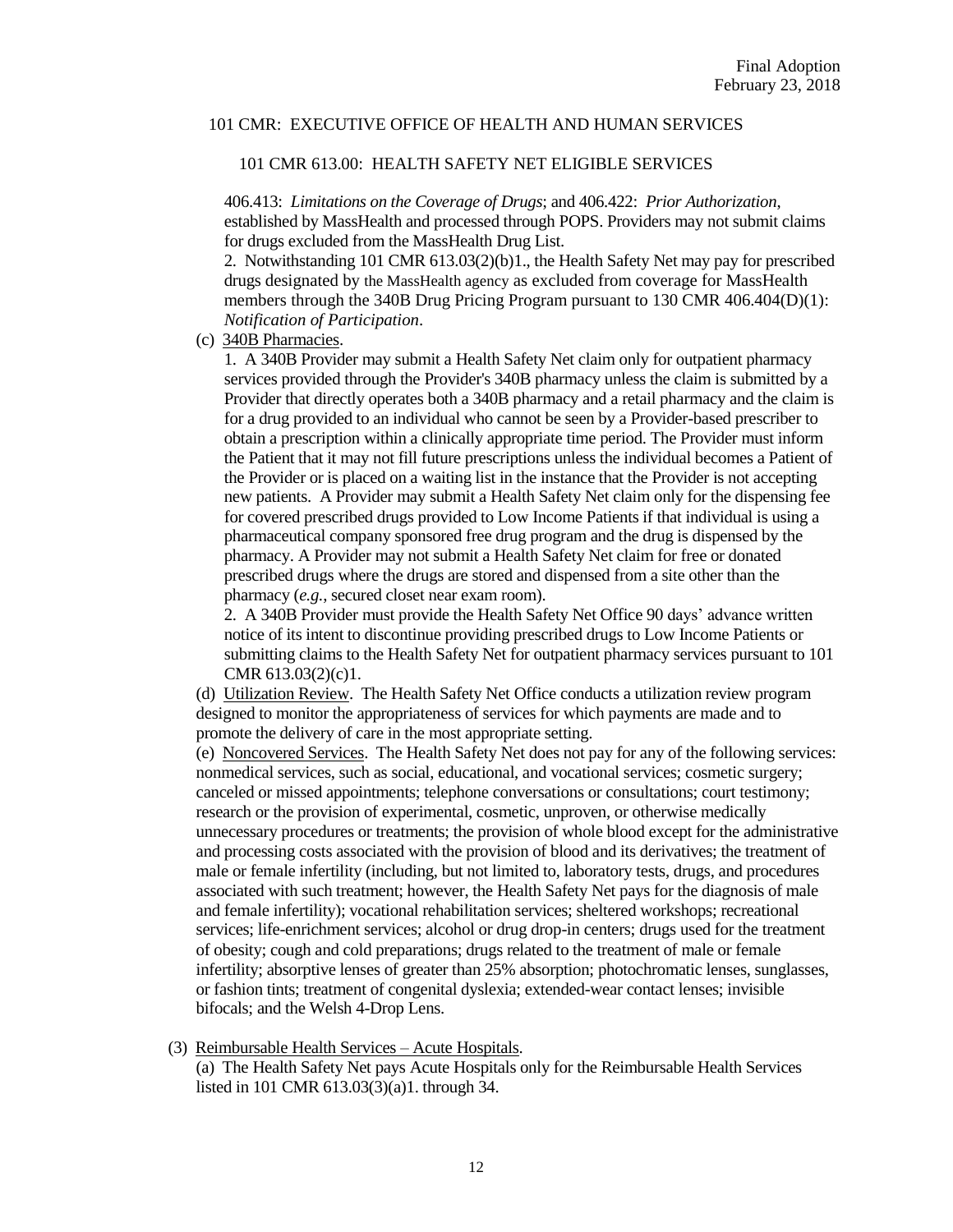#### 101 CMR 613.00: HEALTH SAFETY NET ELIGIBLE SERVICES

1. Abortion Services. The Health Safety Net pays for first and second trimester abortions performed by a licensed physician only when the abortion is performed in accordance with M.G.L. c. 112, §§ 12K through 12U and the abortion is medically necessary, according to the medical judgment of a licensed physician in light of all factors affecting the woman's health.

2. Administrative Days. The Health Safety Net pays for Administrative Days meeting the requirements set forth in 130 CMR 415.415: *Reimbursable Administrative Days* and 130 CMR 415.416: *Nonreimbursable Administrative Days*.

- 3. Ambulatory Surgery Services.
- 4. Audiologist Services.

5. Chiropractic Services.

6. Dental Services. The Health Safety Net pays only for dental services identified in Subchapter 6 of the MassHealth *Dental Manual* and for Adult Dental Services not covered by MassHealth. Certain dental services may be subject to prior authorization, as specified by the Health Safety Net Office in billing instructions, administrative bulletins, or other written issuances.

7. Durable Medical Equipment. The Health Safety Net pays only for crutches and canes provided during a Hospital Visit.

8. Family Planning Services.

9. Hearing Instrument Services.

10. Inpatient Hospice Services.

11. Inpatient Services.

12. Inpatient Psychiatric. The Health Safety Net pays only for services provided in a Medicare certified psychiatric unit.

13. Laboratory Services. The Health Safety Net does not pay separately for routine specimen collection and preparation for the purpose of clinical laboratory analysis. Specimen collection and preparation is considered part of the laboratory service.

14. Medical Supplies. The Health Safety Net pays for medical supplies used in the delivery of inpatient and outpatient care. It also pays for spacers used with metered dose inhalers, nebulizers, diabetic supplies, home glucose monitors, and portable peak flow monitors.

15. Mental Health Services. The Health Safety Net pays for mental health services except for noncovered services in 101 CMR 613.03(2)(e). The Health Safety Net pays only for mental health services that meet the requirements in the *MassHealth Acute Outpatient Hospital Manual* at 130 CMR 410.471: *Mental Health Services: Introduction* through 410.475: *Mental Health Services: Staffing Requirements*, and 410.479(A): *Provision of Services*.

16. Nurse Midwife Services.

17. Nurse Practitioner Services.

18. Observation Services. Outpatient hospital services provided anywhere in an Acute Hospital, to evaluate a Patient's medical condition and determine the need for an inpatient admission. Observation services are provided under order of a physician, consist of the use of a bed and intermittent monitoring by professional licensed clinical staff, and may be provided for more than 24 hours.

19. Orthotic Services.

20. Outpatient Services. Outpatient services are services provided by Acute Hospital outpatient departments and by Hospital Licensed Health Centers or other Satellite Clinics.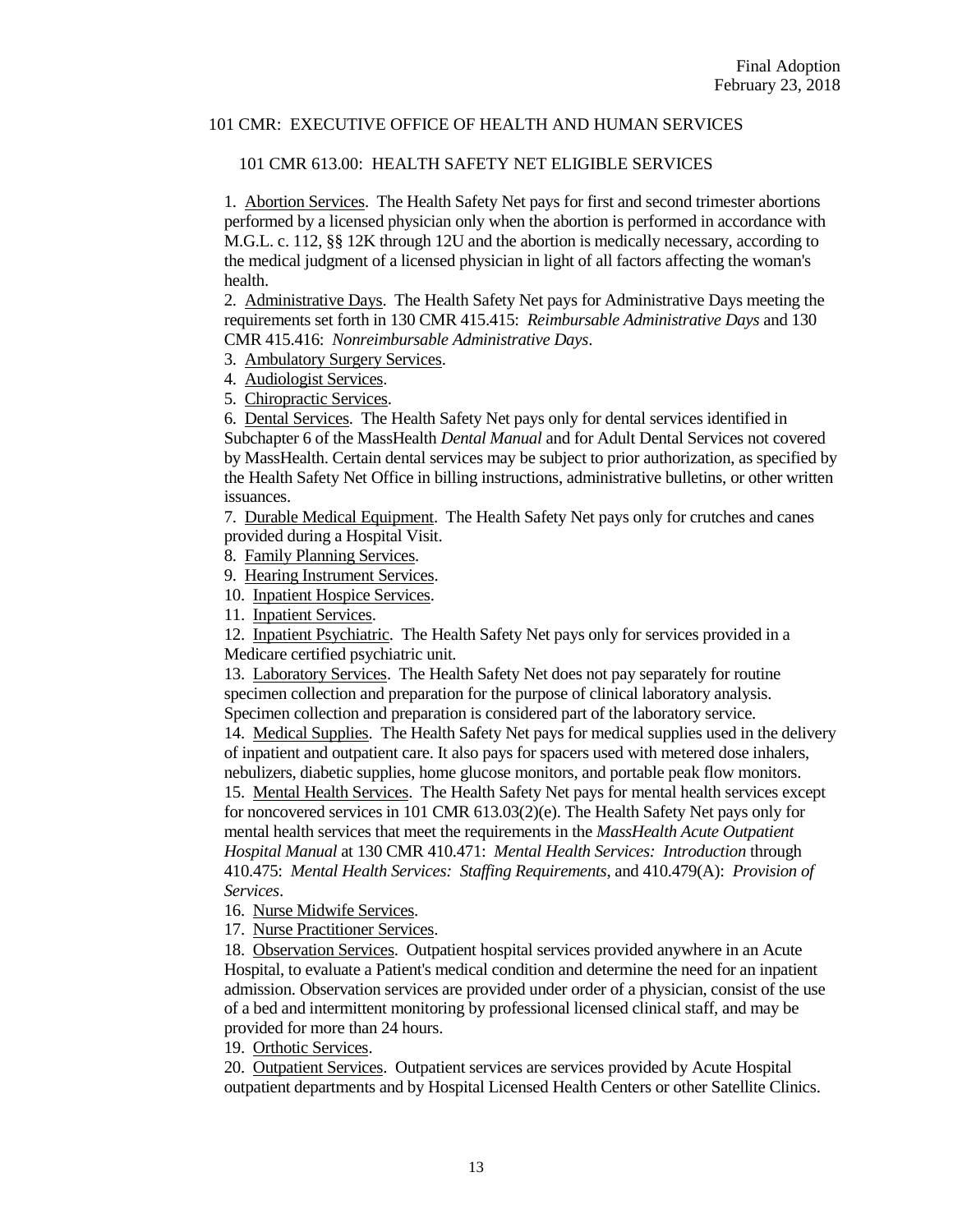#### 101 CMR 613.00: HEALTH SAFETY NET ELIGIBLE SERVICES

Such services include, but are not limited to, Emergency Services, Primary or Elective Care, observation services, Ancillary Services, and day-surgery services.

21. Outpatient Psychiatric Services.

22. Pharmacy Services.

23. Physician Services. The Health Safety Net pays only for services provided at Acute Hospital sites by Acute Hospital-based physicians who are employed or contracted by the Acute Hospital and who receive payment from the Acute Hospital for their services.

- 24. Podiatrist Services.
- 25. Prosthetic Services.
- 26. Radiology Services.

27. Rehabilitation Services. For inpatient rehabilitation, the Health Safety Net pays only for services provided in a Medicare certified rehabilitation unit.

- 28. Renal Dialysis Services.
- 29. Speech and Hearing Services.
- 30. Sterilization Services.

31. Substance Use Disorder Services, including methadone treatment as described in 130 CMR 418.000: *Substance Abuse Treatment Services*, except for noncovered services in 101 CMR 613.03(2)(e).

32. Therapy Services. The Health Safety Net pays only for therapy services as defined in the *MassHealth Acute Outpatient Hospital Manual*, at 130 CMR 410.451(A) and (B). Before therapy is initiated, there must be a comprehensive evaluation of the Patient's medical condition, disability, and level of functioning to determine the need for treatment and, when treatment is indicated, to develop a treatment plan.

33. Tobacco Cessation. The Health Safety Net pays only for services as defined by Subchapter 6 of the *MassHealth Acute Hospital Outpatient Manual.*

34. Vision Care Services. The Health Safety Net pays only for services as defined in 130 CMR 410.481: *Vision Care Services*.

(4) Reimbursable Health Services - Community Health Centers.

(a) General. Community Health Centers may submit claims only for Reimbursable Health Services set forth in 101 CMR 613.03(4)(b). The Reimbursable Health Services must meet the requirements set forth in 101 CMR 613.03(4)(c).

1. Community Health Centers may submit claims only for services provided under the Community Health Center's clinic license.

2. A Community Health Center may submit claims only for Reimbursable Health Services provided on site, except for off-site 340B Pharmacy Services and certain Evaluation and Management visits provided to the Community Health Center's Patients at an Acute Hospital. A Community Health Center may submit claims for dentures provided on site but manufactured or repaired at an off-site contractor.

3. The Health Safety Net does not pay Community Health Centers for performing, administering, or dispensing experimental, cosmetic, unproven, or otherwise medically unnecessary procedures or treatments or treatment of male or female infertility (including, but not limited to, laboratory tests, drugs, and procedures associated with such treatment); however, the Health Safety Net pays for the diagnosis of male and female infertility.

(b) Reimbursable Health Services.

1. Audiology Services. The Health Safety Net pays for audiology services if the services were provided at the written request of a physician, nurse practitioner, or physician assistant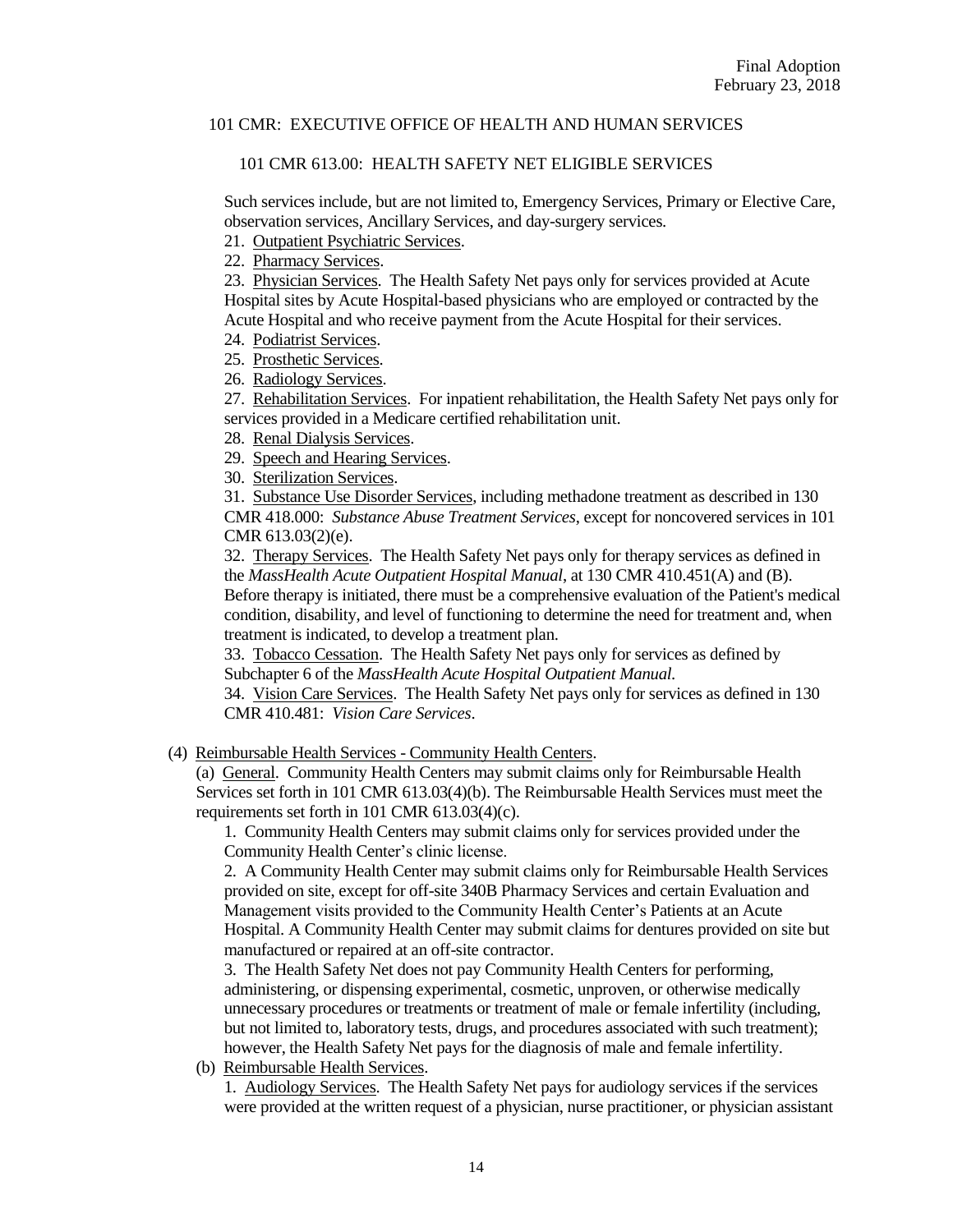#### 101 CMR 613.00: HEALTH SAFETY NET ELIGIBLE SERVICES

who has found some indication of a hearing problem. Documentation of the request and of the hearing problem must be kept in the Patient's medical record.

2. Behavioral Health Services.

3. Cardiovascular and Pulmonary Diagnostic Services.

4. Dental Services. The Health Safety Net pays for dental services identified in Subchapter 6 of the *MassHealth Dental Manual* and for Adult Dental Services not covered by MassHealth. Certain dental services may be subject to prior authorization, as specified by the Health Safety Net Office in billing instructions, administrative bulletins, or other written issuances.

5. Diabetes Self-management Training. The Health Safety Net pays for diabetes selfmanagement training services as defined by Subchapter 6 of the *MassHealth Community Health Center Manual*.

6. Electrocardiogram (EKG) Services. The Health Safety Net pays for EKG services only when the service is provided at the written request of a Community Health Center staff physician who will interpret or review the interpretation of the EKG. Documentation of the physician's request must be kept in the Patient's medical record. A Community Health Center may claim payment for EKG services only when the Community Health Center owns or rents its own EKG equipment and the EKG is taken at the Community Health Center. 7. Family Planning Services. The Health Safety Net pays for family planning counseling,

prescribed drugs, family planning supplies, and laboratory tests.

8. Individual Medical Visits. The Health Safety Net pays for face-to-face meetings at a Community Health Center between a Patient and a physician, physician assistant, nurse practitioner, nurse midwife, registered nurse, or paraprofessional for medical examination, diagnosis, or treatment.

9. Laboratory Services. The Health Safety Net pays only for laboratory services for which a written request for that service from an authorized subscriber is present in the Patient's medical record. The Office does not pay for the following laboratory services: routine specimen collection and preparation for the purpose of clinical laboratory analysis (for example, venipunctures, urine, fecal, and sputum samples; Pap smears; cultures; and swabbing and scraping for removal of tissue); laboratory tests associated with treatment of male or female infertility (however, the Health Safety Net pays for the diagnosis of male and female infertility); or such calculations as red cell indices, A/G ratio, creatinine clearance, and those ratios calculated as part of a profile. The Office does not pay a Community Health Center for a laboratory service when the Community Health Center bills separately for the professional component of that service.

10. Medical Nutrition Therapy. The Health Safety Net pays for medical nutrition therapy services as defined by Subchapter 6 of the *MassHealth Community Health Center Manual*. Medical nutrition therapy does not include enteral therapy.

- 11. Obstetrical Services.
- 12. Pharmacy Services.
- 13. Podiatry Services.

14. Radiology Services. The Health Safety Net pays for radiology services only when the services are provided at the written request of a licensed physician or dentist. The professional component of a radiology service is the component for interpreting a diagnostic test or image. The technical component of a radiology service is the component for the cost of rent, equipment, utilities, supplies, administrative and technical supplies and benefits, and other overhead expenses.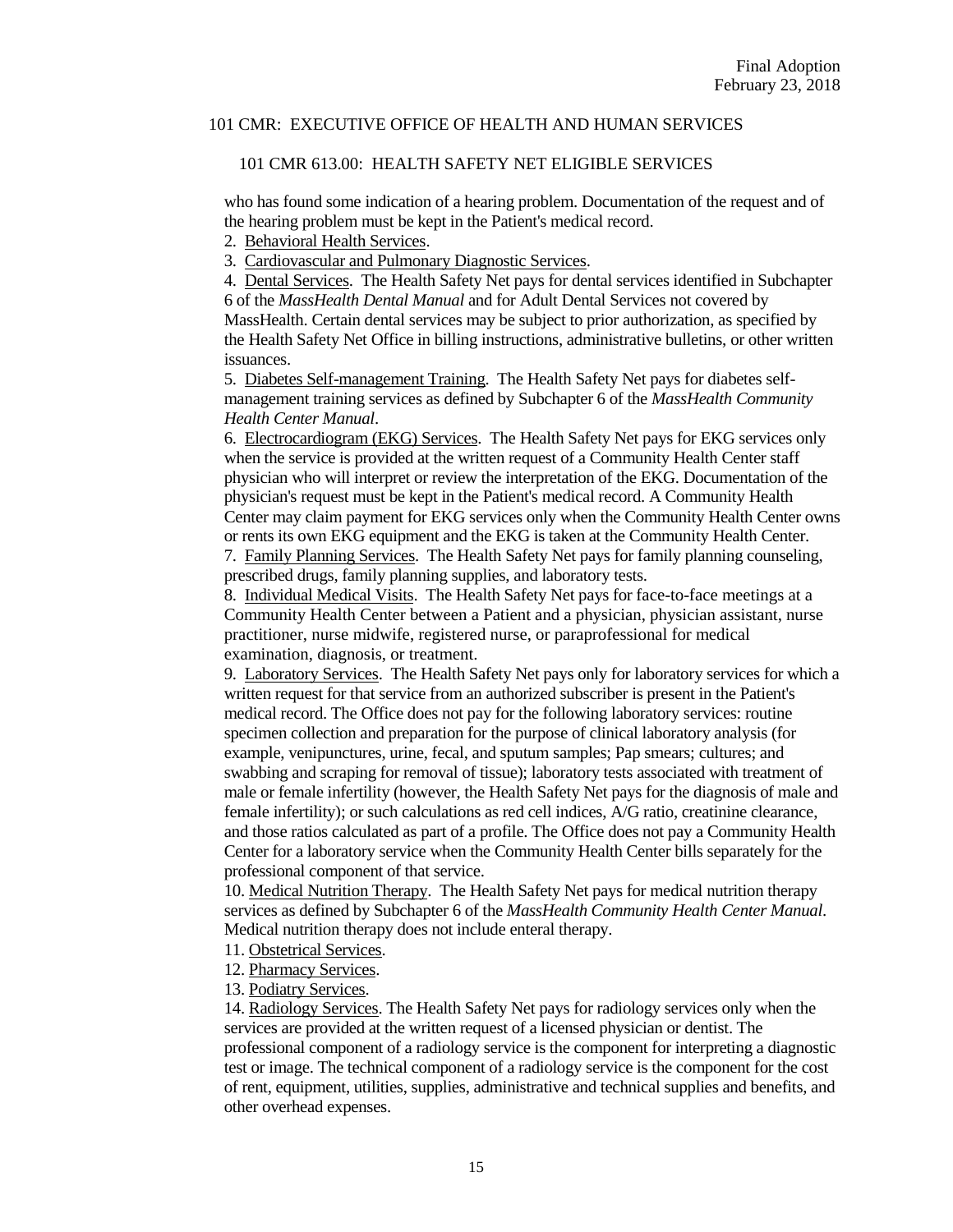#### 101 CMR 613.00: HEALTH SAFETY NET ELIGIBLE SERVICES

15. Surgery Services.

16. Tobacco Cessation Services. The Health Safety Net pays for tobacco cessation services as defined by Subchapter 6 of the *MassHealth Community Health Center Manual*. 17. Vision Care Services.

18. Immunization Visits and Vaccines.

(c) Reimbursable Health Services Requirements. The Health Safety Net pays only for services provided by the licensed professionals listed in the HSN CHC Billable Procedure Codes list and pays in accordance with 101 CMR 614.00: *Health Safety Net Payments and Funding*.

#### 613.04: Eligible Services to Low Income Patients.

(1) General. Providers may submit claims for Reimbursable Health Services to Low Income Patients determined in accordance with the criteria in 101 CMR 613.04. Low Income Patients may be determined eligible for Health Safety Net – Primary or Health Safety Net – Secondary, in accordance with 101 CMR 613.04(6). The following individuals are not eligible for Low Income Patient status:

(a) individuals who have been determined eligible for any MassHealth program, including any premium assistance program, but who have failed to enroll; and

(b) individuals whose enrollment in MassHealth or the Premium Assistance Payment Program Operated by the Health Connector has been terminated due to failure to pay premiums.

(2) Low Income Patient Determination. Except as provided in 613.04(3) and 613.04(4) an individual must complete and submit an Application for benefits using the eligibility procedures and requirements under 130 CMR 502.000: *The Request for Benefits* or 516.000: *The Eligibility Process*. In order to be determined a Low Income Patient, an individual must be a Resident of the Commonwealth and document that the Modified Adjusted Gross Income of his or her MassHealth MAGI Household is equal to or less than 300% of the FPL, or that the Countable Income of his or her Medical Hardship Family is less than or equal to 300% of the FPL that if the individual used a Senior Application as defined in 130 CMR 515.001: *Definition of Terms*.

(a) Determination Notice. The MassHealth Agency or the Commonwealth Health Insurance Connector notifies the individual of his or her eligibility determination for health care coverage or if the individual is a Low Income Patient.

(b) Verification of Income. Verification of income is mandatory. Income may be verified either through electronic data matches or paper verification.

1. Electronic Data Matches. MassHealth electronically matches with federal and state data sources described at 130 CMR 502.004: *Matching Information* to verify attested income. The income data received through an electronic data match is compared to the attested income amount to determine if the attested amount and the data source amount are reasonably compatible. If these amounts are reasonably compatible, the attested income is considered verified for purposes of an eligibility determination. To be considered reasonably compatible

a. both the attested income and the income from the data sources must be above the applicable income standard for the individual; or

b. both the attested income and the income from the data sources must be below the applicable income standard for the individual; or

c. the attested income and the income from the data sources must be within a ten percent range of each other.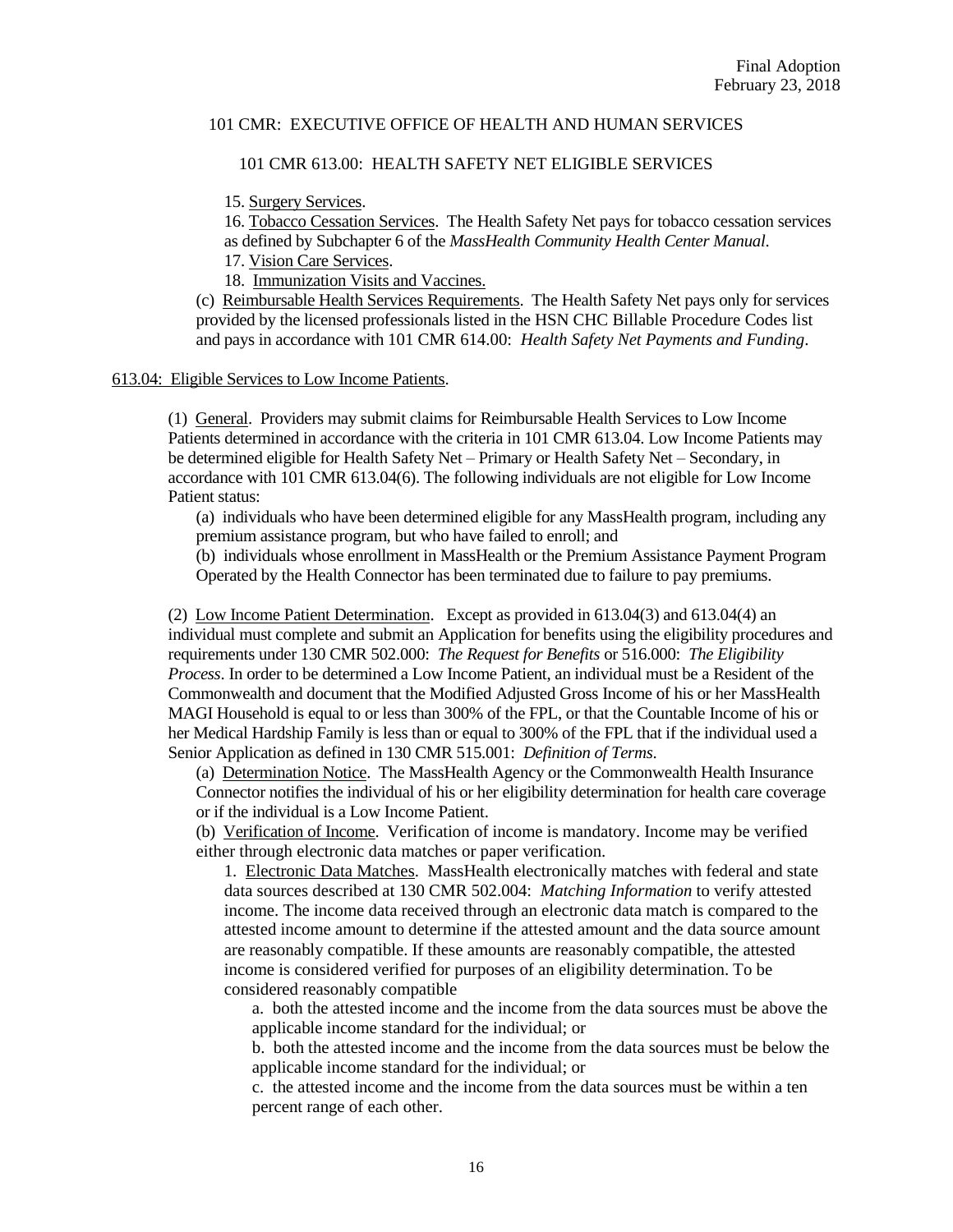#### 101 CMR 613.00: HEALTH SAFETY NET ELIGIBLE SERVICES

2. Asset Verification. If the MassHealth agency requests an asset verification pursuant to 130 CMR 520.000: *MassHealth: Financial Eligibility* for an applicant, the applicant must comply with the guidelines listed in 130 CMR 516.003: *Verification of Eligibility Factors* in order to obtain and/or maintain their Health Safety Net determination.

3. Paper Verification. If the attested income and the income from the electronic data source are not reasonably compatible, or if the electronic data match is unavailable, paper verification of income is required.

a. Paper verification of monthly earned income includes, but is not limited to

i. recent paystubs;

ii. a signed statement from the employer; or

iii. the most recent federal tax return.

b. Verification of monthly unearned income is mandatory and includes, but is not limited to

i. a copy of a recent check or paystub showing gross income from the source;

ii. a statement from the income source, where matching is not available; or

iii. the most recent federal tax return.

c. Verification of gross monthly income may also include any other reliable evidence of the Patient's earned or unearned income.

(c) Verification of Identity. The following are acceptable proof of identity.

1. The following are acceptable proof of identity, provided such documentation has a photograph or other identifying information including, but not limited to, name, age, sex, race, height, weight, eye color, or address:

a. identity documents listed at 8 CFR  $\S 274a.2(b)(1)(v)(B)(1)$ , except a driver's license issued by a Canadian government authority;

b. driver's license issued by a state or territory;

c. school identification card;

d. U.S. military card or draft record;

e. identification card issued by the federal, state, or local government;

f. military dependent's identification card; or

g. U.S. Coast Guard Merchant Mariner card;

2. for children younger than 19 years old, a clinic, doctor, hospital, or school record, including preschool or day care records;

3. two documents containing consistent information that corroborates an applicant's identity. Such documents include, but are not limited to

a. employer identification cards;

b. high school and college diplomas (including high school equivalency diplomas);

- c. marriage certificates;
- d. divorce decrees;
- e. property deeds or titles;

f. a pay stub from a current employer with the applicant's name and address preprinted, dated within 60 days of the application;

g. census verification containing the applicant's name and address, dated not more than 12 months before the date of the application;

h. a pension or retirement statement from a prior employer or pension fund stating the applicant's name and address, dated within 12 months of the application;

i. tuition or student loan bill containing the applicant's name and address, dated not more than 12 months before the date of the application;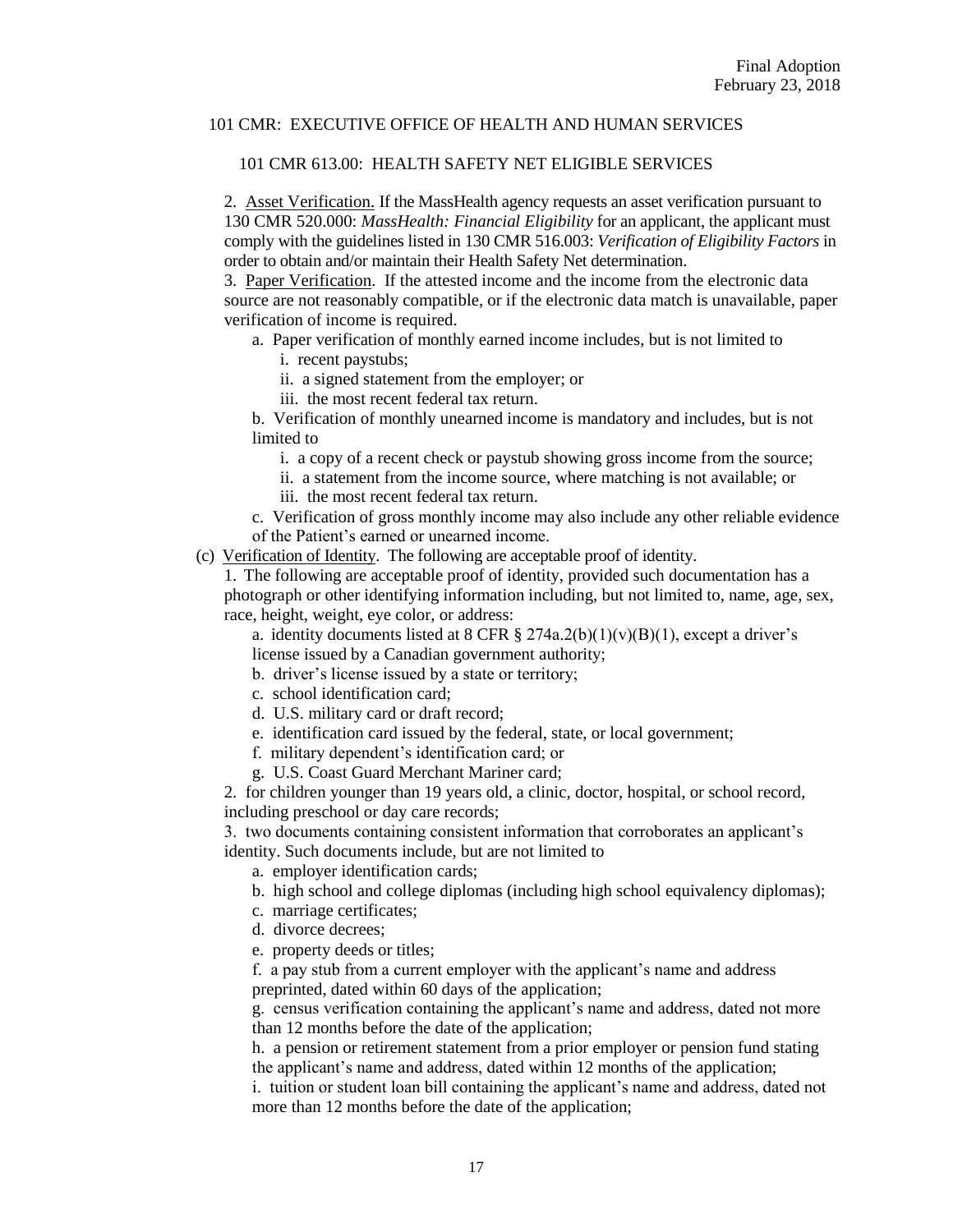#### 101 CMR 613.00: HEALTH SAFETY NET ELIGIBLE SERVICES

j. utility bill, cell phone bill, credit card bill, doctor's bill, or hospital bill containing applicant's name and address, dated not more than 60 days before the date of the application;

k. valid homeowner's, renter's, or automobile insurance policy with preprinted address, dated not more than 12 months before the date of the application, or a bill for such insurance with preprinted address, dated not more than 60 days before the date of the application;

l. lease dated not more than 12 months before the date of the application, or home mortgage identifying applicant and address; or

m. employment verification by means of W-2 forms or other documents bearing the applicant's name and address submitted by the employer to a government agency as a consequence of employment;

4. a finding of identity from a federal or state agency including, but not limited to, a public assistance, law enforcement, internal revenue, or tax bureau, or corrections agency, if the agency has verified and certified the identity of the individual;

5. a finding of identity from an Express Lane agency, as defined in section 1902(e)(13)(F) of the Social Security Act; or

6. If the applicant does not have any document specified in 101 CMR 613.04(2)(c)1. through 3., and identity is not verified under 101 CMR  $613.04(2)(c)4$ . or 5., the applicant may submit an affidavit signed, under penalty of perjury, by another person who can reasonably attest to the applicant's identity. Such affidavit must contain the applicant's name and other identifying information establishing identity, as described in 101 CMR 613.04(2)(c)1. This affidavit does not have to be notarized.

(d) Matching Information. The MassHealth Agency initiates information matches with other agencies and information sources when an application is received, at annual renewal and periodically, in order to update or verify eligibility. These agencies and information sources may include, but are not limited to, the following: the Federal Data Services Hub, the Division of Unemployment Assistance, Department of Public Health's Bureau of Vital Statistics, Department of Industrial Accidents, Department of Veterans' Services, Department of Revenue, Bureau of Special Investigations, Internal Revenue Service, Social Security Administration, Systematic Alien Verification for Entitlements, Department of Transitional Assistance, and health insurance carriers.

(3) Confidential Services. The Health Safety Net Office's Application for Health Safety Net Confidential Services may be used for the following special application types. For these application types, five percentage points of the current FPL are subtracted from the applicable total Countable Income to determine the applicant's eligibility for Low Income Patient status. An individual seeking these services is not required to report his or her primary address.

(a) Minors receiving Confidential Services may apply to be determined a Low Income Patient using their own Countable Income information and using the Office's application for Health Safety Net Confidential Services. If a minor is determined to be a Low Income Patient, the Provider may submit claims for Confidential Services when no other source of funding is available to pay for the services confidentially. For all other services, Minors are subject to the standard Low Income Patient determination process. Providers may submit claims for Eligible Services rendered to these individuals for Confidential Services only.

(b) An individual who has been a victim of domestic violence, or who has a reasonable fear of domestic violence or continued domestic violence, may apply for Low Income Patient status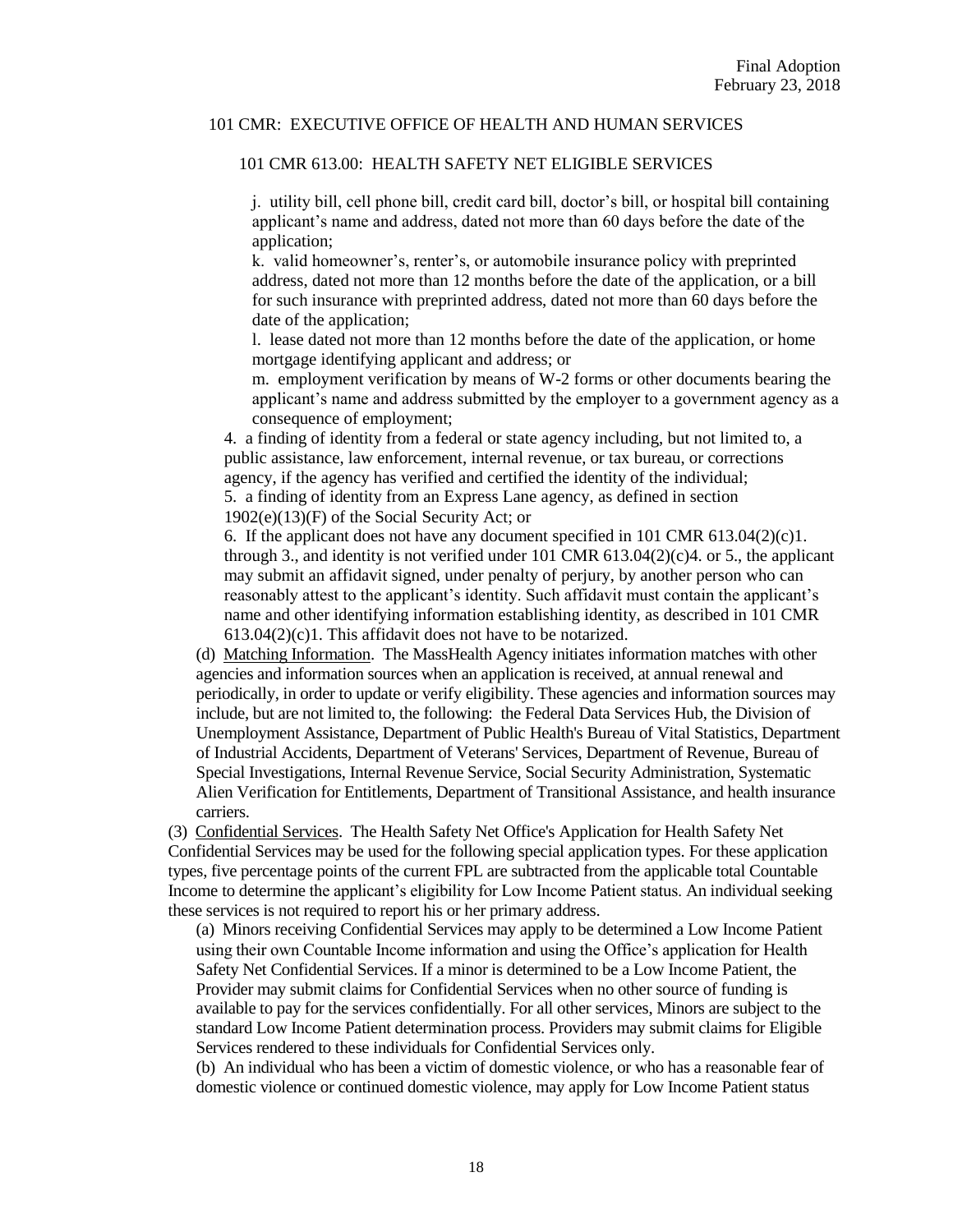### 101 CMR 613.00: HEALTH SAFETY NET ELIGIBLE SERVICES

using his or her own Countable Income information if he or she seeks medically necessary Eligible Services.

(4) Presumptive Determination. An individual may be determined to be a Low Income Patient for a limited period of time, if on the basis of attested information submitted to a Provider on the form specified by the Health Safety Net Office, the Provider determines the individual is presumptively a Low Income Patient. An individual may not be determined to be a Low Income Patient pursuant to 101 CMR 613.04(4)(b)4. if the individual has already been determined to be a Low Income Patient pursuant to 101 CMR 613.04(4)(b)4. within the previous 12 months. Notwithstanding 101 CMR 613.04(7)(a), Providers may submit claims for Reimbursable Health Services provided to individuals with time-limited presumptive Low Income Patient determinations only for dates of service beginning on the date on which the Provider makes the presumptive determination and continuing until the earlier of

(a) the end of the month following the month in which the Provider made the presumptive determination if the individual has not submitted a complete Application, or

(b) the date of the determination notice described in 101 CMR 613.04(6)(a) related to the individual's Application.

(5) Grievance Process. An individual may request that the Office conduct a review of a determination of Low Income Patient status, Provider compliance with the provisions of 101 CMR 613.00, or Medical Hardship eligibility if exceptional circumstances outside of the individual's control had a material impact on the Medical Hardship eligibility determination. The Health Safety Net Office will conduct a review using the following process.

(a) In order to request a review, the individual must send a written request to the Office with supporting documentation.

(b) To request a review of a determination of Low Income Patient status, the individual must send the review request within 30 days from the date of the official notification of the determination.

(c) To request a review of a Medical Hardship eligibility determination, the individual must send the review request, including a description of the circumstances outside of the individual's control that had a material impact on the eligibility determination, within six months from the date of the official notification of the determination. For all grievances, the Office may request additional information as necessary from the grievant, other state agencies, and/or the Provider(s). Additional information requested from the grievant by the Office must be submitted within 30 days.

(d) The Office will provide an initial response to the grievant within 30 days of receipt of the grievance and will issue a written decision and explanation of the reasons for its decision to the grievant and other relevant parties within a reasonable time after receipt of all necessary information.

- (6) Low Income Patient Eligibility Categories.
	- (a) The categories of Low Income Patient eligibility for Health Safety Net services are: 1. Health Safety Net - Primary. A Low Income Patient is eligible for Health Safety Net - Primary if he or she is uninsured and documents MassHealth MAGI Household income or Medical Hardship Family Countable Income, as described in 101 CMR 613.04(2), between 0% and 300% of the FPL, subject to the following exceptions.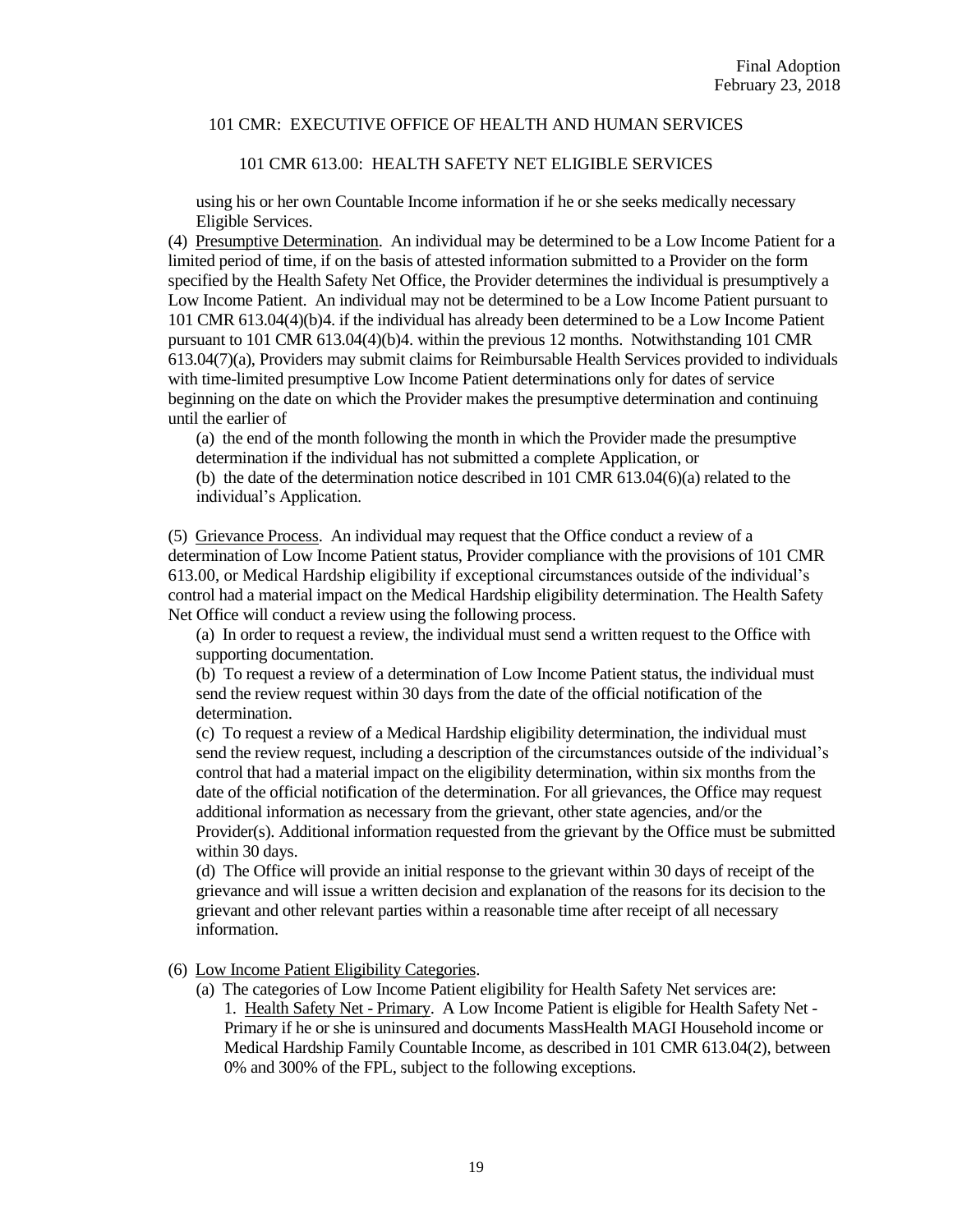### 101 CMR 613.00: HEALTH SAFETY NET ELIGIBLE SERVICES

a. Low Income Patients eligible for enrollment in the Premium Assistance Payment Program Operated by the Health Connector are not eligible for Health Safety Net - Primary except as provided in 101 CMR 613.04(7)(a) and (b).

b. Low Income Patients subject to the Student Health Program requirements of M.G.L. c. 15A, § 18 are not eligible for Health Safety Net - Primary.

2. Health Safety Net - Secondary. A Low Income Patient is eligible for Health Safety Net - Secondary if he or she has other primary health insurance and documents MassHealth MAGI Household income or Medical Hardship Family Countable Income, as described in 101 CMR 613.04(2), between 0 and 300% of the FPL, subject to the following exceptions.

a. Effective 101 days after the Medical Coverage Date, Low Income Patients eligible for the Premium Assistance Payment Program Operated by the Health Connector are eligible only for dental services not otherwise covered by the Premium Assistance Payment Program Operated by the Health Connector.

b. Low Income Patients enrolled in MassHealth Standard, MassHealth CarePlus, MassHealth CommonHealth, and MassHealth Family Assistance excluding MassHealth Family Assistance - Children are eligible only for Adult Dental Services provided at a Community Health Center, Hospital Licensed Health Center, or Satellite Clinic. c. Low Income Patients enrolled in a qualifying Student Health Plan are eligible for Health Safety Net – Secondary.

(b) Other Requirements.

1. Affordable Insurance. An individual with MassHealth MAGI Household income or Medical Hardship Family Countable Income, as described in 101 CMR 613.04(2), less than or equal to 300% of the FPL, and for whom insurance is deemed affordable as defined in 956 CMR 6.00: *Determining Affordability for the Individual Mandate*, is not eligible for Health Safety Net - Primary. If such an individual's employer offers employer-sponsored insurance, he or she is not eligible for Health Safety Net - Primary except during the employer's waiting period before the employer-sponsored insurance becomes effective. 2. Pending Disability Determination. Providers may submit claims for individuals whose MassHealth eligibility status is pending due to a MassHealth disability determination. If the individual is determined eligible for MassHealth, the Provider must void Health Safety Net claims for the individual and submit claims for services to MassHealth. 3. Health Safety Net - Partial. A Low Income Patient eligible for either Health Safety Net - Primary or Health Safety Net - Secondary who documents MassHealth MAGI Household income or Medical Hardship Family Countable Income, as described in 101 CMR 613.04(2), greater than 150% and less than or equal to 300% of the FPL is considered Health Safety Net - Partial and must meet the Health Safety Net - Partial deductible described in 101 CMR 613.04(8)(c).

(7) Eligibility Period.

(a) Except as specified in 101 CMR 613.04(5)(b), providers may submit claims for Reimbursable Health Services effective on the Medical Coverage Date until the Patient's eligibility is terminated.

(b) For Low Income Patients eligible for the Premium Assistance Payment Program Operated by the Health Connector:

1. Providers may submit claims for Reimbursable Health Services for the period beginning on the Patient's Medical Coverage Date and ending 100 days after the Patient's Medical Coverage Date.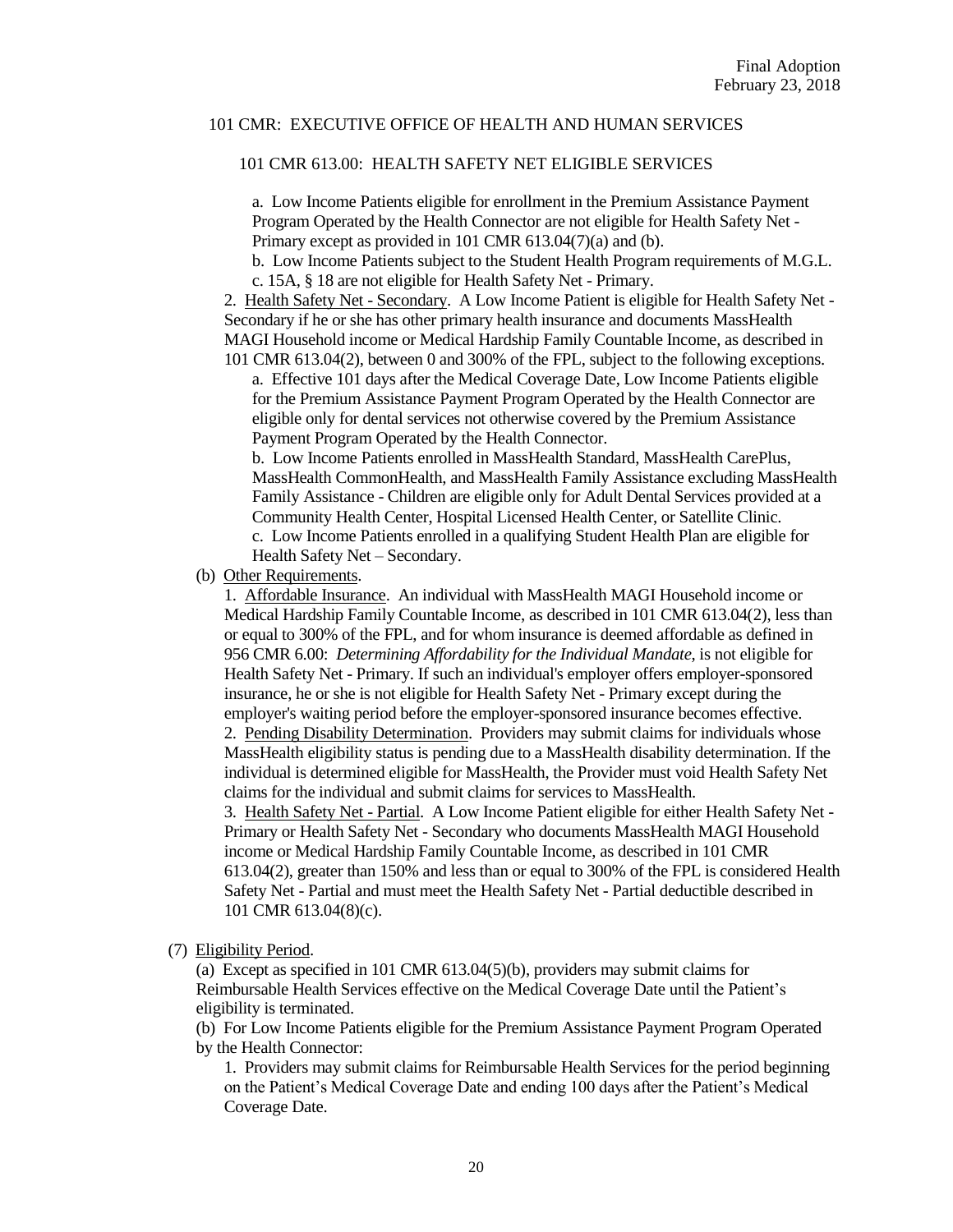#### 101 CMR 613.00: HEALTH SAFETY NET ELIGIBLE SERVICES

2. Effective 101 days after the Patient's Medical Coverage Date, Providers may submit claims only for dental services not otherwise covered by the Premium Assistance Payment Program Operated by the Health Connector until the Patient's eligibility is terminated. (c) Low Income Patient status is effective for a maximum of one year from the date of determination, subject to periodic redetermination and verification that the Patient's MassHealth MAGI Household income or Medical Hardship Family Countable Income, as described in 101 CMR 613.04(2), or insurance status has not changed to such an extent that the Patient no longer meets eligibility requirements.

### (8) Low Income Patient Responsibilities.

(a) Cost Sharing Requirements. Low Income Patients are responsible for paying copayments in accordance with 101 CMR 613.04(8)(b) and deductibles in accordance with 101 CMR 613.04(8)(c).

(b) Low Income Patient Copayment Requirements. Low Income Patients are responsible for copayments for pharmacy services.

1. The copayments for pharmacy services are

a. \$1 for each prescription and refill for each generic drug in the following drug classes: antihyperglycemics, antihypertensives, and antihyperlipidemics;

- b. \$3.65 for each prescription and refill for other generic drugs; and
- c. \$3.65 for each prescription and refill for brand-name drugs.
- 2. There are no copayments for services provided to Low Income Patients who are
	- a. younger than 21 years old; or

b. pregnant or in the postpartum period that extends through the last day of the second calendar month following the month in which their pregnancy ends (for example, if the woman gave birth on May  $15<sup>th</sup>$ , she is exempt from the copayment requirement until August  $1<sup>st</sup>$ ).

3. There is an annual maximum of \$250 per Patient on pharmacy copayments.

(c) Health Safety Net - Partial Deductibles.

1. Annual Deductible. For Health Safety Net - Partial Low Income Patients with MassHealth MAGI Household income or Medical Hardship Family Countable Income greater than 150% and less than or equal to 300% of the FPL, there is an annual deductible if all members of the PBFG have an FPL above 150%. If any member of the PBFG has an FPL equal to or below 150% there is no deductible for any member of the PBFG. The annual deductible is equal to the greater of

a. the lowest cost Premium Assistance Payment Program Operated by the Health Connector premium, adjusted for the size of the PBFG proportionally to the MassHealth FPL income standards, as of the beginning of the calendar year; or

b. 40% of the difference between the lowest MassHealth MAGI Household income or Medical Hardship Family Countable Income, as described in 101 CMR 613.04(2), in the applicant's Premium Billing Family Group (PBFG) and 200% of the FPL.

2. Applying the Deductible. The Patient is responsible for payment for all services provided up to this deductible amount. Once the Patient has incurred the deductible, a Provider may submit claims for Reimbursable Health Services in excess of the deductible. There is only one deductible per PBFG per approval period. The deductible is not applied to pharmacy services. Copayments are not considered expenses to be included in the deductible amount. 3. Deductible Tracking. The annual deductible is applied to all Reimbursable Health Services provided to a Low Income Patient or PBFG member during the Eligibility Period.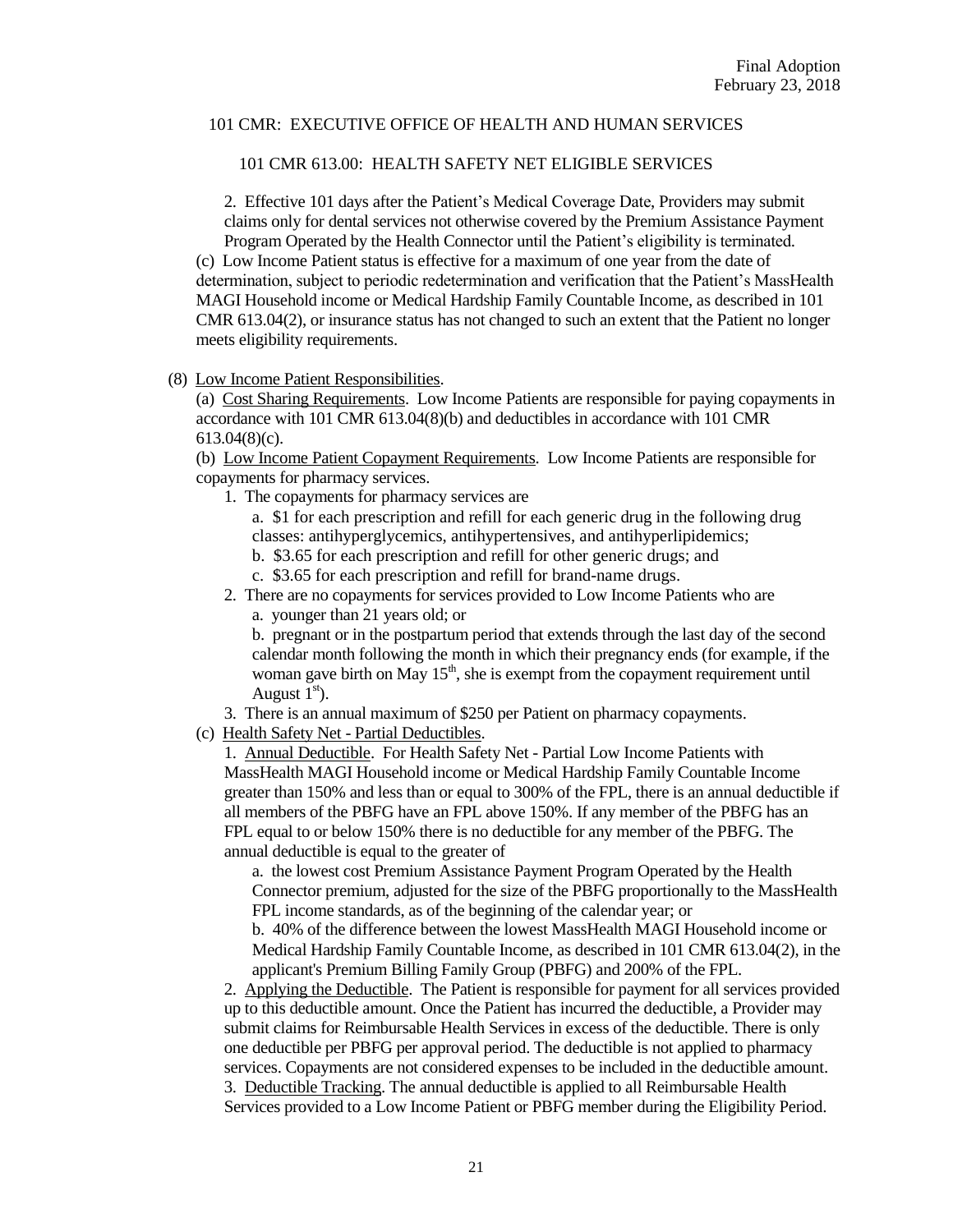#### 101 CMR 613.00: HEALTH SAFETY NET ELIGIBLE SERVICES

Each PBFG member must be determined a Low Income Patient in order for his or her expenses for Reimbursable Health Services to be applied to the deductible. The Provider must track the Patient's Reimbursable Health Services expenses until the Patient meets the deductible. If more than one PBFG member is determined to be a Low Income Patient, or if the Patient or PBFG members receive services from more than one Provider, it is the Patient's responsibility to track the deductible and provide documentation to the Provider that the deductible has been reached.

4. Acute Hospitals. The Patient must incur expenses for Reimbursable Health Services in excess of the annual deductible before the Provider may submit a claim for Reimbursable Health Services. Once the Patient has incurred the deductible, the Provider may submit a claim for the remaining balance of Reimbursable Health Service expenses. The Acute Hospital may require a deposit and/or a payment plan in accordance with 101 CMR  $613.08(1)(g)$ .

5. Community Health Centers and Hospital Licensed Health Centers.

a. Health Safety Net - Partial Low Income Patients receiving Reimbursable Health Services from Community Health Centers are responsible for 20% of the Health Safety Net payment for each visit, to be applied to the amount of the Patient's annual deductible until the Patient meets his or her deductible. Health Safety Net - Partial Low Income Patients receiving Reimbursable Health Services from Hospital Licensed Health Centers, Satellite Clinics, and school-based health centers are responsible for either 20% of the Health Safety Net payment for each visit or the full amount of the service, as specified by the Provider. If the Provider specifies that a Health Safety Net – Partial Low Income Patient is responsible for 20% of the payment amount, the Provider may submit a claim for the remaining balance of each eligible service.

b. If a Hospital Licensed Health Center, Satellite Clinic, or school-based health center that provides Reimbursable Health Services specifies that any Health Safety Net – Partial Low Income Patient is responsible for only 20% of the payment amount, it must offer this option to all Health Safety Net - Partial Low Income Patients receiving Reimbursable Health Services at the location.

c. The Health Safety Net Office may require a Community Health Center to report when a Patient's deductible has been met or any other information regarding the Patient's deductible in a manner specified by the Health Safety Net Office.

(d) Assignment of Third-party Payments. A Low Income Patient must assign to the MassHealth Agency his or her rights to third-party payments for medical benefits provided under the Health Safety Net and must fully cooperate with and provide the MassHealth Agency with information to help pursue any source of third-party payment. A Low Income Patient must inform the Health Safety Net Office or MassHealth when he or she is involved in an accident or suffers from an illness or injury, or other loss that has resulted or may result in a lawsuit or insurance claim, other than a medical insurance claim. The Low Income Patient must

1. file an insurance claim for compensation, if available;

2. assign to the MassHealth Agency or its agent, the right to recover an amount equal to the Health Safety Net benefits provided from the proceeds of any claim or other proceeding against a third party;

3. provide information about the claim or any other proceeding and cooperate fully with the MassHealth Agency, unless the MassHealth Agency determines that cooperation would not be in the best interests of, or would result in serious harm or emotional impairment to, the Low Income Patient;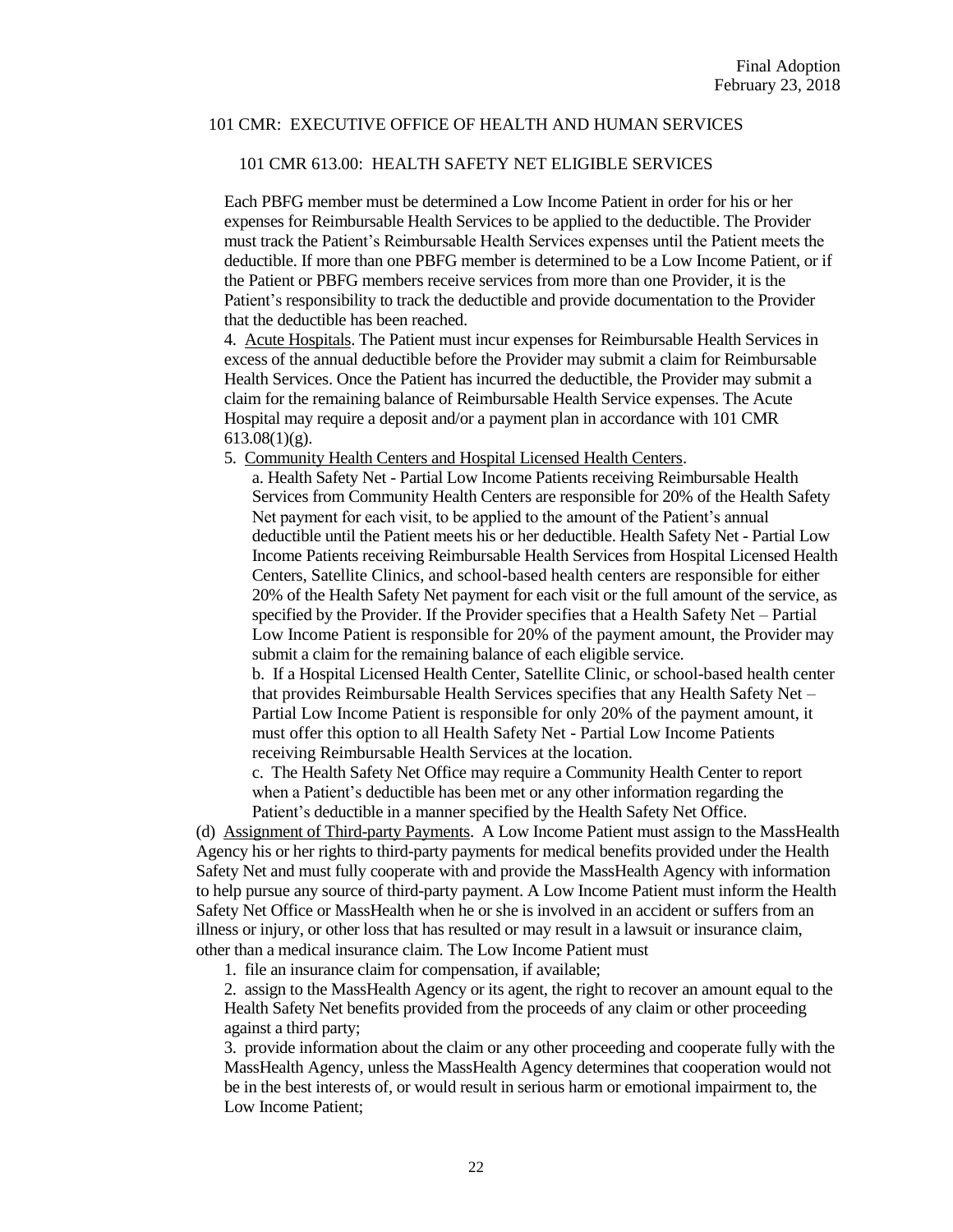### 101 CMR 613.00: HEALTH SAFETY NET ELIGIBLE SERVICES

4. notify the Health Safety Net Office or MassHealth in writing within ten days of filing any claim, civil action or other proceeding; and

5. repay the Health Safety Net Office from the money received from a third party for all Health Safety Net services provided on or after the date of the accident or other incident. If the Low Income Patient is involved in an accident or other incident after becoming Health Safety Net eligible, repayment will be limited to Health Safety Net Eligible Services provided as a result of the accident or incident.

(e) Patients are obligated to return money to the Health Safety Net Office, and the Health Safety Net Office may recover such sums directly from a Patient, only to the extent that the Patient has received payment from a third party for the medical care paid by the Health Safety Net or to the extent specified in 101 CMR 613.06(5).

### 613.05: Medical Hardship

(1) Eligibility.

(a) General. A Massachusetts Resident at any Countable Income level may qualify for Medical Hardship if allowable medical expenses exceed a certain percentage of his or her Countable Income as specified in 101 CMR 613.05(1)(c). A determination of Medical Hardship is a onetime determination and not an ongoing eligibility category. An applicant may submit no more than two Medical Hardship applications within a 12-month period.

- (b) Countable Income.
	- 1. Gross Earned Income.

a. Gross earned income is the total amount of compensation received for work or services performed without regard to any deductions.

b. Gross earned income for the self-employed is the total amount of business income listed on the most recently filed federal tax return or allowable on a federal tax return. c. Seasonal income is income derived from an income source that is associated with a particular time of the year. Annual gross income is divided by 12 to obtain a monthly gross income with the following exception: if the Patient has a disabling illness or accident during or after the seasonal employment period that prevents the person's continued or future employment, only current income will be considered in the eligibility determination.

2. Gross Unearned Income.

a. Gross unearned income is the total amount of income that does not directly result from the individual's own labor before any income deductions are made.

b. Unearned income includes, but is not limited to, social security benefits, railroad retirement benefits, pensions, annuities, federal veterans' benefits, interest and dividend income, unemployment benefits, child support, and alimony.

3. Rental Income. Rental income is the total amount of gross income less any deductions listed or allowable on the Patient's most recently filed federal tax return or allowable on a federal tax return.

(c) Percentage of Countable Income. To qualify for Medical Hardship, the applicant's allowable medical expenses exceed a specified percentage of the applicant's Countable Income as follows.

| Income Level     | Percentage of Countable Income |
|------------------|--------------------------------|
| $0 - 205%$ FPL   | 10%                            |
| 205.1 - 305% FPL | 15%                            |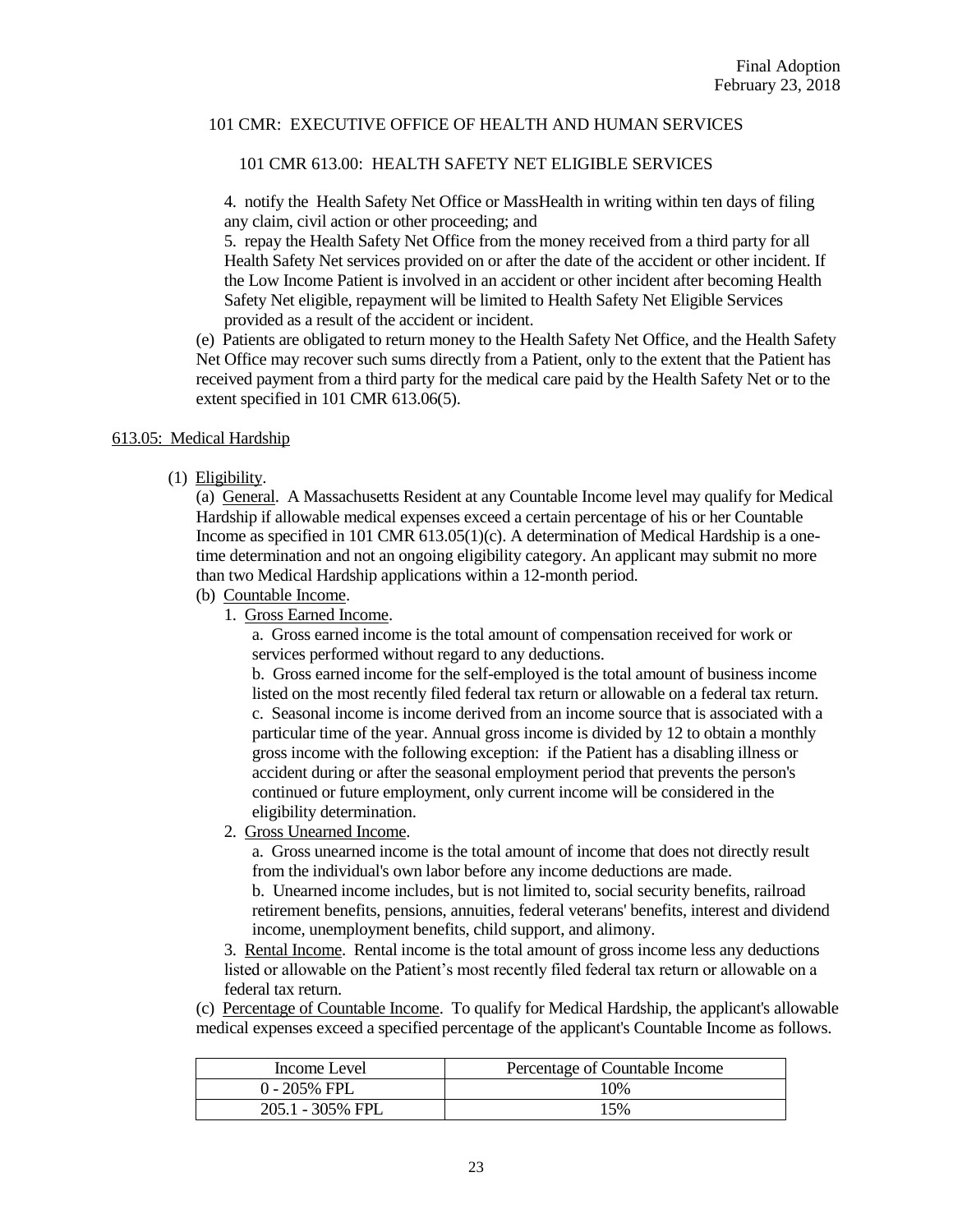| $305.1 - 405\%$  | 20% |
|------------------|-----|
| 405.1 - 605% FPL | 30% |
| $>605.1\%$ FPL   | 40% |

#### 101 CMR 613.00: HEALTH SAFETY NET ELIGIBLE SERVICES

(2) Eligibility Determination. An applicant for Medical Hardship must complete a Medical Hardship application and provide required documentation of Countable Income, documentation of Massachusetts residency, proof of identity, and detailed, itemized documentation of medical expenses. The Health Safety Net Office processes applications for Medical Hardship and verifies information contained in the application. Providers must assist the applicant to complete the Medical Hardship application and assemble the required documentation. Once the applicant has completed the application and assembled all of the required documentation, the Provider assisting the applicant must submit the completed application to the Health Safety Net office within five business days. If the Provider assisting the applicant fails to submit the completed application to the Health Safety Net Office within that time frame, the Provider may not undertake a Collection Action against the applicant with respect to any bills that would have been eligible for Medical Hardship payment had the application been submitted and approved. The Health Safety Net Office approves an application for Medical Hardship if the applicant's allowable medical expenses exceed the percentage of Countable Income listed above. If the applicant reports Countable Income less than or equal to 405% of the FPL, the applicant must submit an Application, with all required documentation. The Health Safety Net Office does not approve Medical Hardship applications for individuals reporting Countable Income less than or equal to 405% of the FPL unless the applicant has submitted an Application. The Health Safety Net Office does not make a determination on Medical Hardship applications for individuals reporting Countable Income less than or equal to 405% of the FPL until the Patient has received a determination related to the Application.

(3) Allowable Medical Expenses. The Health Safety Net Office determines the applicant's allowable medical expenses based on review of the submitted documentation. Allowable medical expenses may include only Medical Hardship Family medical bills from any health care Provider that, if paid, would qualify as deductible medical expenses for federal income tax purposes. Allowable medical expenses include paid and unpaid bills for services provided up to 12 months prior to the date of the Medical Hardship application for which the Patient is responsible. If a Patient does not receive an initial medical bill for more than nine months from when the services were provided, the bill may still be considered an allowable medical expense if a Medical Hardship application is submitted within 90 days of the date of the initial medical bill for the service. Allowable medical expenses do not include bills for services incurred while the applicant was a Low Income Patient unless the applicant was a Dental-Only Low Income Patient on the date of service. Allowable medical expenses do not include bills for services incurred while the applicant was enrolled in MassHealth or the Premium Assistance Payment Program Operated by the Health Connector. Bills included in an approved Medical Hardship determination cannot be included in a subsequent Medical Hardship application.

(4) Payable Medical Expenses. The Health Safety Net pays only for the services described in 101 CMR 613.03(2) through (4). Other allowable medical expenses are not eligible for Health Safety Net payment.

(5) Medical Hardship Contribution.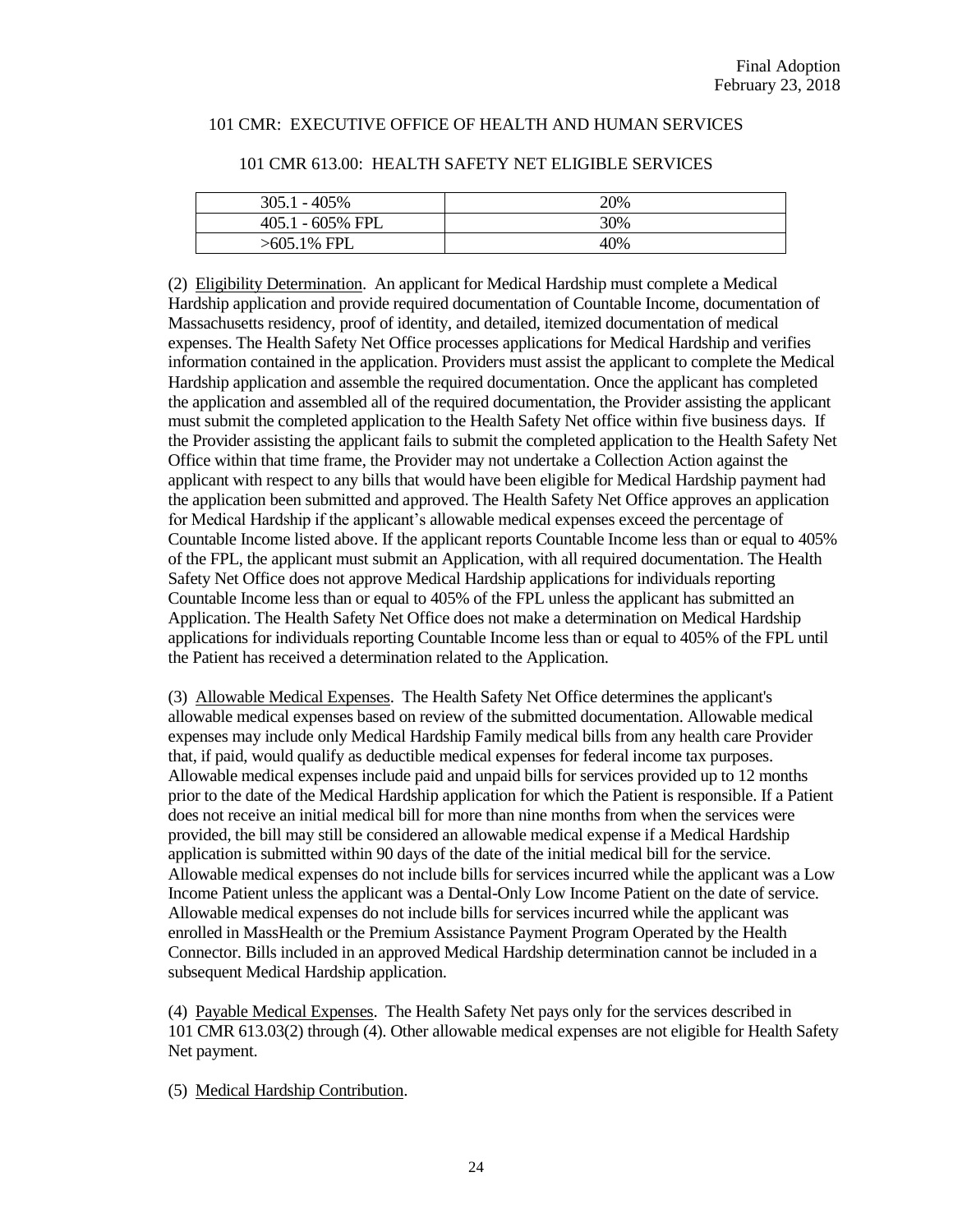### 101 CMR 613.00: HEALTH SAFETY NET ELIGIBLE SERVICES

(a) The applicant's required contribution is calculated as the specified percentage of Countable Income in 101 CMR 613.05(1)(b) based on the Medical Hardship Family's FPL multiplied by the actual Countable Income less bills not eligible for Health Safety Net payment, for which the applicant will remain responsible.

(b) There is one Medical Hardship contribution for each Medical Hardship determination. If the applicant is determined a Low Income Patient or eligible for MassHealth, the applicant's required contribution will be deferred until the applicant's Low Income Patient status or MassHealth eligibility is ended. If the Health Safety Net Office approves two Medical Hardship applications during a 12-month period, it will prorate the required contribution amounts.

(6) Notification of Determination. The Health Safety Net Office notifies applicants of the determination.

(a) An approval notice explains that the person is eligible for Medical Hardship; includes the dates for which allowable medical expenses may be included; includes the amount of the applicant's Medical Hardship contribution; lists the services that do not qualify as Eligible Services; and includes a contact number for more information. The Office also notifies Providers with bills included in the applicant's allowable medical expenses of the determination and allocates the applicant's contribution to each Provider based on the dates of services and gross charges of services provided to the applicant's Medical Hardship Family.

(b) A denial notice explains that the person is not eligible for Medical Hardship and the reasons for the eligibility denial. Both the Patient and Provider are notified of the denial.

(7) Claims. When the Health Safety Net Office approves a Medical Hardship application, it notifies those Providers whose services were included in the documentation of medical expenses required under 101 CMR 613.05(2). To be eligible for payment for any such service, the Provider must submit a claim to the Health Safety Net Office within 18 months of the date of service. Payment of such claims is subject to all other requirements set forth in 101 CMR 613.00 and other applicable laws and regulations.

#### 613.06: Allowable Bad Debt

(1) General Requirements. Acute Hospitals may submit claims for Emergency Bad Debt as defined in 101 CMR 613.06(2). Acute Hospitals and Community Health Centers may submit claims for Bad Debt for Urgent Care Services as defined in 101 CMR 613.06(3) and (4). Providers may not submit a claim for a deductible or coinsurance portion of a claim for which an insured Patient or Low Income Patient is responsible. Providers may only submit claims for the services described in 101 CMR 613.03(2) through (4).

(a) Required Collection Action. Providers may submit claims for Bad Debt only after required collection action, including the following.

1. Collecting Patient Information.

a. Inpatient Services. An Acute Hospital must identify the department responsible for obtaining the information from the Patient, and make reasonable efforts to obtain the financial information necessary to determine responsibility for payment of the Acute Hospital bill from the Patient or Guarantor. If the Patient or Guarantor is unable to provide the information needed, and the Patient consents, an Acute Hospital must make reasonable efforts to contact the relatives, friends, and Guarantor and the Patient for additional information while the Patient is in the Acute Hospital. If an Acute Hospital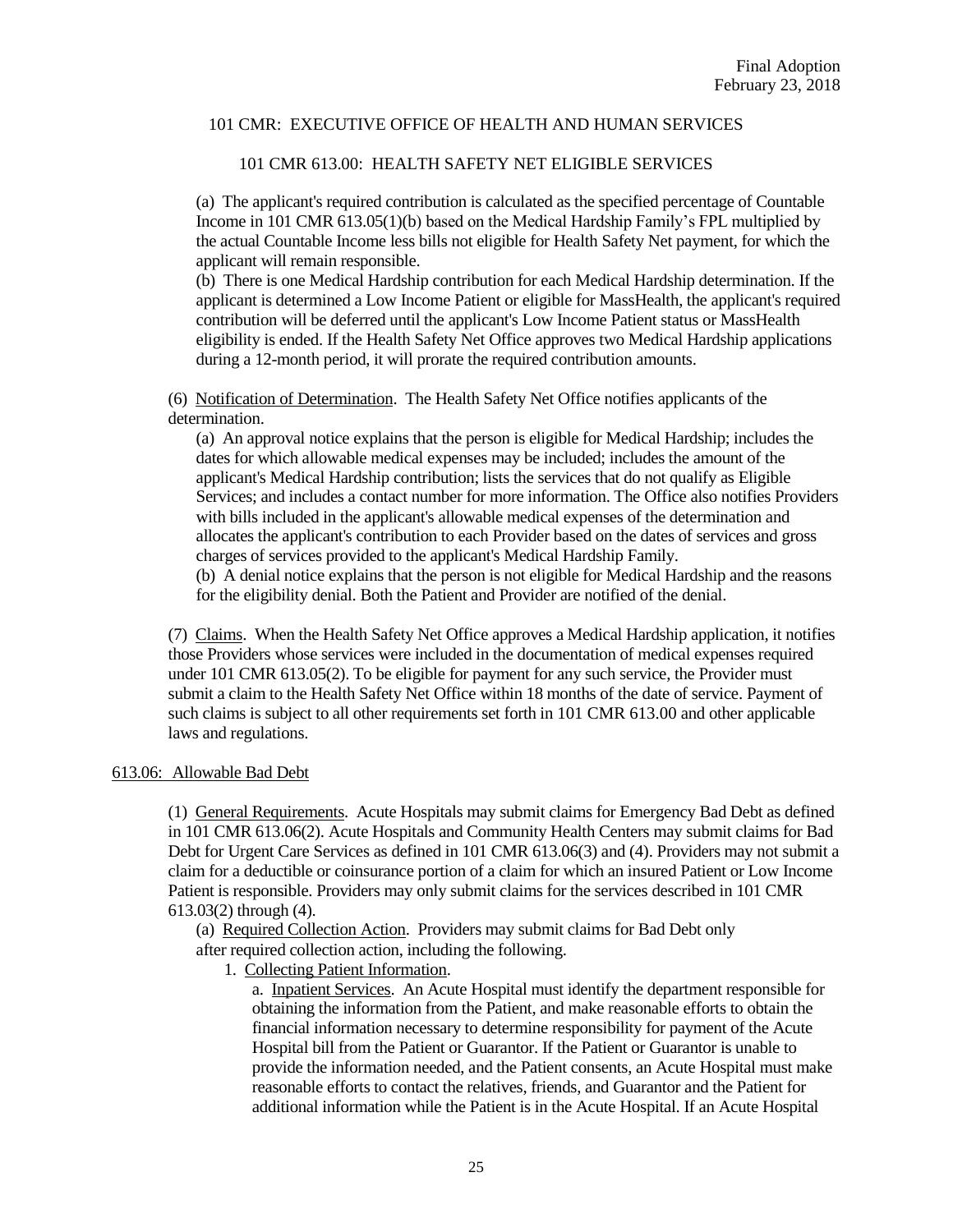### 101 CMR 613.00: HEALTH SAFETY NET ELIGIBLE SERVICES

has not obtained sufficient Patient financial information to assess the ability of the Patient or the Guarantor to pay for services prior to the date of discharge, the Acute Hospital must make reasonable efforts to obtain the necessary information at the time of the Patient's discharge.

b. Emergency Room, Outpatient Services, and Community Health Center Services. A Provider must make reasonable efforts, as soon as reasonably possible, to obtain the financial information necessary to determine responsibility for payment of the bill from the Patient or Guarantor.

### 2. Verification of Patient-supplied Information.

a. Inpatient. An Acute Hospital must make reasonable efforts to verify the Patientsupplied information prior to the Patient discharge. The verification may occur at any time during the provision of services, at the time of the Patient discharge, or during the collection process.

b. Acute Hospital Outpatient and Community Health Centers. A Provider must make reasonable efforts to verify Patient-supplied information at the time the Patient receives the services. The verification of Patient-supplied information may occur at the time the Patient receives the services or during the collection process.

## 3. Reasonable Collection Efforts.

a. A Provider must make the same effort to collect accounts for uninsured individuals as it does to collect accounts from any other Patient classifications.

b. The minimum requirements before writing off an account to the Health Safety Net include

i. an initial bill to the party responsible for the Patient's personal financial obligations;

ii. subsequent billings, telephone calls, collection letters, personal contact notices, computer notifications, and any other notification method that constitutes a genuine effort to contact the party responsible for the obligation;

iii. documentation of alternative efforts to locate the party responsible for the obligation or the correct address on billings returned by the postal office service as "incorrect address" or "undeliverable";

iv. sending a final notice by certified mail for balances over \$1,000 where notices have not been returned as "incorrect address" or "undeliverable"; and

v. documentation of continuous Collection Action undertaken on a regular, frequent basis. When evaluating whether a Provider has engaged in continuous Collection Action, the Health Safety Net Office may use a gap in Collection Action of greater than 120 days as a guideline for noncompliance, but may use its discretion when determining whether a Provider has made a reasonable effort to meet the standard.

c. If, after reasonable attempts to collect a bill, the debt for Emergency Services for an uninsured individual remains unpaid after a period of 120 days of continuous Collection Action, the bill may be deemed uncollectible and billed to the Health Safety Net Office. d. The Patient's file must include all documentation of the Provider's collection effort including copies of the bill(s), follow-up letters, reports of telephone and personal contact, and any other effort made.

#### (b) Reporting Requirements.

1. Claims Submission. Providers must submit claims in accordance with the requirements of 101 CMR 613.07. Acute Hospitals must submit a claim for each inpatient Bad Debt. Community Health Centers must submit a claim for each Bad Debt.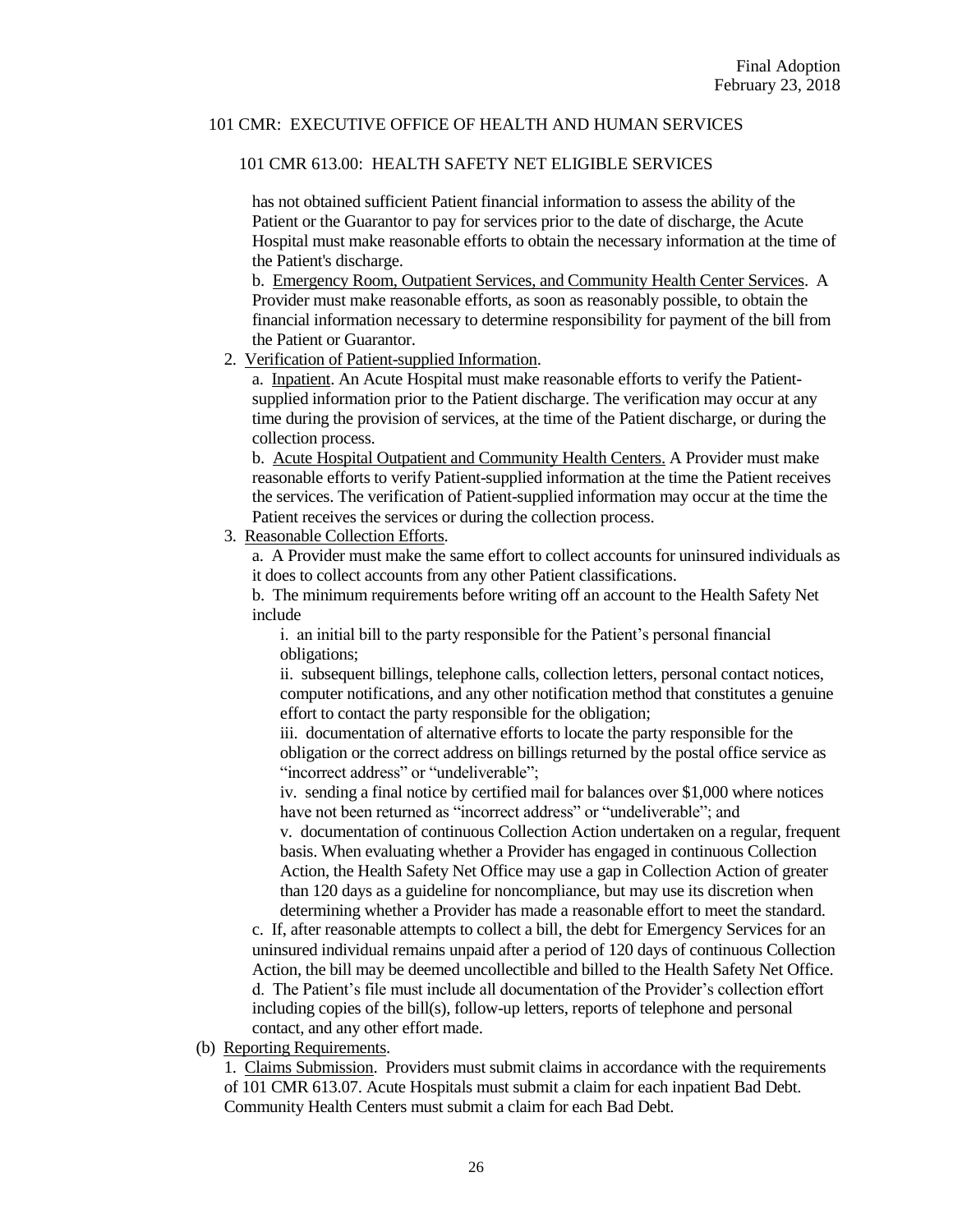#### 101 CMR 613.00: HEALTH SAFETY NET ELIGIBLE SERVICES

2. Additional Information. Providers must submit the following additional information for Community Health Center and Acute Hospital inpatient Bad Debt services in a form specified by the Health Safety Net Office. For outpatient services, Acute Hospitals and Hospital Licensed Health Centers must submit this information within 30 days of a request by the Health Safety Net Office.

Patient Identifiers: Name Address Phone# DOB SSN# **TCN** Med Record# MassHealth# (RID and/or RHN) Date of Service Total Charge for Services Net Charge submitted to Health Safety Net Evidence of Reasonable Collection Efforts: Date of Initial Bill Date of Second Bill Date of Third Bill Date of Fourth Bill Date of Returned Mail Date of Certified Letter for accounts over \$1,000 Date of Initial Phone Contact Date of Follow up Phone Contact Dates of Other Efforts (other phone calls, letters to Patient, attorney or referral to collection agency) Date Account was submitted to Health Safety Net Office

3. The Health Safety Net Office may deny payment for any claim for which required documentation is not submitted. If the Health Safety Net Office notifies a Provider that a claim will be denied due to insufficient documentation, the Provider must submit the required documentation within 30 days of the date of the notice that the claim will be denied.

(2) Acute Hospital Emergency Bad Debt Claims. An Acute Hospital may submit a claim for Emergency Bad Debt if

(a) the services were provided to

1. an uninsured individual who is not a Low Income Patient, unless the individual is a Dental-Only Low Income Patient, and the Provider has verified through EVS that the individual has not submitted an Application; or

2. an uninsured individual whom the Acute Hospital assists in completing an Application and is determined to be a Low Income Patient or determined into a category exempt from collection action in accordance with 101 CMR 613.08(3). Bad Debt claims for these individuals are exempt from the requirements of 101 CMR 613.06(2)(c);

(b) the services provided were Emergency or Urgent Care Services;

(c) the Acute Hospital can document that it has undertaken the required Collection Action as defined in 101 CMR  $613.06(1)(a)$  for the account; and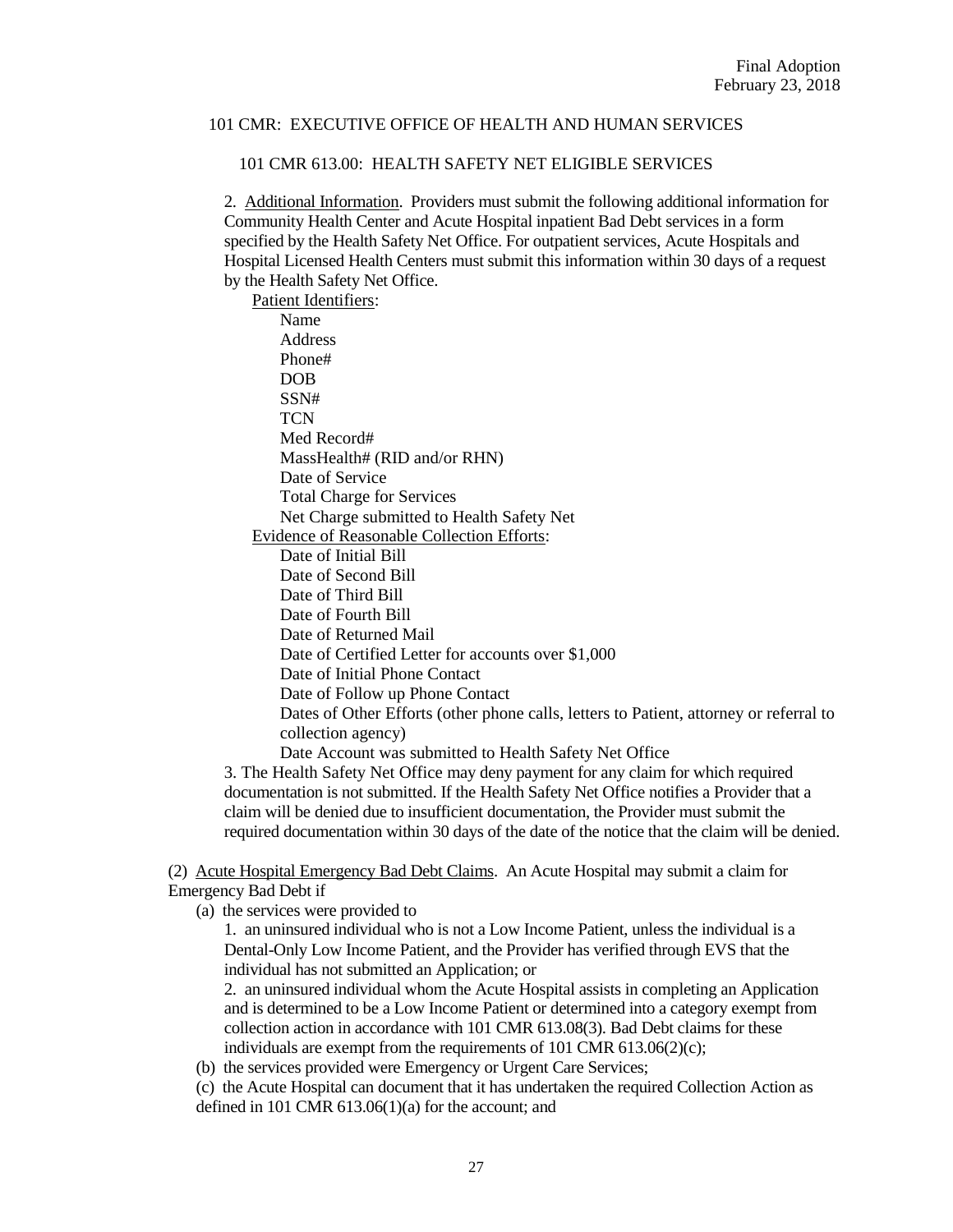### 101 CMR 613.00: HEALTH SAFETY NET ELIGIBLE SERVICES

(d) the bill remains unpaid after a period of 120 days of continuous Collection Action.

(3) Hospital Licensed Health Center Bad Debt. An Acute Hospital or a Hospital Licensed Health Center may submit a claim for Bad Debt for Urgent Care Services if

- (a) the services were provided at a Hospital Licensed Health Center;
- (b) the services were provided to

1. an uninsured individual who is not a Low Income Patient, unless the individual is a Dental-Only Low Income Patient. The Provider may not submit a claim for a deductible or the coinsurance portion of a claim for which an insured Patient is responsible. The Provider may not submit a claim unless it has checked EVS to determine if the Patient has filed an Application; or

2. an uninsured individual whom the Provider assists in completing an Application is determined into a category exempt from Collection Action in accordance with 101 CMR 613.08(3). Bad Debt claims for these individuals are exempt from the requirements of 101 CMR 613.06(3)(e);

(c) the Provider provided Urgent Care Services as defined in 101 CMR 613.02 to the Patient. A Provider may submit a claim for all Eligible Services provided during the Urgent Care Services visit, including Ancillary Services provided on site;

(d) the responsible physician determined that the Patient required Urgent Care Services. A Provider may submit a claim for Urgent Care Services, but not for other services provided to Patients determined not to require Urgent Care Services;

(e) the Provider undertook the required Collection Action as defined in 101 CMR  $613.06(1)(a)$ and submitted the information required in 101 CMR 613.06(1)(b) for the account; and

(f) the bill remains unpaid after a period of 120 days of continuous Collection Action.

(4) Community Health Center Bad Debt. A Community Health Center may submit a claim for Bad Debt for Urgent Care Services if

(a) the services were provided to

1. an uninsured individual who is not a Low Income Patient, unless the individual is a Dental-Only Low Income Patient. The Provider may not submit a claim for a deductible or the coinsurance portion of a claim for which an insured Patient is responsible. The Provider may not submit a claim unless it has checked EVS to determine if the Patient has filed an application for MassHealth; or

2. an uninsured individual whom the Provider assists in completing an Application is determined into a category exempt from Collection Action in accordance with 101 CMR 613.08(3). Bad Debt claims for these individuals are exempt from the requirements of 101 CMR 613.06(4)(d);

(b) the Provider provided Urgent Care Services as defined in 101 CMR 613.02 to the Patient. A Provider may submit a claim for all Eligible Services provided during the Urgent Care Services visit, including Ancillary Services provided on site;

(c) the responsible physician determined that the Patient required Urgent Care Services. A Provider may submit a claim for Urgent Care Services, but not for other services provided to Patients determined not to require Urgent Care Services;

(d) the Provider undertook the required Collection Action as defined in 101 CMR 613.06(1)(a) and submitted the information required in 101 CMR 613.06(1)(b) for the account; and

(e) the bill remains unpaid after a period of 120 days of continuous Collection Action.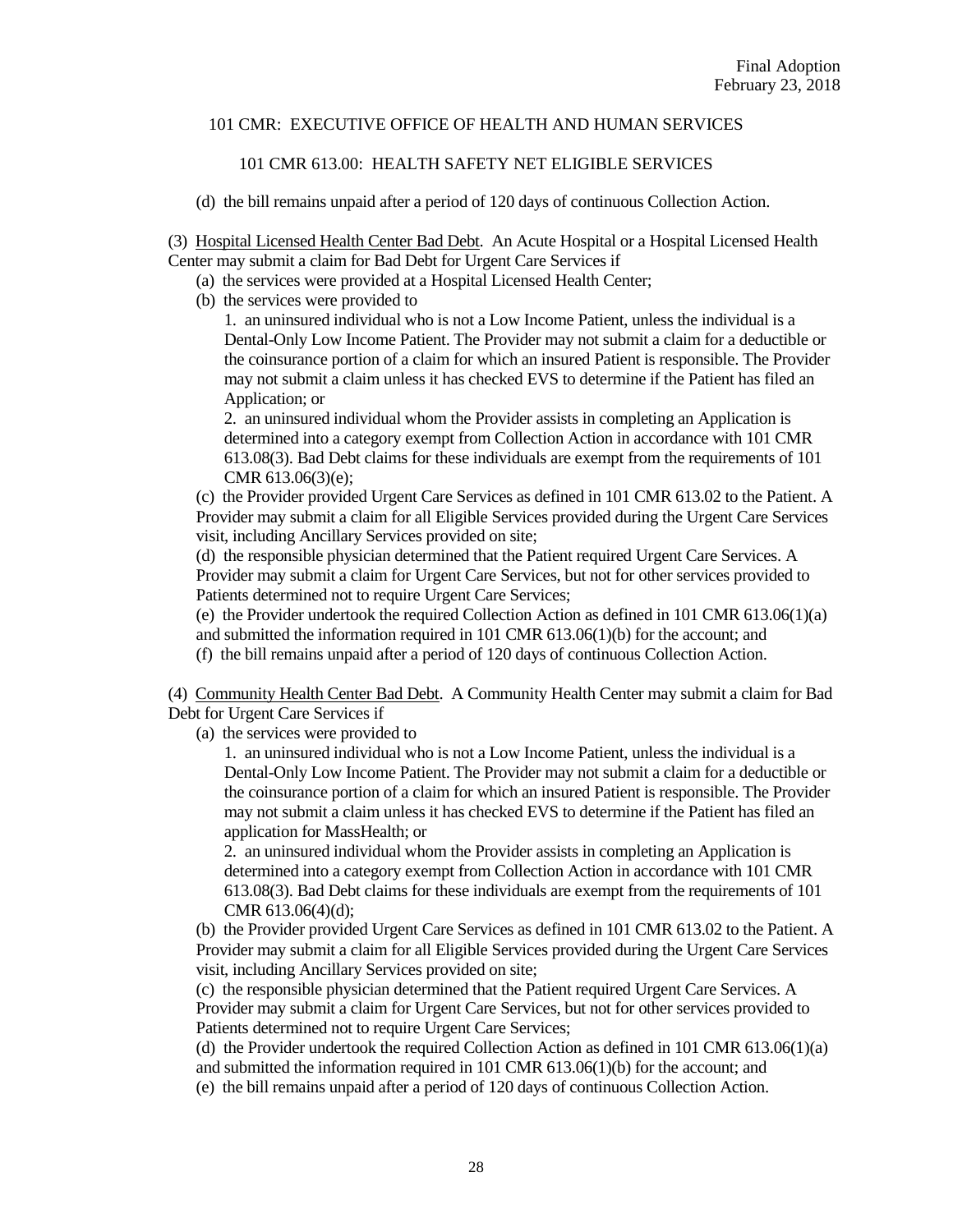### 101 CMR 613.00: HEALTH SAFETY NET ELIGIBLE SERVICES

(5) Department of Revenue Intercept. The Health Safety Net Office initiates a match with the Massachusetts Department of Revenue for individuals for whom a Provider has submitted a claim for Bad Debt. The Health Safety Net Office may request that the Department of Revenue intercept payments to the individual up to an amount equal to the amount paid to the Provider for the Services.

#### 613.07: Reporting Requirements

(1) General. Each Provider must file or make available information that the Health Safety Net Office deems necessary to verify that a service for which a Provider submits a claim is an Eligible Service.

(a) The Health Safety Net Office may revise the data specifications, the data collection scheduled, or other administrative requirements by administrative bulletin.

(b) Providers must maintain records sufficient to document compliance with all screening and documentation requirements of 101 CMR 613.00. Providers must maintain records documenting claims for Reimbursable Health Services to Low Income Patients, Bad Debt for Emergency or Urgent Care services, and Medical Hardship.

(c) The Health Safety Net Office may deny payment for claims by any Provider that fails to comply with the reporting requirements of 101 CMR 613.00 or 614.00: *Health Safety Net Payments and Funding* until such Provider complies with the requirements. The Health Safety Net Office will notify such Provider of its intention to withhold payment.

(2) Medical, Dental and Professional Claims Submission Deadlines. The Health Safety Net pays only for claims that are submitted within the time frames listed in 101 CMR 613.07(2)(a) through (f).

(a) Unless otherwise specified in 101 CMR 613.07(2)(b) through (f), claims must be submitted within 90 days of the date of service. If a service is provided continuously on consecutive dates, the date from which the 90-day deadline is measured is the latest date of service.

(b) If the Health Safety Net is the primary payer, and Low Income Patient status is determined after services are provided, claims must be submitted within 90 days of Low Income Patient determination. A waiver may be requested if the Patient was determined to be a Low Income Patient after services are provided, and the claim cannot be submitted within 90 days of service.

(c) For claims that are not submitted within the 90-day period but that meet one of the exceptions specified in 101 CMR  $613.07(2)(c)1$ . through 3., a Provider must request a waiver of the billing deadline pursuant to the billing instructions provided by the MassHealth Agency. The exceptions are as follows.

1. A medical service was provided to a person who was not a Low Income Patient on the date of service, but was later determined to be a Low Income Patient for a period that includes the date of service.

2. A medical service was provided to a Patient who failed to inform the Provider in a timely fashion of the member's eligibility for MassHealth or status as a Low Income Patient.

3. A medical service was provided to a Patient with health insurance and the Provider delayed submission of the claim in order to bill the Patient's insurer. Claims must be submitted by the later of 90 days of the date of service or 90 days after the date of the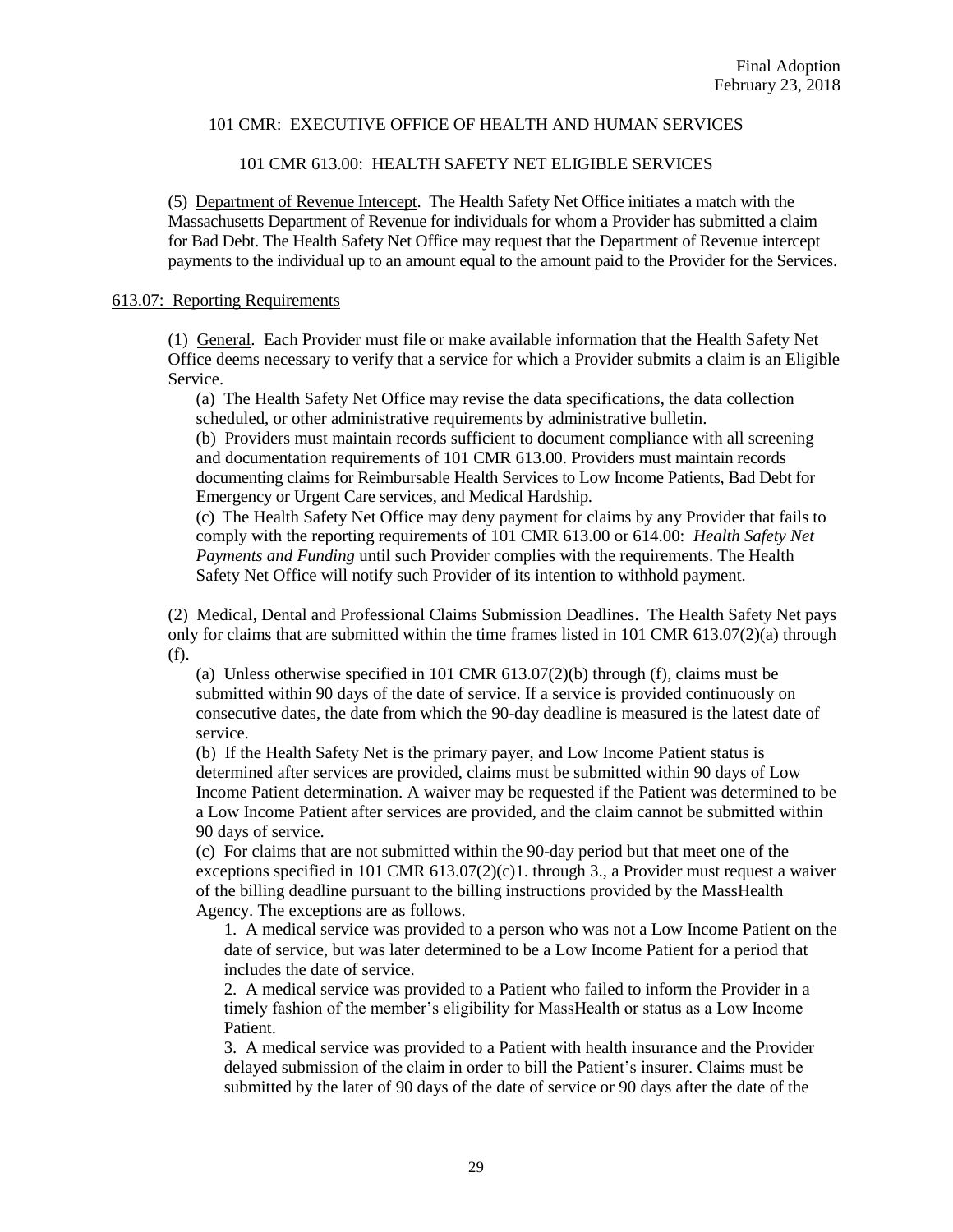101 CMR 613.00: HEALTH SAFETY NET ELIGIBLE SERVICES

primary insurer's explanation of benefits, but no later than 18 months after the date of service.

(e) Claims for Emergency or Urgent Care Bad Debt may be written off by the Provider no earlier than 120 days after services are provided. Such claims must be submitted within 90 days after the date on which the claim is written off as uncollectible.

(f) Claims related to Medical Hardship must be submitted to the Health Safety Net Office by the deadline specified in 101 CMR 613.05(6).

(3) Final Deadline for Submission of Claims.

(a) If the Health Safety Net Office has denied a claim that was initially submitted within the 90-day deadline, the Provider may resubmit the claim with appropriate corrections or supporting information.

(b) The Health Safety Net does not pay any claim submitted or resubmitted for services provided more than 12 months before the date of submission or resubmission, except as provided in 101 CMR 613.07(2).

(4) Pharmacy Billing Deadlines. Pharmacy claims must be submitted to POPS by the later of 90 days after services are provided or 90 days after the date of the primary insurer's explanation of benefits.

(5) Other Acute Hospital Claim Requirements.

(a) Each Acute Hospital claim must contain a site-specific identification number as assigned by the Health Safety Net Office. The Health Safety Net Office assigns individual identification numbers to each Acute Hospital, Hospital Licensed Health Center, Satellite Clinic, and school-based health center that provides Eligible Services.

(b) The Health Safety Net Office may require Acute Hospitals to submit interim data on revenues and costs to monitor compliance with federal upper payment limits and Safety Net Care pool payment limits, including cost limits. Such data may include, but not be limited to, gross and net patient service revenue for Medicaid non-managed care, Medicaid managed care, and all payers combined; and total Patient service expenses for all payers combined.

(6) Other Community Health Centers Claim Requirements.

(a) Each Community Health Center must submit claims to the Health Safety Net Office according to the requirements of 101 CMR 613.00 and 614.00: *Health Safety Net Payments and Funding* and the data specification requirements of the Office.

(b) Each Community Health Center must, upon request, provide the Health Safety Net Office with Patient account records and related reports as set forth in 101 CMR 613.03(1)(b).

(7) Audits. The Health Safety Net Office or its agent may audit claims and may adjust claims that are not in compliance with the provisions of 101 CMR 613.00.

(a) The Health Safety Net Office may adjust claims for services covered by MassHealth, another program of public assistance, or other Health Insurance Plan in which the Patient is enrolled, or may adjust claims for services that do not meet the criteria for Eligible Services including claims for Reimbursable Health Services to Low Income Patients, Bad Debt, or Medical Hardship. (b) The Health Safety Net Office may adjust claims for which the Provider cannot provide documentation required by 101 CMR 613.00 or 614.00: *Health Safety Net Payments and Funding*.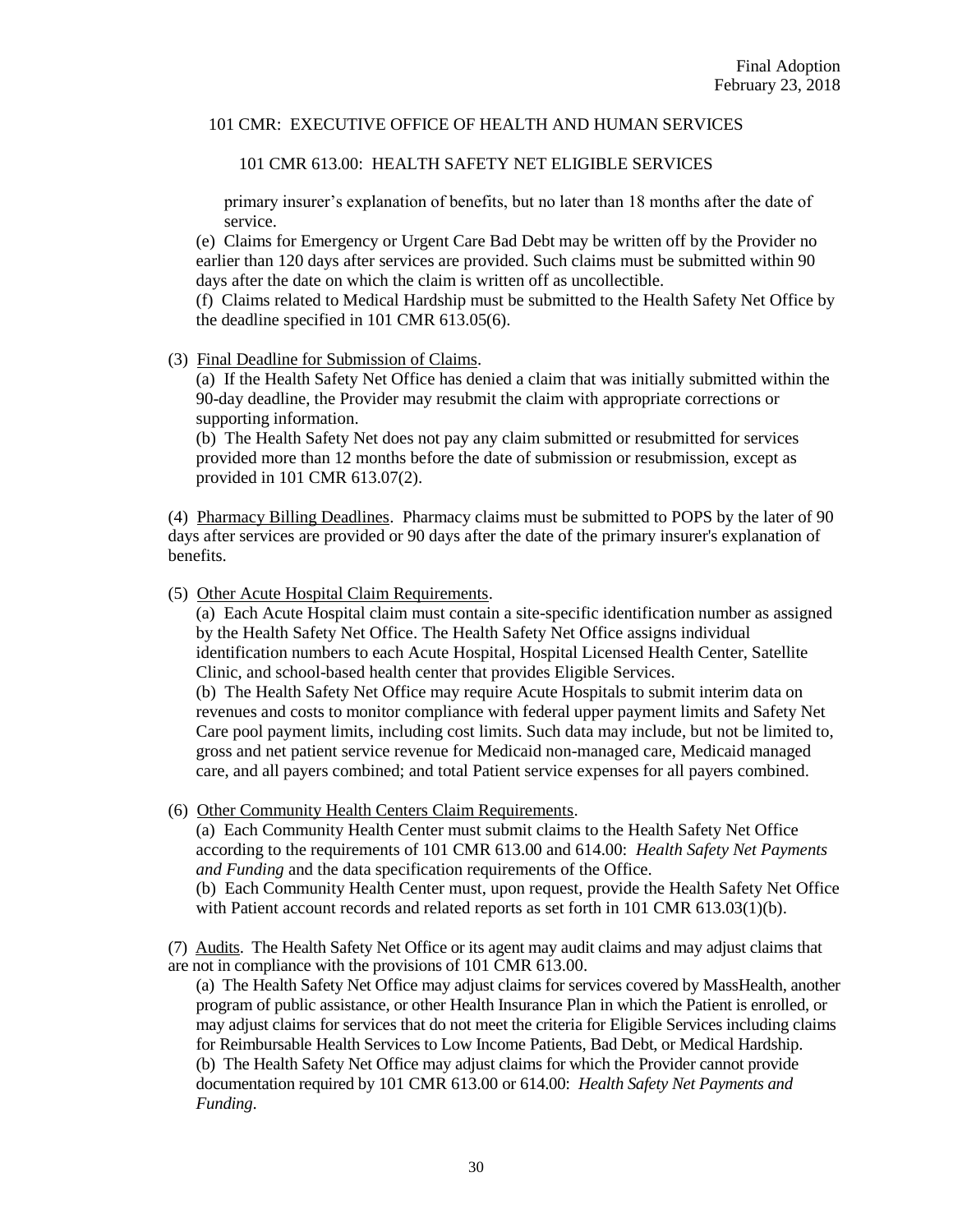### 101 CMR 613.00: HEALTH SAFETY NET ELIGIBLE SERVICES

(c) The Health Safety Net Office may adjust payments using a methodology to appropriately extrapolate the audit results of a representative sample of accounts.

(d) 1. Notification. The Health Safety Net Office will notify the Provider of its proposed audit adjustments. The notification will be in writing and will contain a complete listing of all proposed adjustments.

2. Objection Process.

a. A Provider may file a written objection to a proposed audit adjustment within 15 business days of the mailing of the notification letter.

b. The written objection must, at a minimum, contain

i. each adjustment to which the Provider is objecting;

ii. the Fiscal Year for each disputed adjustment;

iii. the specific reason for each objection; and

iv. all documentation that supports the Provider's position.

c. Upon review of the Provider's objections, the Health Safety Net Office will notify the Provider of its determination in writing. If the Health Safety Net Office disagrees with the Provider's objections, in whole or in part, the Health Safety Net Office will provide the Provider with an explanation of its reasoning.

d. The Provider may request a conference on objections after receiving the Health Safety Net Office's explanation of reasons. The Health Safety Net Office will schedule such conference on objections if it determines that further articulation of the Provider's position would promote resolution of the disputed adjustments.

(8) Grievances. A Provider must provide any information or documentation requested by the Health Safety Net Office related to a grievance request filed in accordance with 101 CMR 613.04(5) within 30 days of the request from the Office.

### 613.08: Other Requirements

## (1) Provider Responsibilities.

(a) Nondiscrimination. A Provider must not discriminate on the basis of race, color, national origin, citizenship, alienage, religion, creed, sex, sexual orientation, gender identity, age, or disability in its policies or in its application of policies, concerning the acquisition and verification of financial information, preadmission or pretreatment deposits, payment plans, deferred or rejected admissions, or Low Income Patient status.

(b) Legal Execution. A Provider or agent thereof must not seek legal execution against the personal residence or motor vehicle of a Low Income Patient determined pursuant to 101 CMR 613.04 without the express approval of the Provider's Board of Trustees. All approvals by the Board must be made on an individual case basis.

(c) Credit and Collection Policies.

1. Filing Requirements. Each Provider must electronically file a Credit and Collection Policy that is reflective of its practices with the Health Safety Net Office in each of the following circumstances:

a. a new Provider must file a copy of its Credit and Collection Policy prior to Health Safety Net Office approval to submit claims for payments;

b. within 90 days of adoption of amendments to 101 CMR 613.00 that would require a change in the Credit and Collection Policy;

c. when a Provider changes its Credit and Collection Policy; or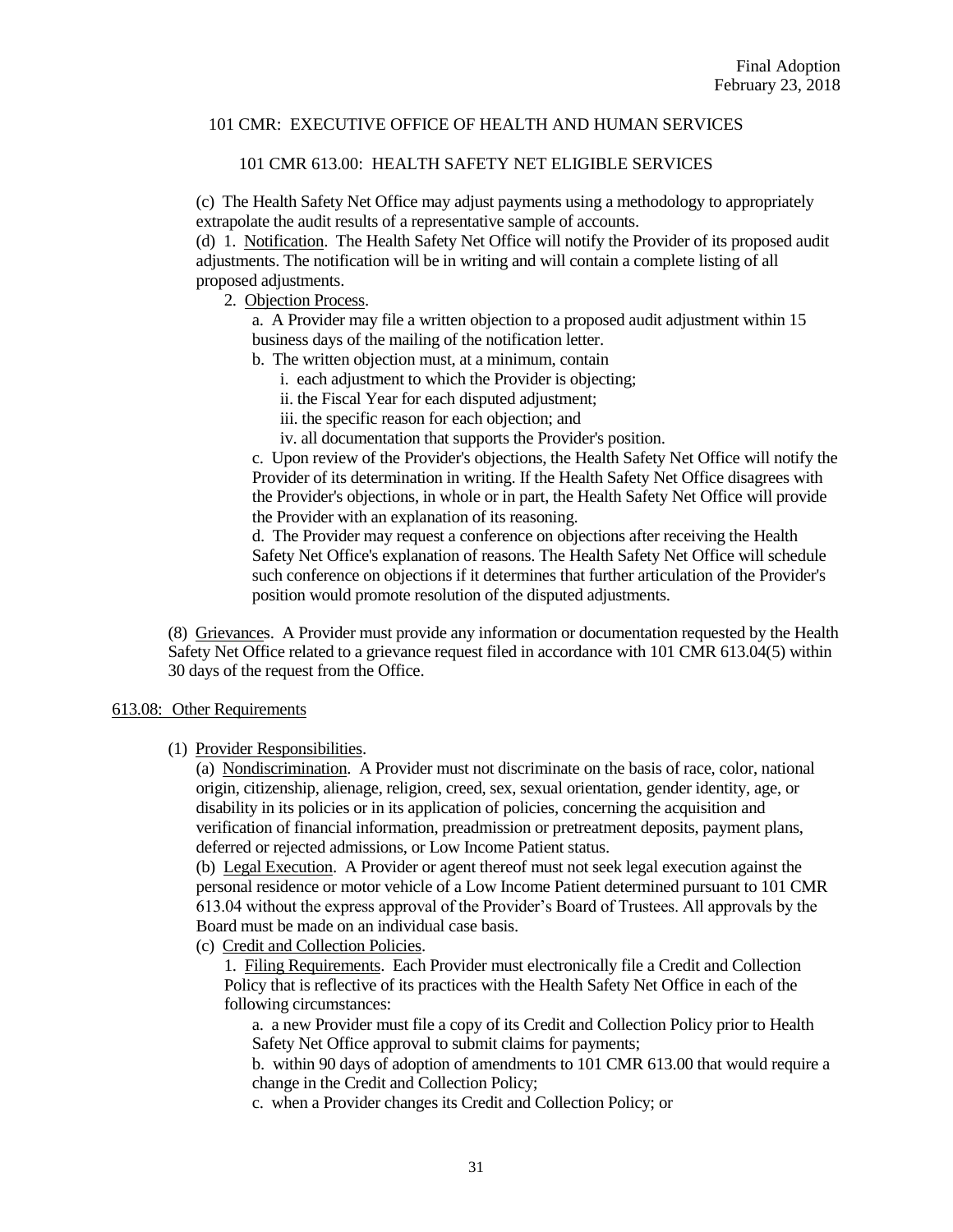### 101 CMR 613.00: HEALTH SAFETY NET ELIGIBLE SERVICES

d. when two Providers merge and request to be paid as a single merged entity.

- 2. Content Requirements. A Provider's Credit and Collection Policy must contain
	- a. standard collection policies and procedures;
	- b. policies and procedures for collecting financial information from Patients;
	- c. for Acute Hospitals, a detailed emergency care classification policy specifying i. its practices for classifying persons presenting themselves for unscheduled treatment, the urgency of treatment associated with each identified classification; ii. the location(s) at which Patients might present themselves; and iii. any other relevant and necessary instructions to Acute Hospital personnel that would see these Patients.

iv. The policy must include the classifications that qualify as Emergency Services and other services including "elective" or "scheduled" services;

d. the policy on deposits and payment plans for qualified Patients as described in 101 CMR 613.08(1)(g);

e. copies of billing invoices, award or denial letters, and any other documents used to inform Patients of the availability of assistance;

f. description of any program by which the Acute Hospital offers discounts from charges for the uninsured;

g. for an Acute Hospital with Hospital Licensed Health Center, Satellite Clinic, or school-based health center locations that provide Eligible Services, an indication whether each location offers Patients a deductible payment plan for outpatient services per 101 CMR 613.04(8)(c)5; and

h. direct URL(s) where the Provider's Credit and Collection Policy, Provider Affiliate list (if applicable), and other financial assistance policies are posted.

(d) Provider Affiliate List. Acute Hospitals must establish a list of all Provider Affiliates. The list must clearly indicate or delineate which Provider Affiliates provide services that are eligible for reimbursement by the Health Safety Net.

1. For the purposes of this requirement, Acute Hospitals may use any method adequate to identify Provider Affiliates. This may include, but is not limited to:

a. listing the names of each individual practitioner;

b. listing the names of individual practitioners, practice groups, or any other entities that are providing emergency or medically necessary care in the Acute Hospital by the name used by such entities either to contract with the Acute Hospital or to bill patients for care provided; or

c. list by reference to a department or a type of service if the reference makes clear which Provider Affiliate services are and are not eligible to be reimbursed by the Health Safety Net.

2. If a Provider Affiliate is eligible to be reimbursed by the Health Safety Net in some circumstances but not in others, the Acute Hospital must describe the circumstances in which the emergency or other medically necessary care delivered by the Provider Affiliate will and will not be eligible for reimbursement by the Health Safety Net.

3. Acute Hospitals must take reasonable steps to ensure that their Provider Affiliate lists are accurate by updating their Provider Affiliate lists at least quarterly to add new or missing information, correct erroneous information, and delete obsolete information.

4. The requirements set forth in 101 CMR 613.08(d)1. through 3. are effective as of the first day of the Acute Hospital's fiscal year beginning after December 31, 2016.

(e) Notices.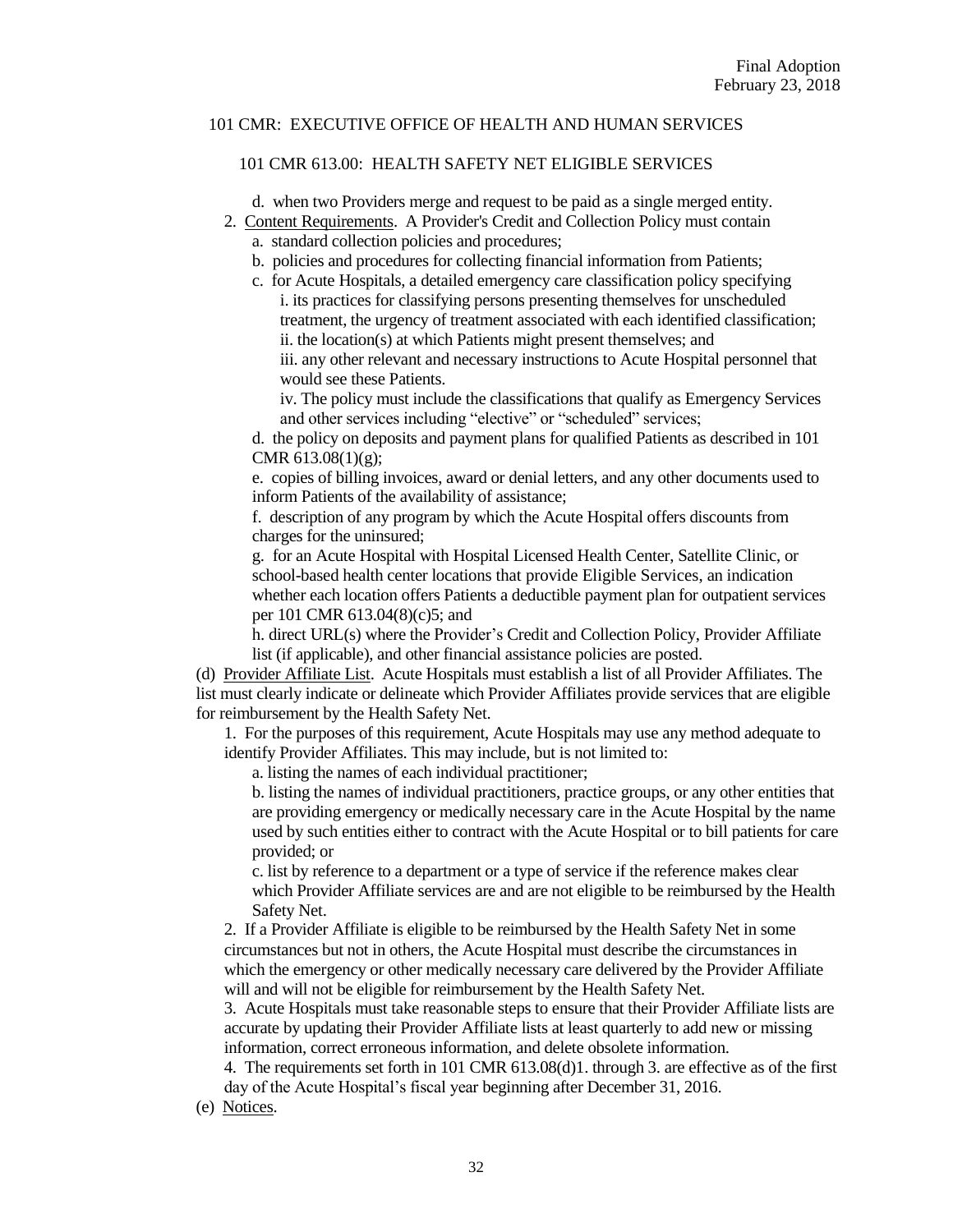#### 101 CMR 613.00: HEALTH SAFETY NET ELIGIBLE SERVICES

1. In the following circumstances, a Provider must notify the individual of the availability of financial assistance programs to a Patient expected to incur charges, exclusive of personal convenience items or services, whose services may not be paid in full by third party coverage:

a. during the Patient's initial registration with the Provider;

b. on all billing invoices; and

c. when a Provider becomes aware of a change in the Patient's eligibility or health insurance coverage.

2. In the following circumstances, a Provider or its designee must notify the individual about Eligible Services and programs of public assistance, including MassHealth, the Premium Assistance Payment Program Operated by the Health Connector, the Children's Medical Security Plan, and Medical Hardship:

a. during the Patient's initial registration with the Provider;

b. on all billing invoices; and

c. when a Provider becomes aware of a change in the Patient's eligibility or health insurance coverage.

3. A Provider must include a brief notice about the availability of financial assistance in all written Collection Actions. The following language is suggested, but not required, to meet the notice requirements of 101 CMR  $613.08(1)(e)$ : "If you are unable to pay this bill, please call [phone number]. Financial assistance is available."

4. A Provider must notify the Patient that the Provider offers a payment plan as described in 101 CMR 613.08(1)(f), if the Patient is determined to be a Low Income Patient or qualifies for Medical Hardship.

(f) Distribution of Financial Assistance Program Information.

1. Providers must post signs in the inpatient, clinic, and emergency admissions/registration areas and in business office areas that are customarily used by Patients that conspicuously inform Patients of the availability of financial assistance programs and the Provider location at which to apply for such programs. Signs must be large enough to be clearly visible and legible by Patients visiting these areas. All signs and notices must be translated into languages other than English if such languages are the primary language of 10% or more of the residents in the Provider's service area. Signs must notify Patients of the availability of financial assistance and of other programs of public assistance. The following language is suggested, but not required:

a. "Are you unable to pay your hospital bills? Please contact a counselor to assist you with various alternatives."; or

b. "Financial assistance is available through this institution. Please contact  $\ddot{\phantom{1}}$ 

2. Providers must make their Credit and Collection Policies filed in accordance with 101 CMR 613.08(1)(c)1. and Provider Affiliate lists (if applicable), as described in 101 CMR 613.08(1)(d), available on the Provider's website.

(g) Deposits and Payment Plans.

1. A Provider may not require preadmission and/or pretreatment deposits from individuals that require Emergency Services or that are determined to be Low Income Patients. 2. A Provider may request a deposit from individuals determined to be Low Income Patients. Such deposits must be limited to 20% of the deductible amount, up to \$500. All remaining balances are subject to the payment plan conditions established in 101 CMR  $613.08(1)(g)$ .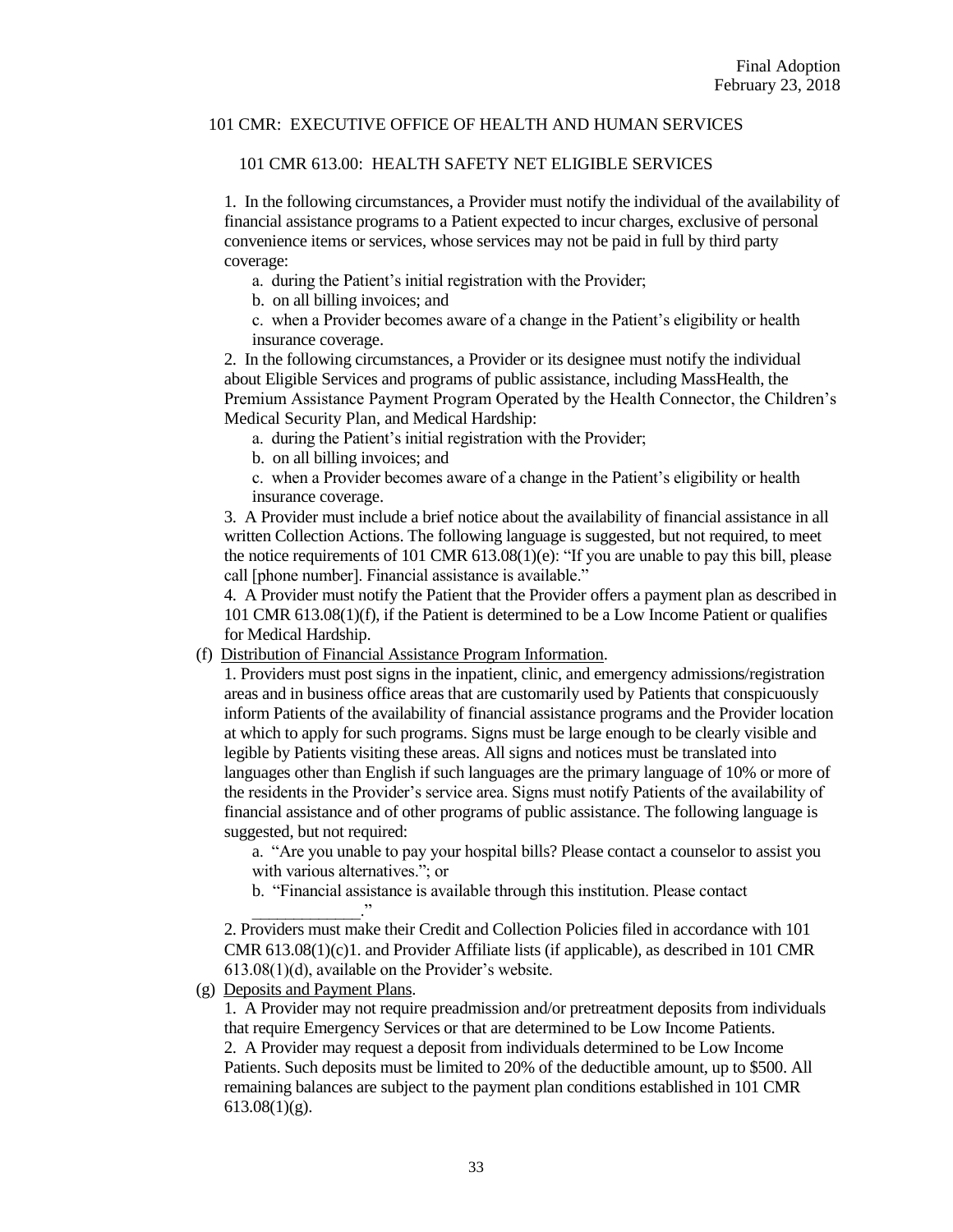### 101 CMR 613.00: HEALTH SAFETY NET ELIGIBLE SERVICES

3. A Provider may request a deposit from Patients eligible for Medical Hardship. Deposits are limited to 20% of the Medical Hardship contribution up to \$1,000. All remaining balances are subject to the payment plan conditions established in 101 CMR 613.08(1)(f). 4. A Patient with a balance of \$1,000 or less, after initial deposit, must be offered at least a one-year, interest-free payment plan with a minimum monthly payment of no more than \$25. A Patient with a balance of more than \$1,000, after initial deposit, must be offered at least a two-year, interest-free payment plan.

(h) Patient Responsibilities. Providers must advise Patients of the rights and responsibilities described in 101 CMR 613.08(2) in all cases where the Patient interacts with registration personnel.

### (2) Patient Rights and Responsibilities.

(a) Patients have the right to

1. apply for MassHealth, the Premium Assistance Payment Program Operated by the Health Connector, a Qualified Health Plan, Low Income Patient determination, and Medical Hardship; and

2. a payment plan, as described in 101 CMR  $613.08(1)(g)$ , if the Patient is determined to be a Low Income Patient or qualifies for Medical Hardship.

- (b) A Patient who receives Reimbursable Health Services must
	- 1. provide all required documentation;

2. inform MassHealth of any changes in MassHealth MAGI Household income or Medical Hardship Family Countable Income, as described in 101 CMR 613.04(2), or insurance status, including but not limited to, income, inheritances, gifts, distributions from trusts, the availability of health insurance, and third-party liability. The Patient may, in the alternative, provide such notice to the Provider that determined the Patient's eligibility status; 3. track the Patient deductible and provide documentation to the Provider that the deductible has been reached when more than one Premium Billing Family Group member is determined to be a Low Income Patient or if the Patient or Premium Billing Family Group members receive Reimbursable Health Services from more than one Provider; and 4. inform the Health Safety Net Office or the MassHealth Agency when the Patient is involved in an accident, or suffers from an illness or injury, or other loss that has or may result in a lawsuit or insurance claim. In such a case, the Patient must

- a. file a claim for compensation, if available; and
- b. agree to comply with all requirements of M.G.L. c. 118E, including but not limited to i. assigning to the Health Safety Net Office the right to recover an amount equal to the Health Safety Net payment provided from the proceeds of any claim or other proceeding against a third party;

ii. providing information about the claim or any other proceeding, and fully cooperating with the Health Safety Net Office or its designee, unless the Health Safety Net Office determines that cooperation would not be in the best interests of, or would result in serious harm or emotional impairment to, the Patient; iii. notifying the Health Safety Net Office or the MassHealth Agency in writing within ten days of filing any claim, civil action, or other proceeding; and iv. repaying the Health Safety Net from the money received from a third party for all Eligible Services provided on or after the date of the accident or other incident after becoming a Low Income Patient for purposes of Health Safety Net payment,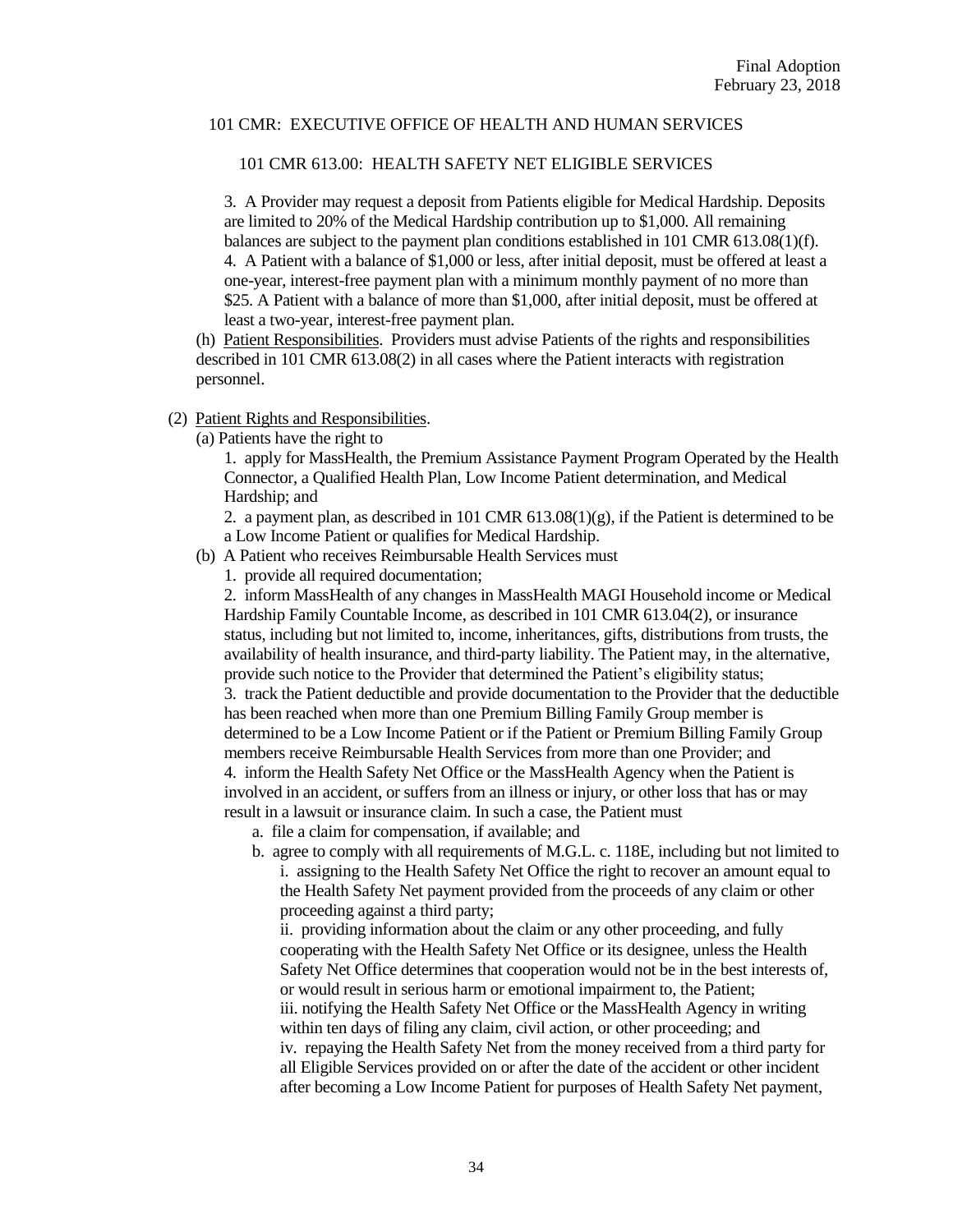#### 101 CMR 613.00: HEALTH SAFETY NET ELIGIBLE SERVICES

provided that only Health Safety Net payments provided as a result of the accident or other incident will be repaid.

#### (3) Populations Exempt from Collection Action.

(a) A Provider must not bill Patients enrolled in MassHealth and Patients receiving governmental benefits under the Emergency Aid to the Elderly, Disabled and Children program except that the Provider may bill Patients for any required copayments and deductibles. The Provider may initiate billing for a Patient who alleges that he or she is a participant in any of these programs but fails to provide proof of such participation. Upon receipt of satisfactory proof that a Patient is a participant in any of the above listed programs, and receipt of the signed application, the Provider must cease its collection activities.

(b) Participants in the Children's Medical Security Plan whose MAGI income is less than or equal to 300% of the FPL are also exempt from Collection Action. The Provider may initiate billing for a Patient who alleges that he or she is a participant in the Children's Medical Security Plan, but fails to provide proof of such participation. Upon receipt of satisfactory proof that a Patient is a participant in the Children's Medical Security Plan, the Provider must cease all collection activities.

(c) Low Income Patients, other than Dental-Only Low Income Patients, are exempt from Collection Action for any Reimbursable Health Services rendered by a Provider receiving payments from the Health Safety Net for services received during the period for which they have been determined Low Income Patients, except for copayments and deductibles. Providers may continue to bill Low Income Patients for Eligible Services rendered prior to their determination as Low Income Patients after their Low Income Patient status has expired or otherwise been terminated.

(d) Low Income Patients, other than Dental-Only Low Income Patients, with MassHealth MAGI Household income or Medical Hardship Family Countable Income, as described in 101 CMR 613.04(2), greater than 150% and less than or equal to 300% of the FPL are exempt from Collection Action for the portion of his or her Provider bill that exceeds the deductible and may be billed for copayments and deductibles as set forth in 101 CMR 613.04(8)(b) and (c). Providers may continue to bill Low Income Patients for services rendered prior to their determination as Low Income Patients after their Low Income Patient status has expired or otherwise been terminated.

(e) Providers may bill Low Income Patients for services other than Reimbursable Health Services provided at the request of the Patient and for which the Patient has agreed to be responsible, with the exception of those services described in 101 CMR 613.08(3)(e)1. and 2. Providers must obtain the Patient's written consent to be billed for the service.

1. Providers may not bill Low Income Patients for claims related to medical errors including those described in 101 CMR 613.03(1)(d).

2. Providers may not bill Low Income Patients for claims denied by the Patient's primary insurer due to an administrative or billing error.

(f) At the request of the Patient, a Provider may bill a Low Income Patient in order to allow the Patient to meet the required CommonHealth one-time deductible as described in 130 CMR 506.009: *The One-time Deductible* or the required MassHealth asset reduction defined in 130 CMR 520.004: *Asset Reduction*.

(g) A Provider may not undertake a Collection Action against an individual who has qualified for Medical Hardship with respect to the amount of the bill that exceeds the Medical Hardship contribution. If a claim already submitted as Emergency Bad Debt becomes eligible for Medical